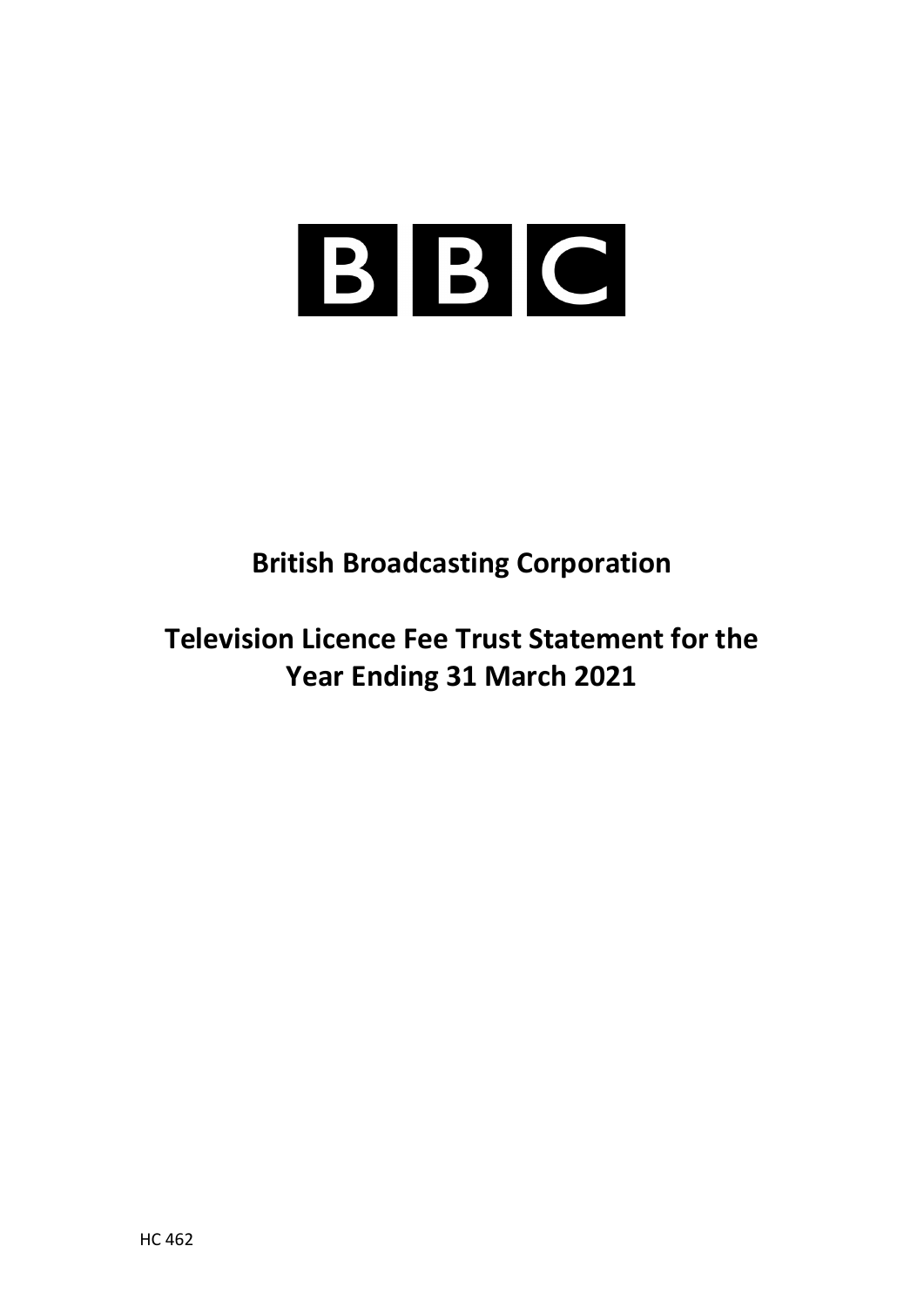## **British Broadcasting Corporation**

# **Television Licence Fee Trust Statement for the Year Ending 31 March 2021**

Presented to the House of Commons pursuant to section 2 of the Exchequer and Audit Departments Act 1921 as amended by the Government Resources and Accounts Act 2000.

Ordered by the House of Commons to be printed on 6 July 2021.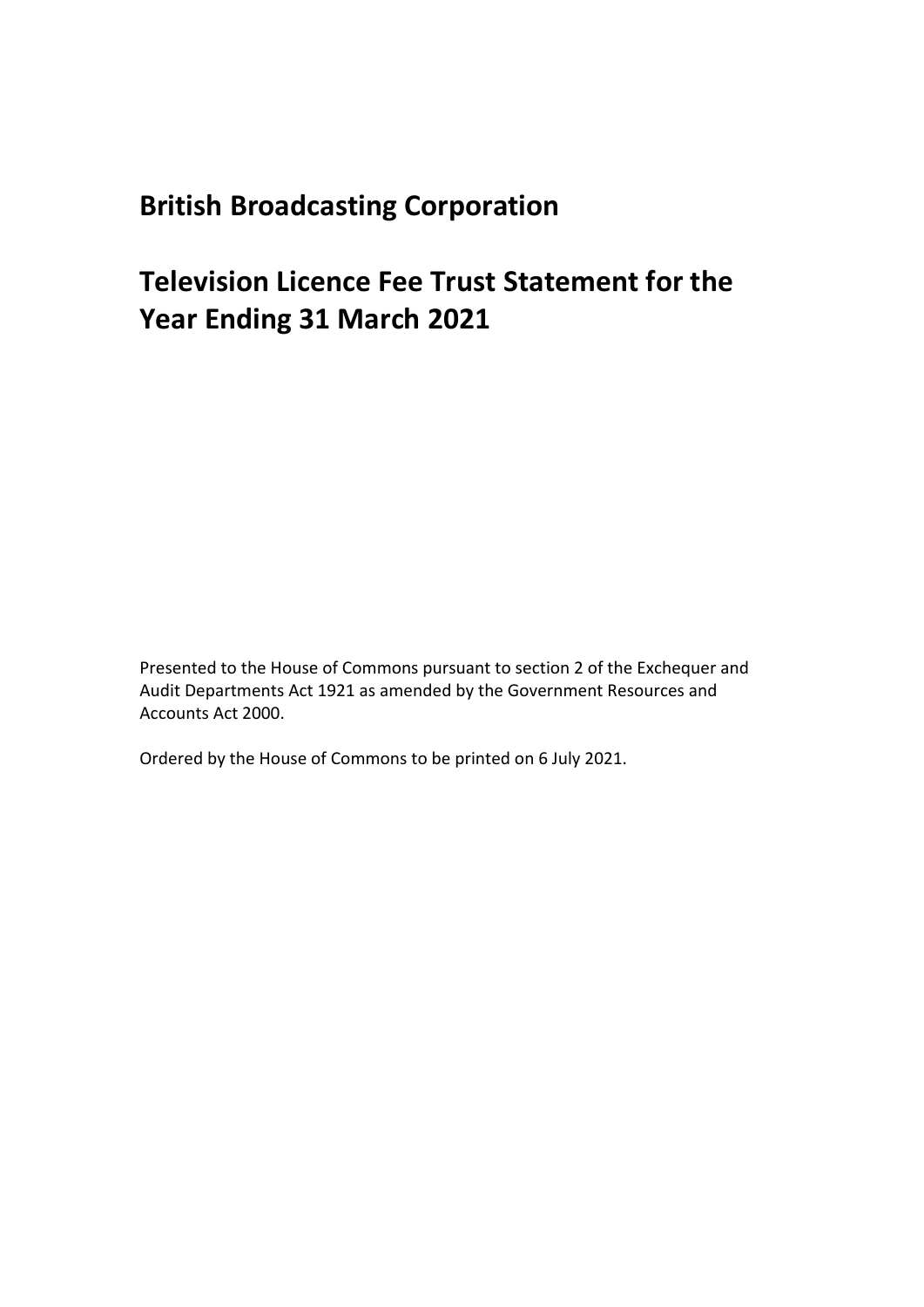

© Crown copyright 2021

This publication is licensed under the terms of the Open Government Licence v3.0 except where otherwise stated. To view this licence, visi[t nationalarchives.gov.uk/doc/open-government](http://www.nationalarchives.gov.uk/doc/open-government-licence/version/3)[licence/version/3.](http://www.nationalarchives.gov.uk/doc/open-government-licence/version/3)

Where we have identified any third party copyright information you will need to obtain permission from the copyright holders concerned.

This publication is available a[twww.gov.uk/official-documents.](http://www.gov.uk/official-documents) This document is also available in English and Welsh from the Television Licensing website at <http://www.tvlicensing.co.uk/about/bbc-trust-statement-AB21>

Any enquiries regarding this publication should be sent to us at Licence Fee Unit, Broadcast Centre BC2C6, 201 Wood Lane, London W12 7TQ.

ISBN 978-1-5286-2597-5

CCS0521547684 06/21

Printed on paper containing 75% recycled fibre content minimum

Printed in the UK by the APS Group on behalf of the Controller of Her Majesty's Stationery Office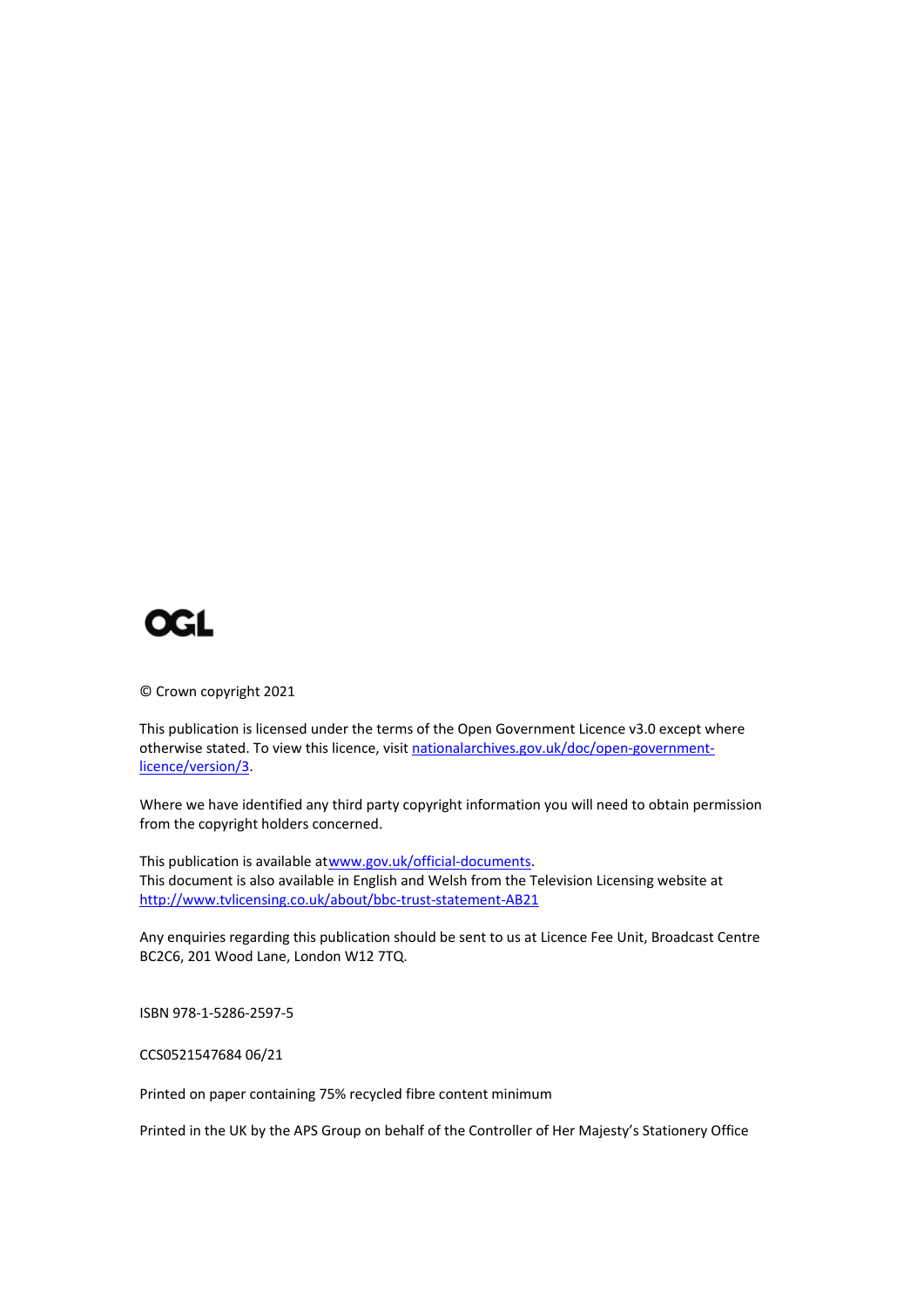# **Contents**

| <b>PERFORMANCE REPORT</b>                                                                | $\mathbf{2}$ |
|------------------------------------------------------------------------------------------|--------------|
| <b>Foreword by the Director-General</b>                                                  | $\mathbf{2}$ |
| <b>Management Commentary</b>                                                             | 3            |
| <b>Licence Fee Collection</b>                                                            | 3            |
| <b>Over 75 Licences</b>                                                                  | 4            |
| <b>The Collection Environment</b>                                                        | 4            |
| <b>Performance Analysis</b>                                                              | 5            |
| <b>Sales Volumes</b>                                                                     | 6            |
| <b>Licence Fee Evasion</b>                                                               | 6            |
| <b>ACCOUNTABILITY REPORT</b>                                                             | 8            |
| <b>Basis for the Preparation of the Trust Statement</b>                                  | 8            |
| Statement of the Accounting Officer's Responsibilities in Respect of the Trust Statement | 8            |
| <b>Auditors</b>                                                                          | 9            |
| <b>Governance Statement</b>                                                              | 9            |
| <b>Risk Assessment</b>                                                                   | 12           |
| AUDIT REPORT OF THE COMPTROLLER AND AUDITOR GENERAL TO<br><b>THE HOUSE OF COMMONS</b>    | 15           |
| <b>FINANCIAL STATEMENTS</b>                                                              | 19           |
| Statement of Revenue and Expenditure for the Year Ended 31 March 2021                    | 19           |
| Statement of Financial Position as at 31 March 2021                                      | 20           |
| Statement of Cash Flows for the Year Ended 31 March 2021                                 | 21           |
| <b>Notes to the Trust Statement</b>                                                      | 22           |
| Annex 1 - Reconciliation to the BBC's Main Annual Report Licence Fee Income              | 26           |
| THE COMPTROLLER AND AUDITOR GENERAL'S REPORT TO THE<br><b>HOUSE OF COMMONS</b>           | 27           |
| <b>ACCOUNTS DIRECTION GIVEN BY HM TREASURY</b>                                           | 41           |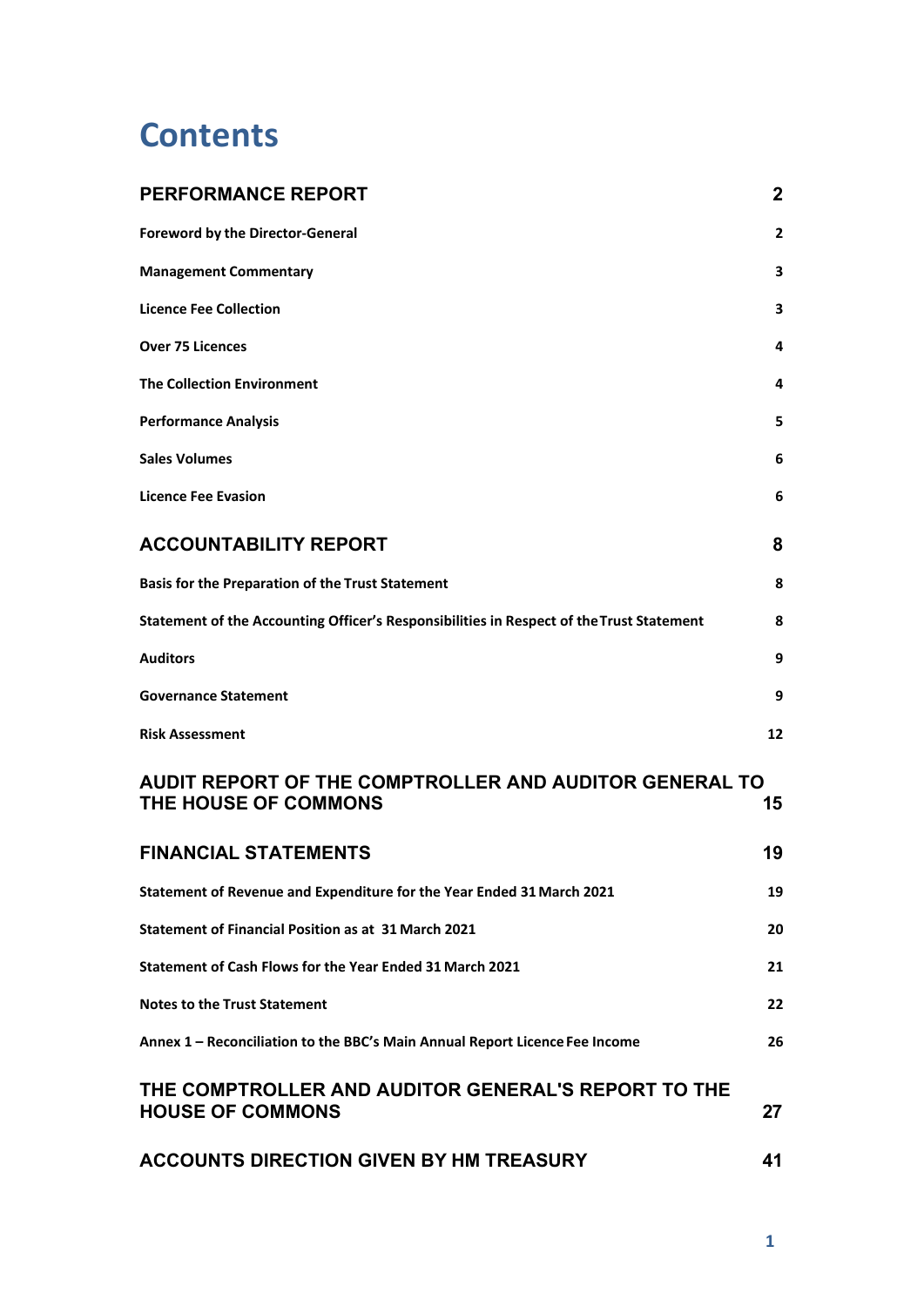# <span id="page-4-0"></span>**Performance Report**

#### <span id="page-4-1"></span>**Foreword by the Director-General**

This report is presented each year to Parliament in order to give a full view of the state of affairs relating to the collection of the licence fee. In 2020/21 the BBC introduced the new policy for licences for those aged over 75 while at the same time making adjustments to collection services as a result of Covid-19.

The policy for over 75 licences was implemented through a programme which included comprehensive customer communication and support and provision of a new bespoke payment plan to help people spread the cost of their licence. Additional measures were put in place to ensure that all transactions could be conducted safely and from people's homes when needed. By the end of the year 3.5m people had moved to the new arrangements with 2.8m people buying a licence and over 0.7m free licences issued that are paid for by the BBC. We are enormously grateful for the high levels of support for the licence fee that have been shown from over 75s.

This year, we have seen an overall increase in Licence Fee revenue collected partly as a result of the inflation-linked increase in the fee although this was offset partially by a small fall in sales to the non over 75 audiences in part because of changing audience habits.

The year has been dominated by Covid-19 and, as was the case for many organisations, the operation of TV Licensing was impacted. This meant that, at times during the year, service standards fell below those we demand while TV Licensing was making the necessary adjustments to its services. Standards have now been restored and we thank customers for their patience this year.

And we continue, of course, to ensure we collect the licence fee from all those who are eligible to pay as efficiently and appropriately as possible. I'm delighted that we were able to make the Simple Payment Plan permanently available this year. So far results are encouraging with payers on this scheme better able to keep up with their payments.

I welcome the findings of the NAO and believe that the findings laid out in this statement show that the licence fee continues to be collected and managed in a strong, proportionate and effective way.

 $\mathbb{Z}$ 

Tim Davie Director-General, BBC 18 June 2021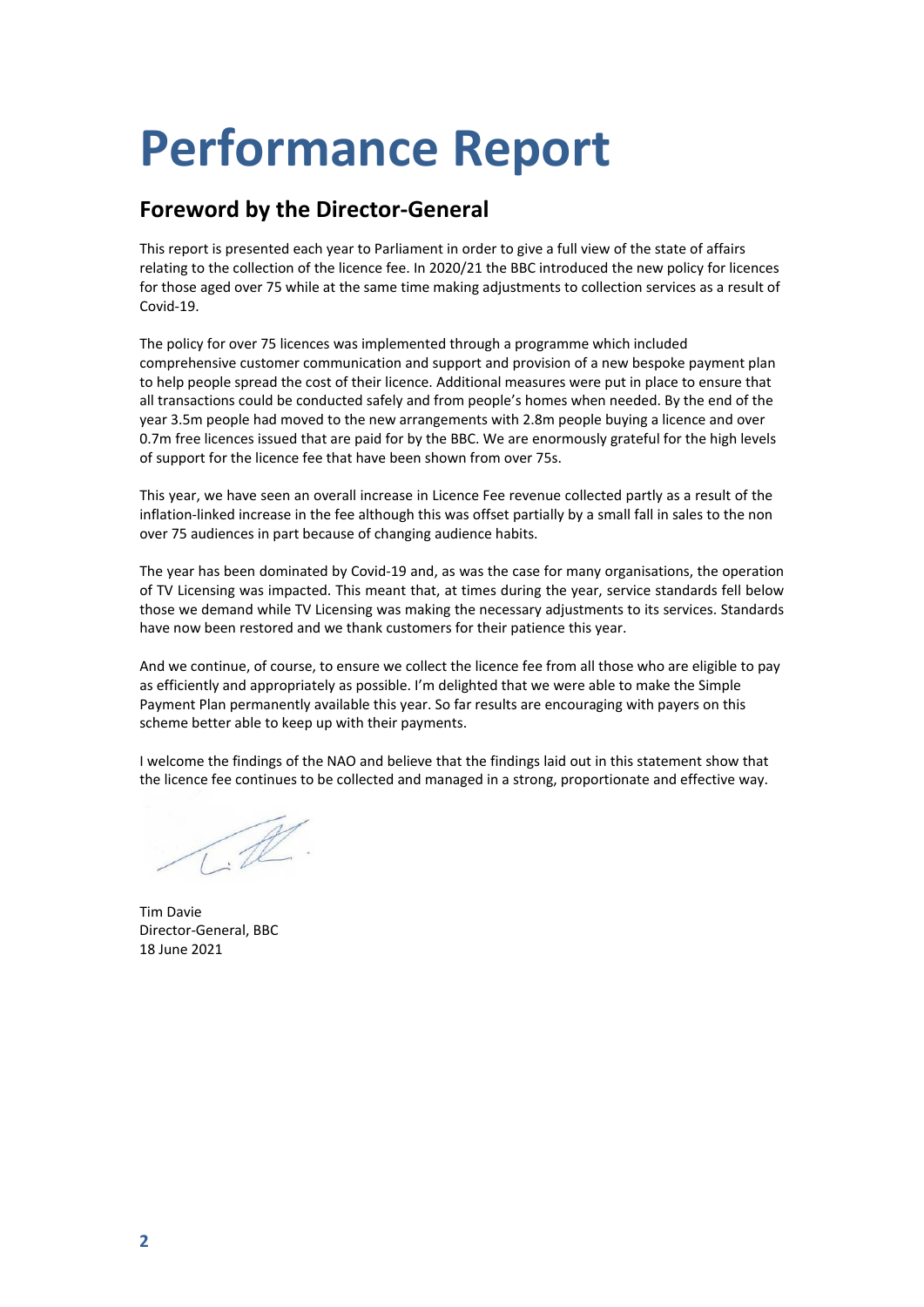#### <span id="page-5-0"></span>**Management Commentary**

The Director-General as Accounting Officer presents the British Broadcasting Corporation Television Licence Fee Trust Statement (the Trust Statement) for the year ending 31 March 2021.

The Trust Statement shows the revenue receivable from Licence Fee payers which is due to the Consolidated Fund for the year. The BBC is required to produce the Trust Statement in accordance with the Accounts Direction given by HM Treasury and in accordance with Section 2 of the Exchequer and Audit Departments Act 1921.

The scope of the Trust Statement includes any expenditure deducted from the revenue collected before being passed to the Consolidated Fund. The only expenditure shown in this Trust Statement relates to credit losses. The costs of collecting Licence Fees are paid from the money received from Grant and are consequently outside the scope of this Trust Statement.

Up until 2019/20 the BBC received a fixed sum Grant from the Department for Work and Pensions (DWP) as a contribution to the cost of free licences issued to customers aged 75 or over and reimbursements from the governments of Guernsey and the Isle of Man for the value of free licences issued to customers aged 75 or over. This Grant has now been phased out and from 2020/21, the BBC has had the responsibility for the full cost of the over 75 concession. From 1 June 2020, the BBC had the responsibility to set the policy for age related concessionary licences and from 1 August 2020, the policy was changed so that anyone aged 75 or over who receives Pension Credit will be eligible for a free TV licence paid for by the BBC<sup>1</sup>.

#### <span id="page-5-1"></span>**Licence Fee Collection**

The BBC collects Licence Fee revenue from customers and transfers it to the Consolidated Fund. The revenue collected is passed back to the BBC as Grant-in-Aid from the Department for Digital, Culture, Media and Sport (DCMS).

The processes for the collection of Licence Fee revenue are managed by the BBC which has a number of contractual arrangements covering collection, administration and enforcement of the Licence Fee, customer communications, payment channel management and retail networks. 'TV Licensing' is a trade mark of the BBC and is used under licence by companies contracted by the BBC. The majority of administration is contracted to Capita Business Services Ltd under a contract which was signed in December 2011 and amended in 2016. Over-the-counter services are provided by PayPoint plc in the UK, and by the Post Offices in the Isle of Man and Channel Islands. Customer communications and printing services are contracted to RAPP Ltd. (formerly Proximity London Ltd.), whilst administration of the Simple Payment Plan is contracted to Target Group. The BBC is a public authority in respect of its television licensing functions and retains overall responsibility.

The BBC has comprehensive governance arrangements with its suppliers to ensure that the processes for collecting Licence Fee revenue are consistent with regulations and policies and offer customers the best options for paying their Licence Fee. The BBC aims to offer a wide range of schemes and payment channels to enable customers to pay quickly and simply.

In July 2020, we expanded our range of payment schemes by making the Simple Payment Plan permanently available following an earlier trial. The Simple Payment Plan is targeted at those who find it most difficult to pay and allows the cost of the licence to be spread evenly over the life of the

<span id="page-5-2"></span> $1$  Licence holders who are aged 75 and over and resident in an ARC scheme with Preserved Rights are also eligible for a free licence. For the Crown Dependencies, equivalent arrangements were put in place, starting from 1 January 2021, based on local benefits.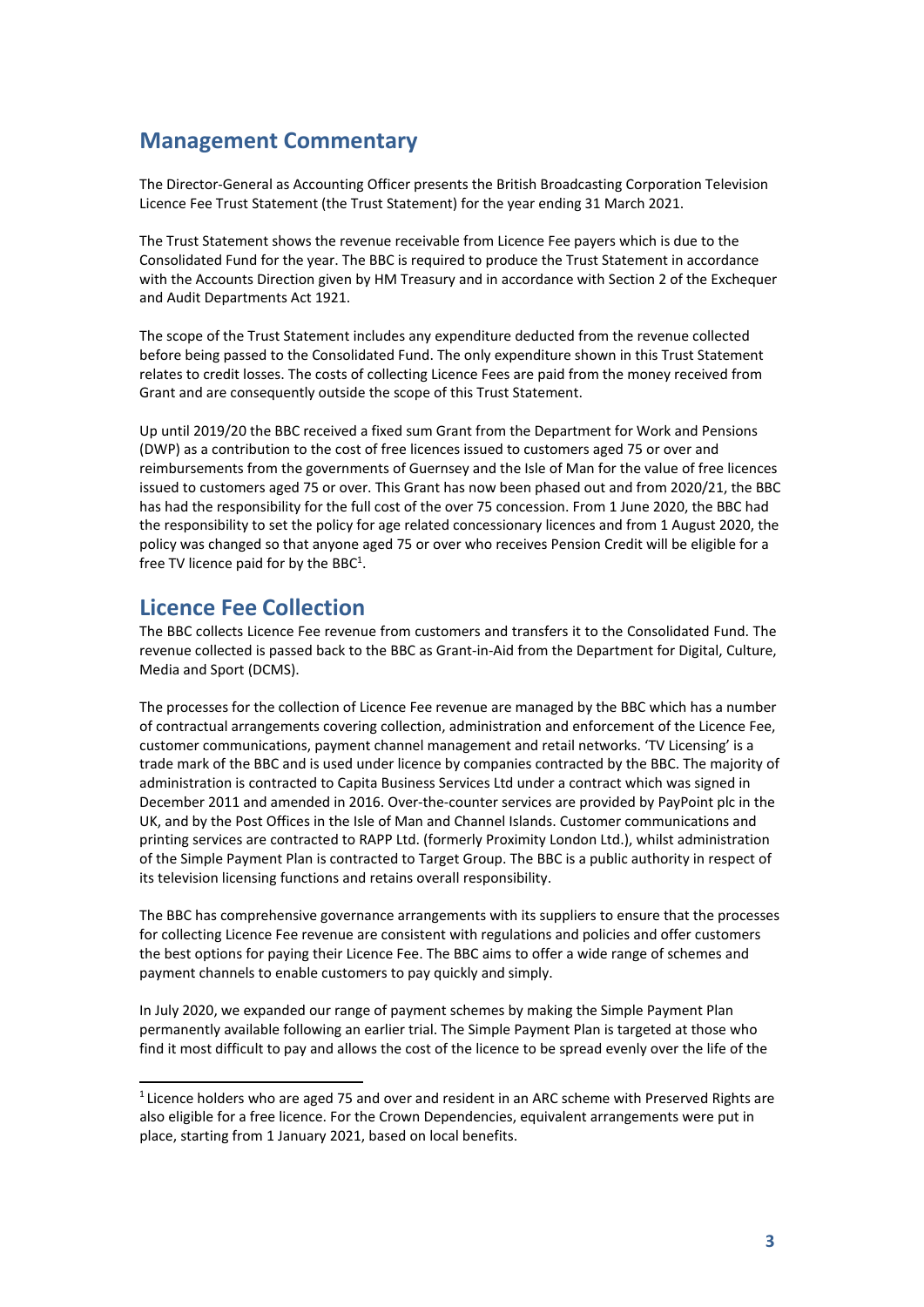licence (most other payment schemes require full payment up-front or require at least half of the licence fee to be paid ahead of the licence issue date). The BBC works with TV Licensing to ensure that all eligible customers who could benefit from the Simple Payment Plan have access to it.

#### <span id="page-6-0"></span>**Over 75 Licences**

As described above, from 1 August the BBC implemented changes to the policy for age related licence fee concessions so that anyone aged 75 or over who receives Pension Credit is eligible for a free TV licence paid for by the BBC and those who are not in receipt of Pension Credit now need to pay for their licence.

The BBC launched a programme to transition customers holding a free over 75 licence to the new policy arrangements. The programme was designed to make it as easy as possible for customers to transition to the new arrangements and included:

- Extensive communications programme with letters direct to households supported by radio trails
- Creation of the 75+ Plan which is a bespoke scheme to allow customers to transition to a paid-for licence without the up-front payment element found in other TV licence payment schemes – payments are spread evenly over the duration of the licence in a similar way to the Simple Payment Plan. Customers can pay monthly using Direct Debit or weekly, fortnightly, monthly by cash / debit card using a membership payment card
- A dedicated contact centre and additional resources to provide telephone services, back office services and scanning
- New processes for customers to apply for their free licence by providing evidence that they are in receipt of Pension Credit.
- Extensive changes to the TV Licensing website and Interactive Voice Response to provide information, to allow for online applications for a free or paid-for licence and to guide over 75 customers to the best payment schemes for them
- Other changes to TV Licensing systems to support the capabilities above.

The BBC anticipated that some people would need up to a year to adjust to the new arrangements. By the end of March 2020/21, we estimate that 91-92% of customers had successfully transitioned to the new arrangements.

#### <span id="page-6-1"></span>**The Collection Environment**

Licence Fee revenue is impacted by a number of factors including the change in the level of the licence fee, the rate of household growth, the evasion rate, household incomes and changes in audience viewing behaviour. In 2020/21, in common with many other businesses, licence fee collection was impacted by Covid-19 requiring TV Licensing to adapt its operating model by introducing social distancing in contact centres and moving onsite staff to home working. In addition, field visiting had to be suspended when required to ensure compliance with all government guidance. The disruption to services caused an initial dip in the level of revenue collected but this recovered over the course of the year. The initial impact did mean, however, that we were not always able to meet the service standards we usually provide for customers. An intensive recovery plan was put in place and service standards are now restored.

#### **Household growth**

We have estimated household growth for 2020/2021 at 0.55%. This is a decrease from 2019/2020 (estimated at 0.74%) and is also lower than the latest ONS projections based on 2018 data tables and published in 2020 (0.66%) which obviously do not take into account any effects of Covid-19. Our estimate takes into account the likely impact of the pandemic on household numbers based on analysis of the underlying drivers of household growth. We expect that the rate of household growth will increase over the next two years.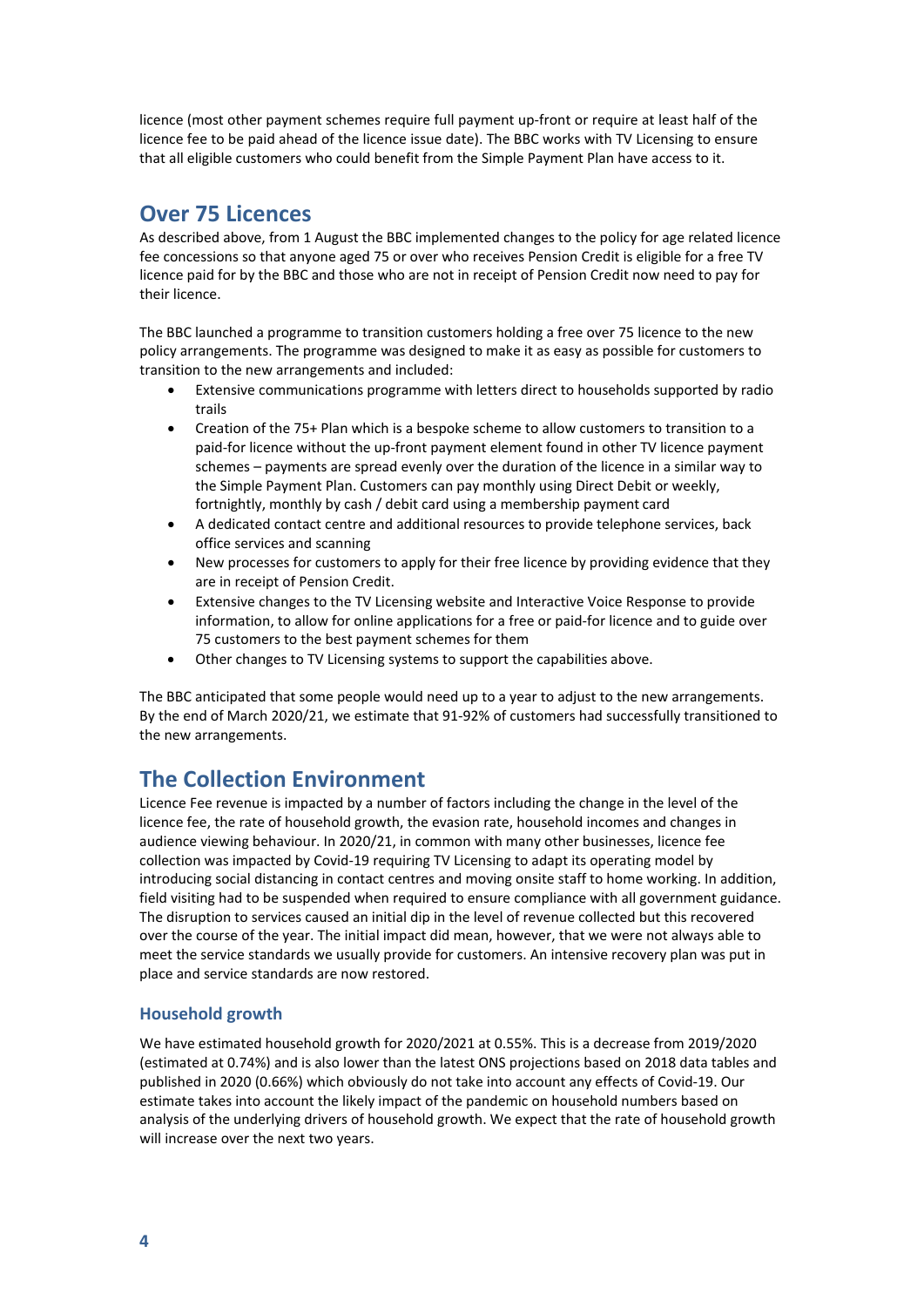#### **Household incomes**

Based on the latest published data<sup>[1]</sup>, median household income in the UK was £29,900 in the financial year ending (FYE) 2020, the period leading up to the Covid-19 pandemic. The increase in median income in FYE 2020 continues an upward trend since FYE 2011, where median household income has increased by an average of 0.8% per year, after accounting for inflation.

#### **Evasion Rate**

The BBC's evasion model calculates the level of evasion from the licences in force, the number of premises and the proportion of those premises which should be licensed. The calculation is usually derived from data as at a point in time at the end of the financial year and as an average across the year. For 2021, the rate cannot be calculated with sufficient accuracy because Covid-19 has prevented collection of key data needed to make the calculations. Further information on calculation of the evasion rate is provided below.

#### **Media Consumption**

Audiences continue to embrace other devices in addition to television to enhance their viewing experiences. For the majority of households these devices are used to supplement the traditional television set but there are some households where the television set is being substituted for viewing only on other devices. All viewing devices are captured by the regulations and require a licence for linear television viewing or for watching or downloading BBC television programmes on iPlayer.

Much greater pressures to traditional television viewing are a result of digital disruption and the move to on-demand viewing. However this on demand viewing typically sits alongside linear television viewing which remains the predominant way that the majority of audiences spend most of their time watching.

The Broadcasters' Audience Research Board (BARB) provides data on households using non-TV devices to watch television. This data is usually published by BARB each quarter based on its Household Establishment Survey. This data is then combined by the BBC with the BARB estimate of TV households to give an overall percentage of households requiring a licence. Further adjustments are then made to the overall BARB rate to remove households that have TV sets but which do not carry out any licensable activity (e.g. households that use TV sets for Subscriber Video On Demand only which does not need a licence); and to add households that do not have TV sets but who nevertheless need a licence (because they use non-TV equipment for licensable activity).

For 2020/21 however, Covid-19 has prevented BARB from completing its survey which means that there has been no quarterly data reported for Q2 2020 (June), Q4 2020 (December) or Q1 2021 (March). This means that the Television Penetration (TVP) rate, i.e. the percentage of households that require a TV licence, cannot be estimated based on BARB data.

#### <span id="page-7-0"></span>**Performance Analysis**

Gross revenue in the Trust Statement has increased to £3,856m (2020 £3,388m). Gross revenue is the value of Licences coming into force in the period, including licences purchased by customers who previously held a free over 75 licence. Revenue growth was primarily driven by the change in policy for over 75 licences and by the £3.00 increase in the value of the licence fee.

Refunds, revocations and credit losses have decreased slightly to £125m (2020 £137m).

Net revenue for the consolidated fund (made up of the gross revenue and refunds, revocations and credit losses plus £16m of premiums on quarterly direct debit), has increased to £3,747m (2020 £3,267m).

Other performance measures are centred on customer experience, reputation and the ability to drive revenue through the management and ongoing improvement of communications with TV Licensing

<span id="page-7-1"></span><sup>[1]</sup> ONS Average household income, UK: financial year ending 2020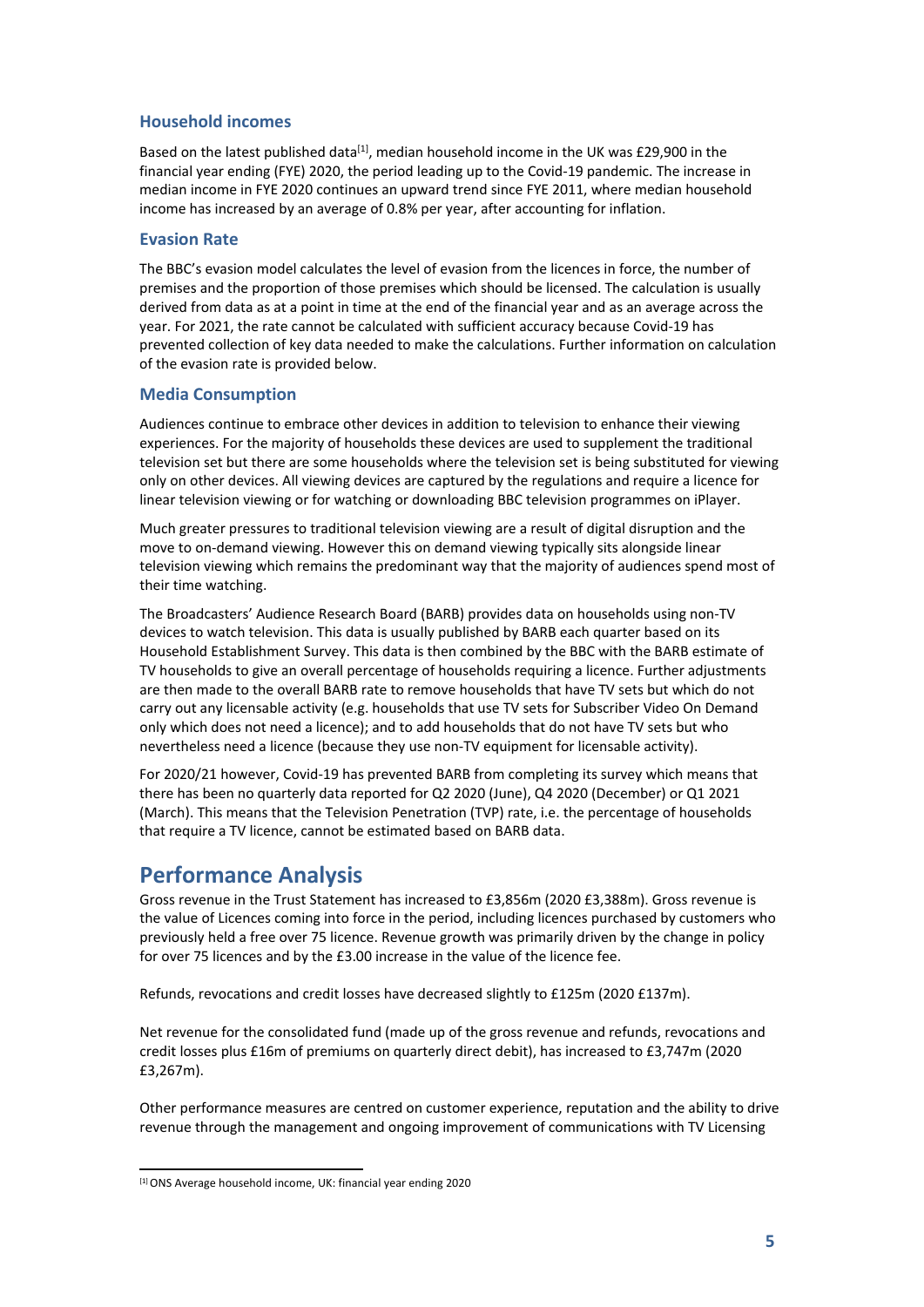customers. These support the key objective of maximising the long term net licence fee revenue in a way which sustains public support for the licence fee.

These performance measures are embedded in the contractual arrangements of the companies contracted by the BBC covering the administration and enforcement of the Licence Fee, customer communications, payment channel management and retail networks. The governance processes surrounding the operation of the contracts and the effectiveness of day-to-day management of work are reviewed regularly. Strong working relationships exist between all of these companies and the BBC.

The TV Licensing website has continued to be an invaluable tool for the BBC as both a medium for handling transactions and for communicating with our customers. In 2020/21 significant enhancements were made to the TV Licensing website to support the transition to the new over 75 policy. These enhancements included the facility for customers to apply for their free licence online, uploading confirmation of their receipt of Pension Credit and a portal for the 75+ Plan for customers to review their payment plans and make payments. In addition, we expanded the Simple Payment Plan portal so that new customers could sign up as well as review their plans and make payments; and we launched the "TVL Pay" app so that customers who pay in regular cash payments can pay through a mobile phone app. As a result, in 2020/21, licence sales on the website grew by nearly 13%.

In 2020/21, nearly four-fifths (79%) of all customer-initiated transactions were completed through a self-serve channel, up from 75.7% last year.

#### <span id="page-8-0"></span>**Sales Volumes**



Table 1 shows the sales volumes for the last seven years excluding accommodation for residential care (ARC) sales<sup>2</sup>.

<span id="page-8-2"></span><span id="page-8-1"></span><sup>&</sup>lt;sup>2</sup> Licence Fee sales in table 1 include the volumes of over 75 free licences. 2021 - 1,481,000; 2020 - 4,504,000; 2019 – 4,465,000; 2018 – 4,340,000; 2017 – 4,243,000; 2016 – 4,197,000; 2015 – 4,423,000; 2014 – 4,414,000;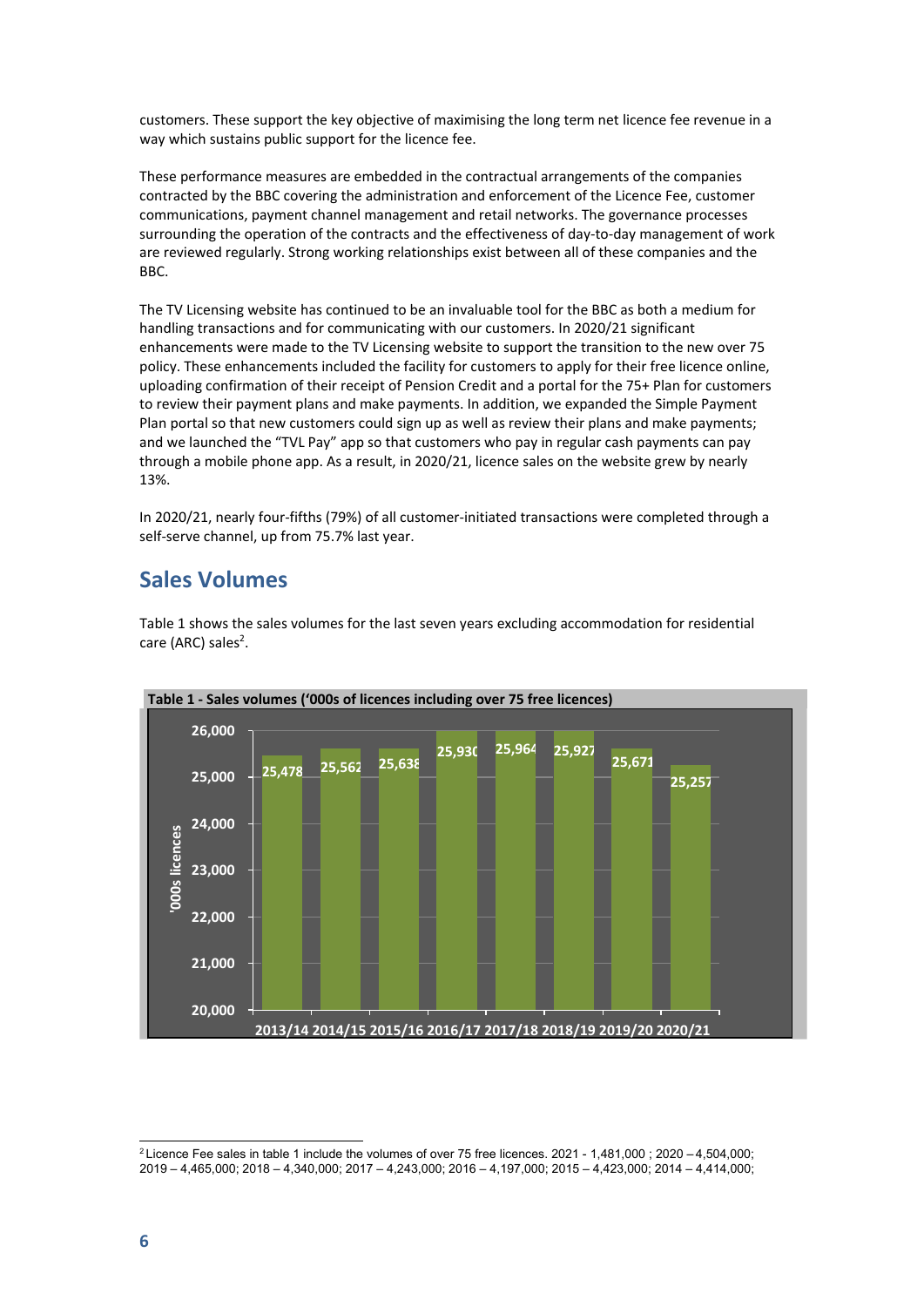#### **Licence Fee Evasion**

Licence Fee evasion is measured as the difference between Licences in force and the number of licensable places. Licences in force are identified from the TV Licensing database and the number of licensable places is estimated from statistical sources and bespoke research. Licensable places are made up of households and other non-domestic places requiring a TV Licence.

Estimates are made for the numbers of non-domestic places such as businesses, hotels and student halls of residence. Appropriate estimates of TV penetration - to identify which place needs a licence – are applied to each to calculate licensable places. The aggregate of all licensable places is compared with the number of Licences in force to calculate the evasion percentage.

A key input to calculation of the evasion percentage is the TVP rate which gives the ratio of households that need a licence. As described in the Media Consumption section above, household TVP is normally calculated using survey evidence from the quarterly BARB Household Establishment Survey. This is a robust survey conducted in home of c13,600 households every quarter that asks respondents about their TV ownership, viewing device ownership and device usage. The outputs of this survey enable the BBC to calculate a robust estimate of the TVP rate each quarter. The BARBreported TVP rate is adjusted by the BBC *upwards* to account for households watching licensable content on non-TV devices, and *downwards* to account for households using a TV to watch nonlicensable content only. The updates provided each quarter take the form of a quarterly view and an annualised view reflecting a rolling 12 month period. The evasion model uses the updates from the quarterly view as this gives the most current information.

For 2020/21 however, Covid-19 has prevented BARB from completing its surveys which means that there has been no quarterly data reported for Q2 2020 (June), Q4 2020 (December) or Q1 2021 (March). This means that the Television Penetration (TVP) rate, i.e. the percentage of households that require a TV licence, cannot be estimated because BARB data is not available. This means that it has not been possible to make a reliable estimate of any changes to the evasion percentage for this year.

Although it has not been possible to calculate the TVP rate or evasion percentage, the rate of licence sales for 2020/21 suggests that the long term trends seen in the TVP rate and evasion have continued this year. Since 2016-17, the estimated evasion rate as at the year-end has varied between 6.57% and 7.25% and the budget assumption for 20/21 was that evasion would be within this range. Licence fee revenue collected (excluding that from over 75s) was in line with our forecast assumptions for TVP and evasion - both assumptions made to reflect changing audience media consumption. The BBC view is therefore that these assumptions were broadly correct although it is not currently possible to determine contribution of each variable to revenue – if TVP declined less then evasion rate will have grown by more and vice versa.

BARB has indicated to the BBC that it is likely to publish an update to TVP in August 2021. This will be an annualised view for the period August 2020 to June 2021, based on all surveys that BARB were able to complete over that 12 month period. The annualised views, because they are based on data across a year, give a less current view than the usual quarterly views but will nevertheless enable updates to the evasion model to be resumed next year.

 $\mathbb{Z}$ 

Tim Davie Director-General, BBC 18 June 2021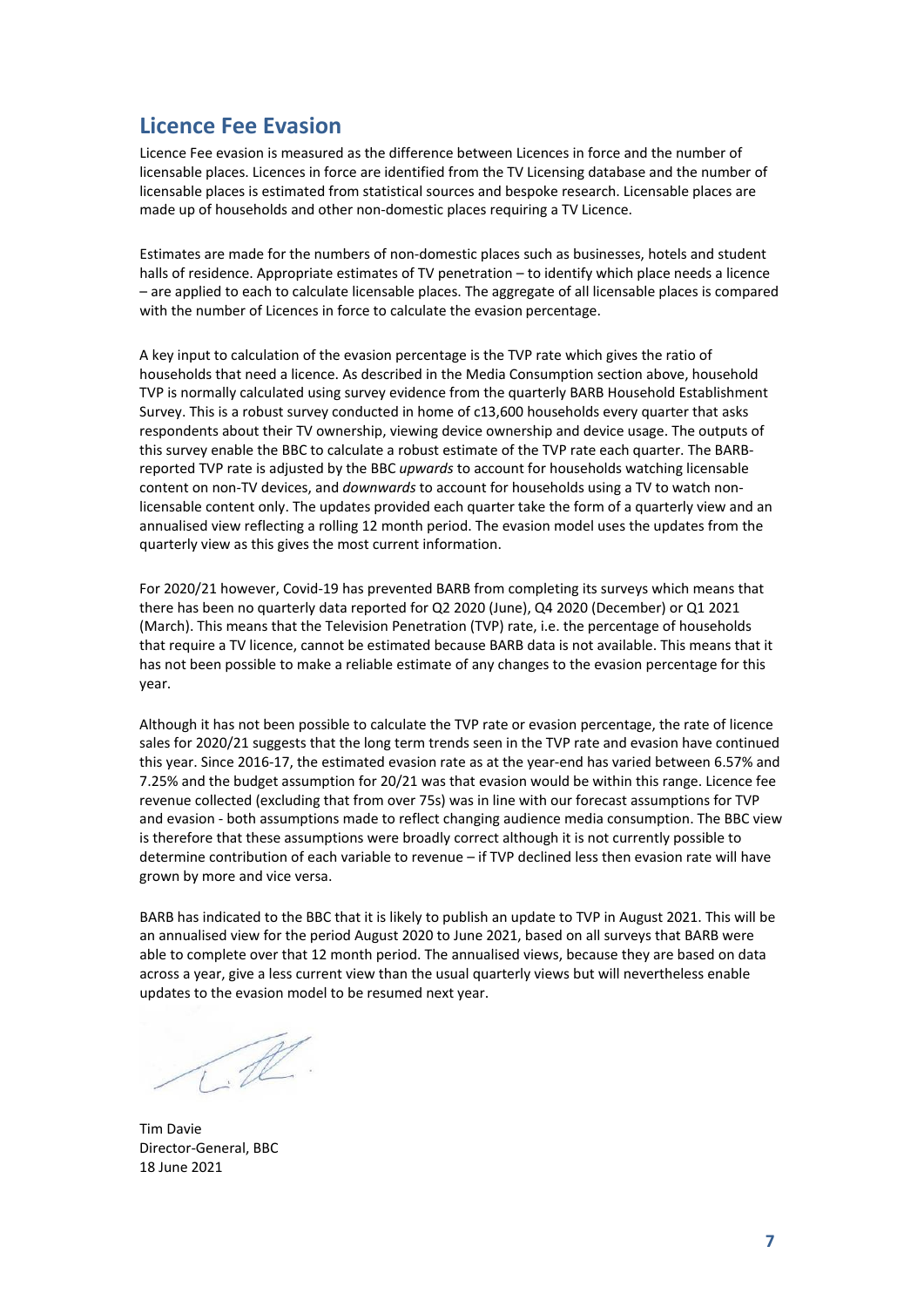# <span id="page-10-0"></span>**Accountability Report**

#### <span id="page-10-1"></span>**Basis for the Preparation of the Trust Statement**

The HM Treasury accounts direction (see page 41 of this Trust Statement), issued under Section 2 of the Exchequer and Audit Departments Act 1921, requires the BBC to prepare the Trust Statement to give a true and fair view of the state of affairs relating to the collection and settlements of Licence Fees and the revenue income and expenditure and cash flows for the financial year. Regard shall be given to all relevant accounting and disclosure requirements given in HM Treasury's Financial Reporting Manual and other guidance issued by HM Treasury and the principles underlying International Financial Reporting Standards (IFRS).

The BBC has worked closely with HM Treasury to ensure that the accounting policies that underpin these accounts are comprehensive, appropriate, and supported to a sufficient level of detail by reports from business systems.

The revenue and associated expenditure contained in these statements are those flows of funds which we handle on behalf of the Consolidated Fund and where we act as agent rather than as principal. These accounts are prepared on a going concern basis.

#### <span id="page-10-2"></span>**Statement of the Accounting Officer's Responsibilities in Respect of the Trust Statement**

Under the Memorandum of Understanding between the BBC and Home Office dated March 1991, the Director-General has been deemed as Accounting Officer of the BBC with overall responsibility for preparing the Trust Statement and for transmitting it to the Comptroller and Auditor General.

The Accounting Officer for the BBC is responsible for ensuring that there is a high standard of financial management, including a sound system of internal control; that financial systems and procedures promote the efficient and economical conduct of business and safeguard financial propriety and regularity; that financial considerations are fully taken into account in decisions on policy proposals; and that risk is considered in relation to assessing value for money.

The Accounting Officer is responsible for the fair and efficient collection of Licence Fees, including the collection and proper settlements of revenue.

Under section 2(3) of the Exchequer and Audit Departments Act 1921, the Accounting Officer is responsible for the preparation and submission to the Comptroller and Auditor General of a Trust Statement for the BBC for the financial year 2020/21. In conforming with the Accounts Direction issued by HM Treasury (see page 41 of this Trust Statement), the Trust Statement reports the revenue collected and expenditure in respect of Licence Fees administered by the BBC during the year, together with the net amounts surrendered to the Consolidated Fund.

The Trust Statement is prepared on an accruals basis and must give a true and fair view of the state of affairs of the BBC, including a Statement of Revenue and Expenditure, a Statement of Financial Position, and a Statement of Cash Flows. The Trust Statement includes a Statement on Corporate Governance which sets out the governance, risk and control arrangements for the BBC. The Statement on Corporate Governance process is firmly and clearly linked to the risk management process in the BBC.

In preparing the Trust Statement, the Accounting Officer is required to comply with the requirements of the *Government Financial Reporting Manual* and in particular to:

- observe the Accounts Direction issued by HM Treasury including relevant accounting and disclosure requirements, and apply suitable accounting policies on a consistentbasis;
- make judgements and estimates on a reasonable basis;
- state whether applicable accounting standards as set out in the *Government Financial*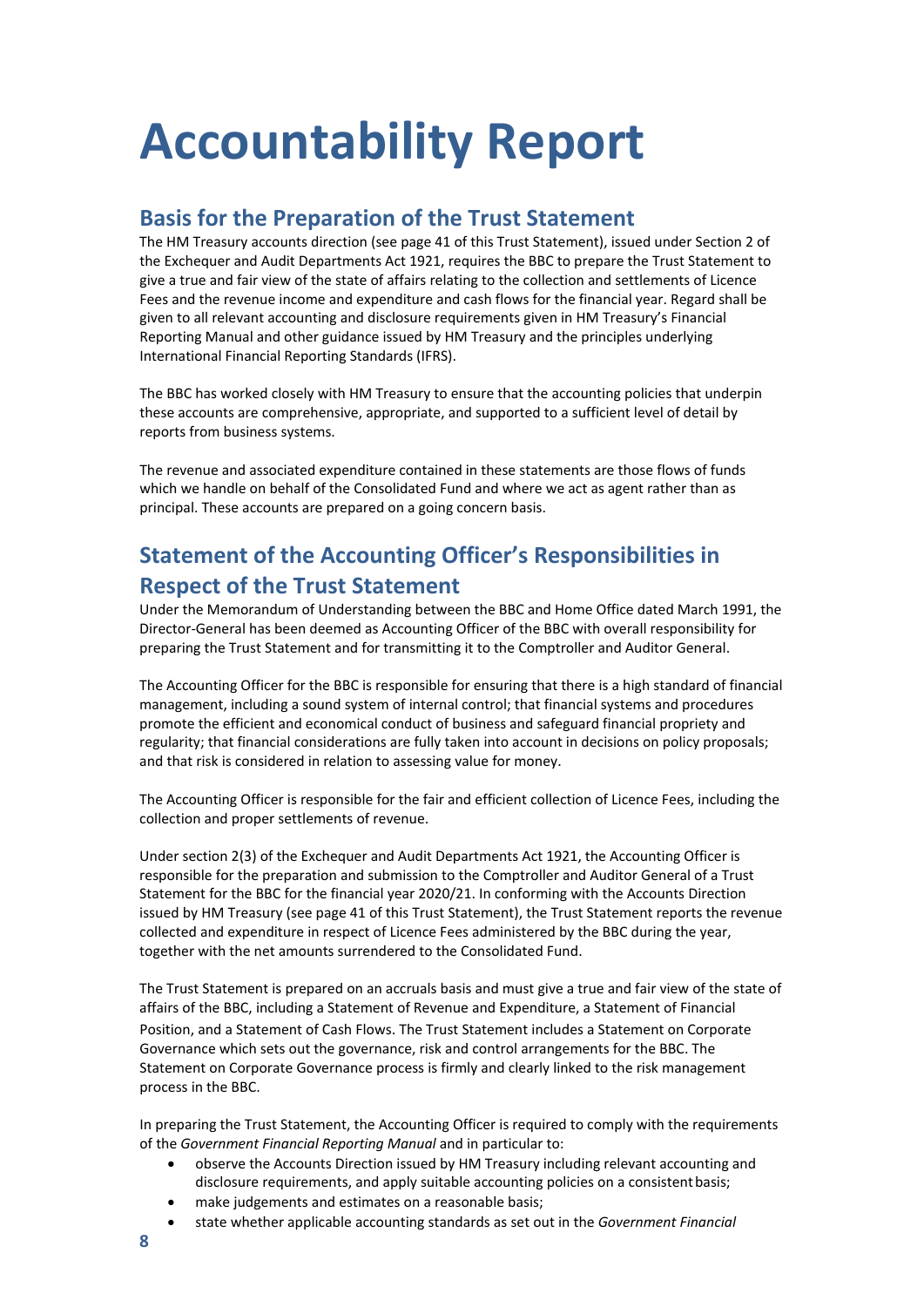*Reporting Manual* have been followed and disclose and explain any material departures in the accounts;

- prepare the Trust Statement on a going concern basis;
- confirm that the Annual Report and Accounts as a whole is fair, balanced and understandable and take personal responsibility for the Annual Report and Accounts and the judgements required for determining that it is fair, balanced and understandable.

As far as I am is aware, the annual report and accounts as a whole is fair, balanced and understandable and he takes personal responsibility for the annual report and accounts and the judgments required for determining that it is fair, balanced and understandable.

The responsibilities of an Accounting Officer, including responsibility for the propriety and regularity of the public finances for which an Accounting Officer is answerable, for keeping proper records and for safeguarding the BBC's assets, are set out in the Accounting Officers' Memorandum issued by HM Treasury and published in *Managing Public Money*.

#### <span id="page-11-0"></span>**Auditors**

The Comptroller and Auditor General has a statutory duty under the Exchequer and Audit Departments Act 1921 and the Accounts Direction from HM Treasury to audit this Trust Statement. The C&AG's fee for the audit of the 2020-21 Trust Statement was £116,000 (2019-20 £114,000) which is charged on a notional basis. No non-audit work was carried out by the auditors.

As far as the Accounting Officer is aware, there is no relevant audit information of which the auditors are unaware and the Accounting Officer has taken all steps that he ought to have taken to make himself aware of any relevant audit information and to establish that the auditors are aware of that information.

#### <span id="page-11-1"></span>**Governance Statement**

The 2018 UK Corporate Governance Code, issued by the Financial Reporting Council is applied by the BBC Group on a voluntary basis where appropriate. Disclosure of how the BBC complies may be obtained from [www.bbc.co.uk/annualreport](http://www.bbc.co.uk/annualreport)[.](http://www.bbc.co.uk/annualreport)

#### **BBC Board**

The Board is responsible for ensuring the BBC fulfils its mission and public purposes as set out in the Charter. The Board is chaired by Richard Sharp and consists of up to ten non-executive directors – including the Chairman – and four executive directors, including the Director-General.

The Chairman and the four nations' non-executive directors are appointed by HM The Queen on the recommendation of Ministers. The remainder of the Board are appointed by the BBC through the Board's Nominations Committee. During the year the former Chairman, Sir David Clementi, left the Board, along with Ken MacQuarrie and Dr Ashley Steel. Leigh Tavaziva joined the Board as an Executive member in February 2021 and Richard Sharp joined as Chairman later that month. Since year-end, Tom Ilube announced that he would be standing down from the Board at the end of June 2021. In May, Sir Robbie Gibb was appointed by HM The Queen as the non-executive nation member for England. The full membership of all the subcommittees, their minutes and terms of reference can be found at:<http://www.bbc.co.uk/aboutthebbc/insidethebbc/>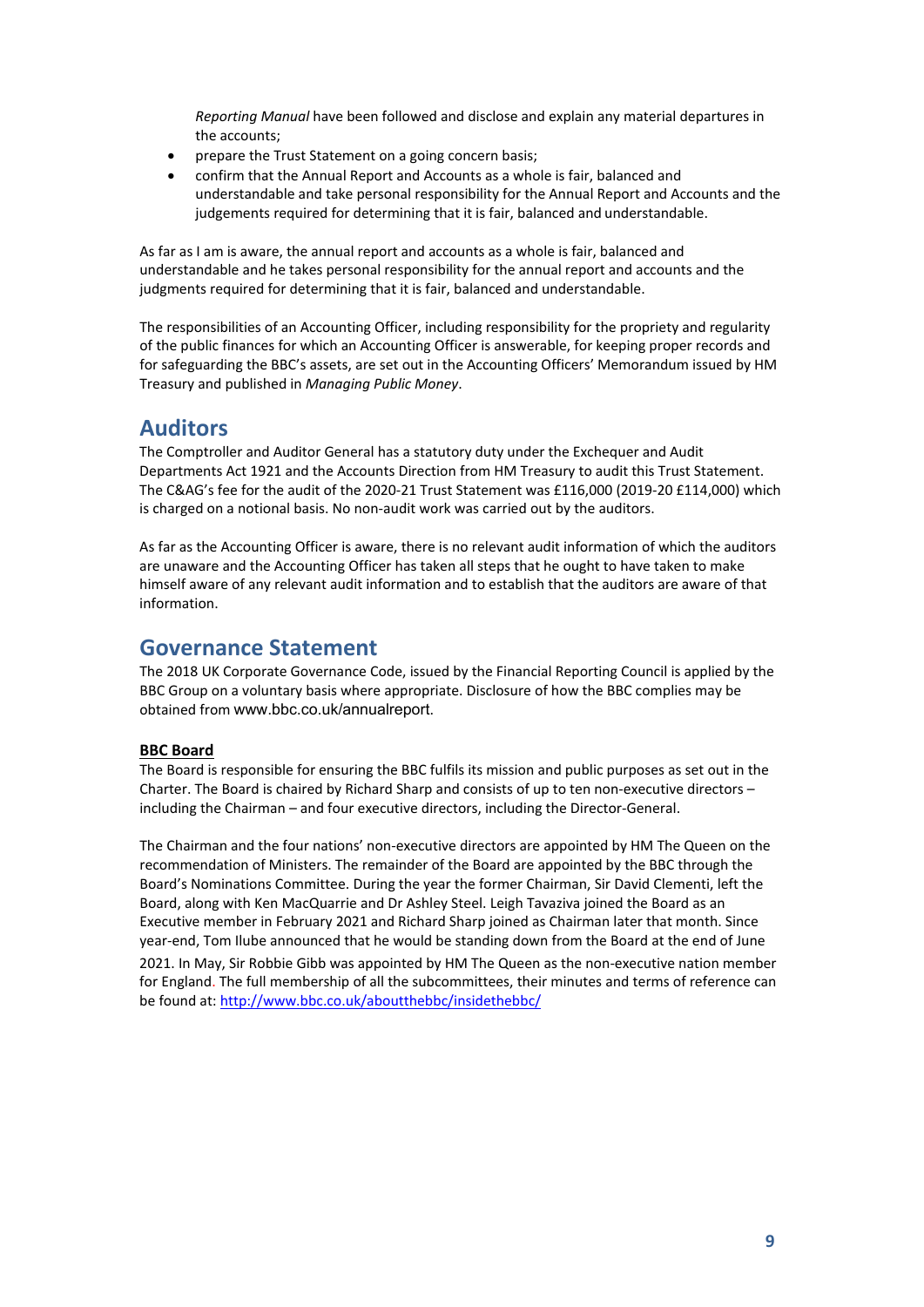**Attendance of directors at the Board**

|                                   | <b>Board</b> |
|-----------------------------------|--------------|
|                                   | Ordinary     |
| Number of meetings for the period | 15           |
| <b>Non-executives</b>             |              |
| David Clementi                    | 13 of 13     |
| Richard Sharpe                    | 2 of 2       |
| <b>Shirley Garrood</b>            | 15           |
| Elan Closs Stephens               | 14           |
| Tanni-Grey Thompson               | 15           |
| lan Hargreaves                    | 14           |
| Tom Ilube                         | 15           |
| <b>Steve Morrison</b>             | 15           |
| Nicholas Serota                   | 15           |
| <b>Ashley Steel</b>               | 11 of 11     |
| <b>Executives</b>                 |              |
| Tony Hall                         | 7 of 7       |
| Fran Unsworth                     | 15           |
| <b>Tim Davie</b>                  | 15           |
| Leigh Tavaziva                    | 3 of 3       |
| <b>Charlotte Moore</b>            | 8 of 8       |
| Ken MacQuarrie                    | 12 of 12     |

The Board agendas covered several topic areas throughout the year including those with specific relevance to the Trust Statement. This included the delay to implement the over-75s policy.

#### **Executive Committee**

To support and implement the work of the Board, the Director-General chairs an Executive Committee, which is responsible for the day-to-day running of the BBC.

The Executive Committee is responsible for delivering the BBC's services, in accordance with the strategy agreed by the Board, and for all aspects of operational management.

The Executive Committee meets regularly and oversees key strategic projects and proposals of importance to the whole organisation. It takes regular reports on audience and financial performance, as well as maintaining oversight of pan-BBC HR and organisational design issues. It also discusses and approves all relevant papers discussed at the Board. The members at the end of the year were:

| Tim Davie, Director-General                                 |
|-------------------------------------------------------------|
| Kerris Bright, Chief Customer Officer                       |
| Francesca Unsworth, Director, News and Current Affairs      |
| Bob Shennan, Group Managing Director                        |
| June Sarpong, Director, Creative Diversity                  |
| Leigh Tavaziva, Chief Operating Officer                     |
| Charlotte Moore, Chief Content Officer                      |
| Gautam Rangarajan, Group Director of Strategy & Performance |
| Rhodri Talfan Davies, Director, Nations                     |
| Tom Fussell, CEO, BBC Studios                               |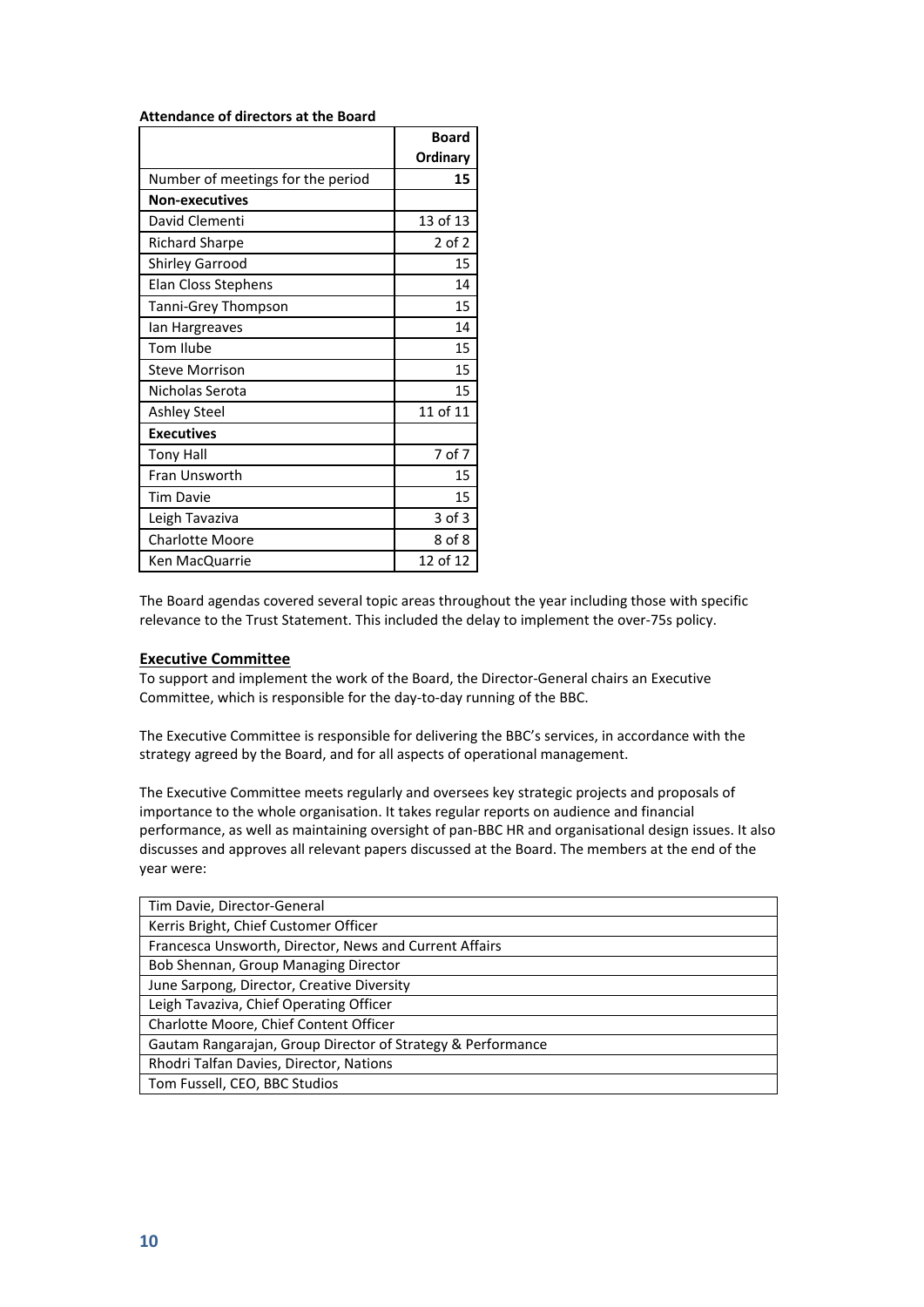#### **Audit and Risk Committee**

The Audit and Risk Committee (ARC) is a sub-committee of the Board. The membership consists of the Chair, Shirley Garrood; Tom Ilube (resigned from the Board 30 June 2021) and Ashley Steel (resigned from the Board 30 November 2020).

The main purpose of the ARC is to review and maintain oversight of the BBC's corporate governance particularly with respect to internal control and risk management. In 2020/21 this included: reviewing and assuring the basis for the BBC Group's statements of going concern and viability; overseeing our relationship with the NAO, including approving their audit plan, reviewing their assessment of risk and accounting judgements and taking an update at every meeting on progress with their work; overseeing the timely completion of actions arising from the NAO's audit and value for money reviews; providing oversight on the BBC's strategic and operational risks and the effectiveness of the risk management framework; maintaining oversight of whistleblowing cases and subsequent investigations . "Deeper dives" into selected initiatives and risk topics were also conducted including the over-O75s licence fee change and learnings from last year's decision to cancel the implementation of a campaign management system Licence Fee Unit; Child Protection and Safeguarding; Information Security; Data Protection and, HR and People Risk. The impact of the coronavirus on the BBC was reviewed by the Committee, with particular reference to the health and wellbeing of the BBC's workforce, the resilience and security of infrastructure and the impact on the BBC's control environment.

#### **Nominations Committee**

The Board Nominations Committee is responsible for making recommendations on appointments to the Board (with the exception of the Chairman and the nations' members) and making recommendations on Board Committees.

The members of the Committee have changed this year with the appointment of a new Chairman of the BBC, Richard Sharp, who was appointed from 16 February 2021, and the appointment of a new Director-General, Tim Davie from 1 September 2020. The other members of the Committee are: Nicholas Serota, the senior independent director; and, non-executive directors Elan Closs Stephens and Shirley Garrood, who joined the Committee on 19 November 2020 in preparation for the departure of Ashley Steel.

This year the Nominations Committee has met six times. The Covid pandemic restrictions meant that its meetings took place by video conference rather than in person. The Committee's work on appointments focussed on the appointment of the new Director-General in the first half of the year, supported by a wider panel of non-executive directors through a series of formal and informal meetings. As a result, the Nominations Committee recommended the appointment of Tim Davie as the new Director-General, which was approved by the BBC Board at an extra-ordinary meeting in June.

In other appointments, Nominations Committee recommended the re-appointment of Dharmash Mistry as a non-executive director on the BBC's Commercial Holdings Board. It also recommended the appointments of two executive directors of the Board; Charlotte Moore, Director, Content, and Leigh Tavaziva, Chief Operating Officer joined the Board this year for two year terms. The Committee also recommended the re-appointment of Fran Unsworth, Director of News, as an executive member of the Board for a further two years from 1 April 2021. The appointment of Tanni Grey-Thompson as a non-executive member of the Board was extended for nine months until December 2021 as a result

of the exceptional circumstances arising from the Covid pandemic. The Committee considered the membership of the Board's sub-committees throughout the year as part of its responsibilities for succession planning and performance assessment. With the upcoming arrivals of the new nonexecutive members for Northern Ireland and England the Committee structure will be re-examined in due course. The fulfilment of its responsibility for evaluating the performance of the Board and its associated sub-committees was made difficult this year, given the impact of the coronavirus pandemic on

personal meetings and the transition to a new Chairman. However, an evaluation survey to be carried out remotely is planned.

The Nominations Committee's full report is provided in the BBC's Annual Report and Accounts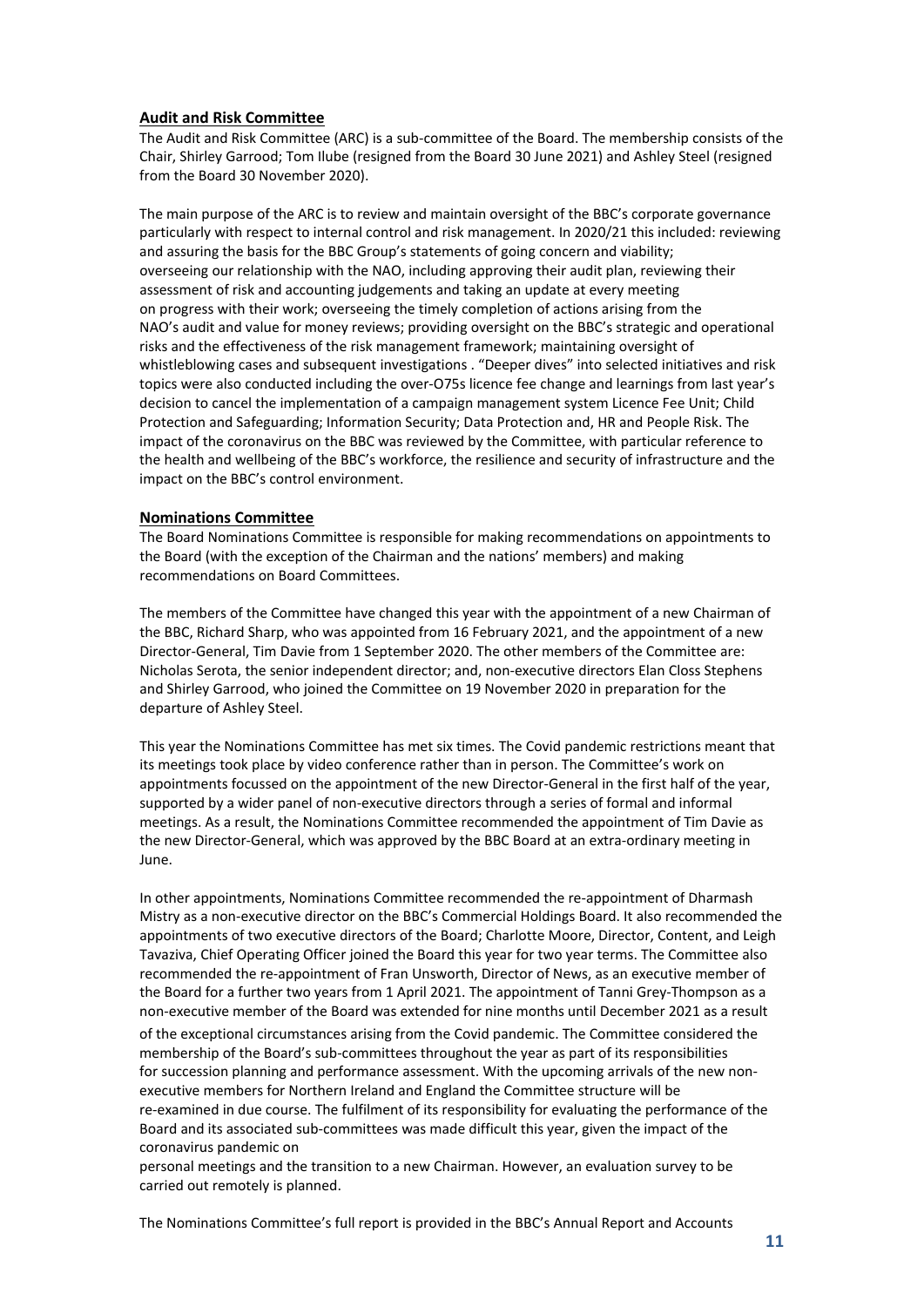#### 2020/21.

#### **Governance of Licence Fee Collection**

Key elements of the corporate governance framework specific to Licence Fee collection include:

- the executive is responsible for identifying and managing the risks facing the Licence Fee collection process, and maintaining a risk register, together with mitigations
- specialist functions oversee the management of certain major areas of risk, such as information security, ensuring appropriate frameworks are in place and effective ownership at a senior level
- the Board receives regular reports and updates on the BBC's risk exposure and mitigation strategies
- audits of the controls over the accounting for receipts from customers
- audits of suppliers' information security controls
- reviews of the risk registers within the BBC department and joint risk registers with suppliers to ensure that risks are documented and that mitigating actions have been completed
- comprehensive monthly, quarterly and annual reporting processes, both within business groups and up to the Board. This includes the system of financial monitoring and reporting to the Board, based on an annual budget, monthly reporting of actual results, regular re-forecasting and analysis of variances and key drivers
- processes to ensure compliance with all applicable laws and regulations
- formal policies and procedures concerning all material business processes, to ensure risks are managed and that timely, relevant and reliable information is available across thebusiness
- processes to ensure that our staff are professional and competent, such as recruitment policies, performance appraisals and training programmes.

The remainder of this Governance Statement considers governance as it relates to the collection of the Licence Fee.

#### <span id="page-14-0"></span>**Risk Assessment**

The BBC Board is responsible for the operational management of the BBC, which includes safeguarding its assets and achieving value for money by ensuring there is a process in place for managing significant risks to the BBC as well as maintaining an effective system of internal control.

Managing risk within the BBC is integral to the delivery of our business objectives and public purposes. We believe that this is most effectively achieved through the engagement of the entire BBC Board, which is responsible for identifying risks and opportunities that might impact on the BBC's audiences, strategy and operations. External and internal factors – as well as advice from a range of in-house and independent specialists – are taken into account when assessing a business plan and deciding the most appropriate course of action.

The executive is responsible for maintaining the risk register for the BBC's Licence Fee collection activities. The key risks which are identified and managed relate to the external factors which affect the size of the licensable population and customers' ability to purchase a licence, risks to the reputation of the BBC and TVL brands which may affect customers' willingness to purchase a Licence and risks relating to the relationships and operations of the BBC's key suppliers for the collection of the Licence Fee. Each risk is assigned an owner and scored with a risk rating based on severity and likelihood. There are regular meetings to review the risk register, note any mitigating factors and assign actions where necessary.

The full BBC risk assessment is provided in the BBC's Annual Report and Accounts 2020/21.

#### **Maintaining Internal Controls with Outsourced Collection Arrangements**

The BBC contracts with other companies to provide the majority of the services for collecting the Licence Fee. Each of these organisations has its own internal control responsibilities which are set out in their contracts with the BBC. The Director-General, as Accounting Officer, has ultimate responsibility for ensuring that there is an appropriate level of control over all of the BBC's operations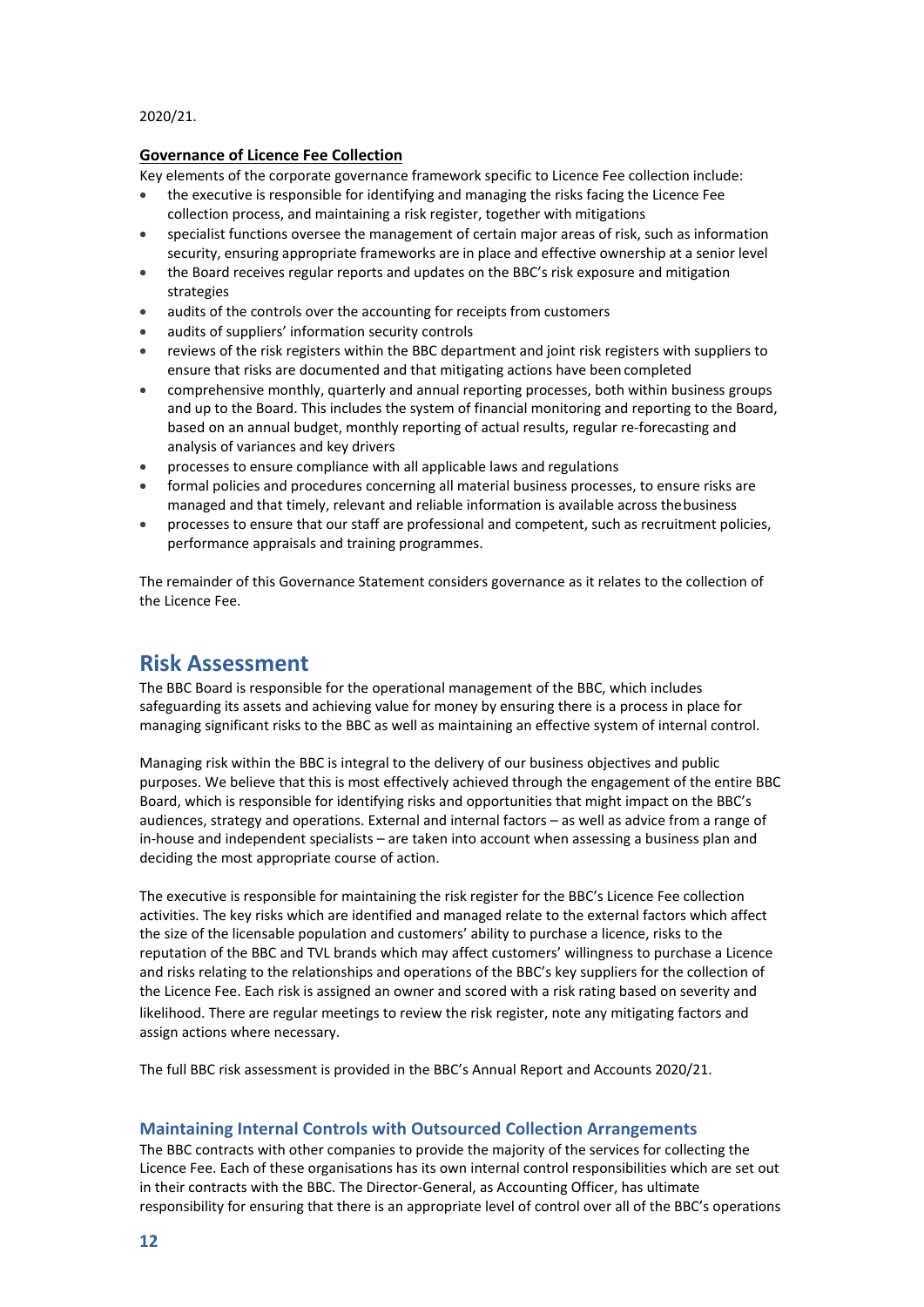whether performed directly or by other organisations.

The internal control and governance structure is embedded in the contract with Capita Business Services Ltd, Target Group and PayPoint plc. There are schedules to the contracts which relate to the internal controls over the management of funds collected and to the governance of the collection operations and the contract management.

The BBC audits the organisations with substantive responsibility for the collection of customer money. These audits are designed to ensure that the cash which has been transferred to the Consolidated Fund and the number and value of licences issued are complete and accurate and include tests and reports on the internal controls over the main databases which record sales of licences.

#### **Data and Information Security**

TV Licensing core functions encompass the management and maintenance of its address databases containing details for over 30 million addresses in the United Kingdom, the Isle of Man and the Channel Islands and payment details for over 25 million licensed customers.

The BBC ensures that responsibilities for data protection and information security are specifically included in contracts with suppliers for the collection of the Licence Fee.

The BBC operates an information security management system for its Licence Fee collection suppliers. It is a framework of policies and processes which must be adhered to by the BBC, its suppliers for collection of the Licence Fee, and their subcontractors. It enables all parties to know exactly what is required to ensure the security of TV Licensing data, and to monitor and measure compliance on a formal and on-going basis.

Conformance to the international best practice information security standard ISO27001 is a contractual requirement for the main service providers and their relevant subcontractors.

All staff in the BBC receive training in data protection which is monitored to ensure it is completed by all staff. Our Licence Fee collection suppliers also provide their staff with comprehensive data protection training relevant to their role. Training records for BBC staff working on Licence Fee collection and staff working for key suppliers are monitored every six months. The BBC has put in place a Data Protection Compliance Framework to ensure that the key Data Processors work to a common Data Protection Policy for all handling of personal information across TV Licensing.

The BBC places a high value on Information Security and continues to identify areas for improvement across the whole TVL estate by completing reviews, audits and risk assessments. The impact of the pandemic has led to adjustments in approach for some activities – such as audits, risk assessments, location visits and Industry Certifications – with these being completed remotely rather than on location. This adjustment has ensured that Infosec improvements or risks which are identified within TVL, continue to be regularly briefed to Senior Stakeholders, as well as the BBC Audit and Risk Committee in line with previous years.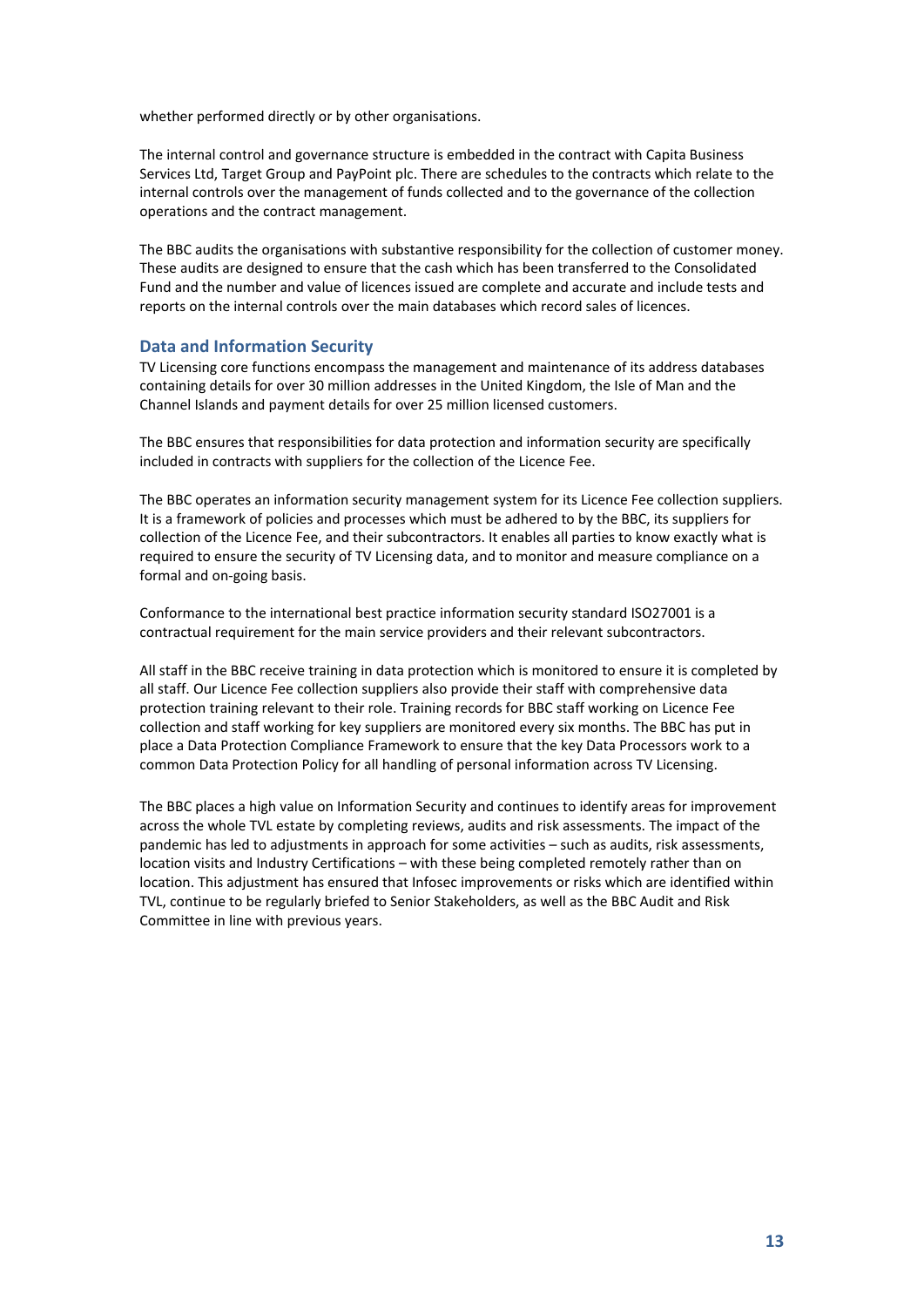The BBC ensures that any data breaches or security incidents are recorded, reviewed and investigated, and where a risk to a customer is seen as likely these are notified to the ICO, and sometimes to customers directly, in accordance with the law and best practice. There have not been any significant data losses or breaches of data security during the year.

#### **Fraudulent activity**

The BBC anti-fraud manual establishes how the risk of fraud is managed. All suspected incidents of fraud are investigated.

The key suppliers of Licence Fee collection services have fraud policies in place which are reviewed and updated to reflect changes in processes and risks. Instances of fraudulent behaviour by staff are investigated. Most incidents of fraud identified are carried out by members of the public, for example changing the value of refund cheques. These incidents are reported to the relevant authorities as appropriate.

We have a 'whistle-blowing' (protected disclosure) policy, to facilitate the confidential communication via a number of routes of any incident in which there is a suspicion that the BBC's codes have been breached. Each incident or suspicion reported is independently investigated in a confidential manner, a response is communicated and action is taken as appropriate.

#### **Internal Control Framework**

As Accounting Officer, I have responsibility for reviewing the effectiveness of the system of controls. My review of the effectiveness of the system of internal control is informed by the work of the internal auditors and the executive managers within the department who have responsibility for the development and maintenance of the internal control framework, and comments made by the external auditors in their management letter and other reports. I have been advised on the implications of the result of my review of the effectiveness of the system of internal control by the board, the Audit and Risk Committee and a plan to address weaknesses and ensure continuous improvement of the system is in place.

There are no significant control issues relating to the collection of the Licence Fee.

 $\mathscr{R}$ 

Tim Davie Director-General, BBC 18 June 2021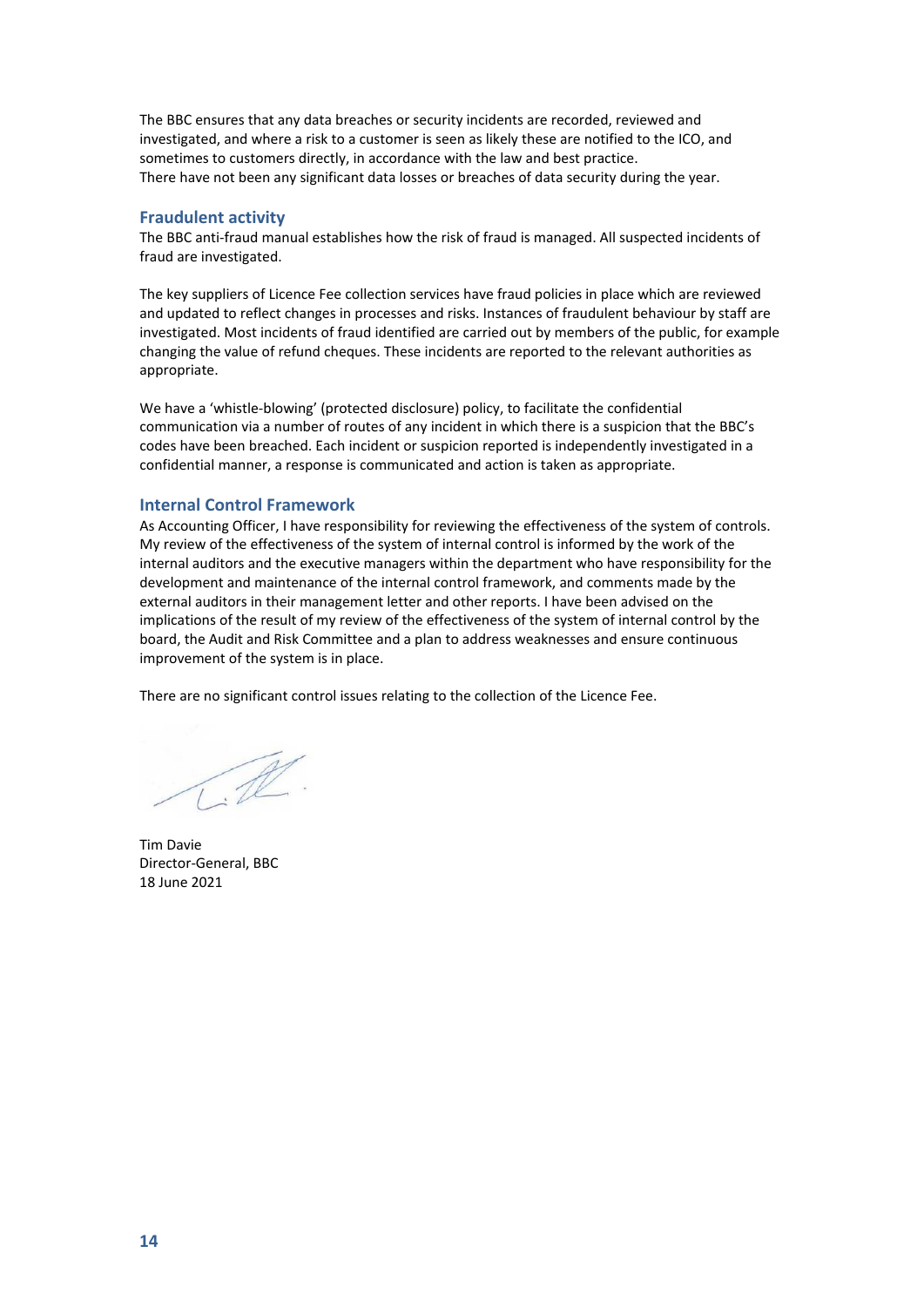# <span id="page-17-0"></span>**Audit Report of the Comptroller and Auditor General to the House of Commons**

#### **Opinion on financial statements**

I have audited the financial statements of the British Broadcasting Corporation (BBC) Television Licence Fee Trust Statement for the year ended 31 March 2021 under the Exchequer and Audit Departments Act 1921. The financial statements comprise the Statement of Revenue and Expenditure, the Statement of Financial Position, the Statement of Cash Flows and the related notes, including the significant accounting policies. These financial statements have been prepared under the accounting policies set out within them. The financial reporting framework that has been applied in their preparation is applicable law and International Accounting Standards as interpreted by HM Treasury's Government Financial Reporting Manual.

In my opinion:

- the British Broadcasting Corporation (BBC) Television Licence Fee Trust Statement gives a true and fair view of the state of affairs of the collection and settlement of Television Licence Fees as at 31 March 2021 and of the net revenue for the year then ended; and
- the financial statements have been properly prepared in accordance with the Exchequer and Audit Departments Act 1921 and HM Treasury directions issued thereunder.

#### **Opinion on regularity**

In my opinion, in all material respects the income and expenditure recorded in the financial statements have been applied to the purposes intended by Parliament and the financial transactions recorded in the financial statements conform to the authorities which govern them.

#### **Basis for opinions**

I conducted my audit in accordance with International Standards on Auditing (ISAs) (UK), applicable law and Practice Note 10 'Audit of Financial Statements of Public Sector Entities in the United Kingdom'. My responsibilities under those standards are further described in the Auditor's responsibilities for the audit of the financial statements section of my report.

Those standards require me and my staff to comply with the Financial Reporting Council's Revised Ethical Standard 2019. I am independent of the British Broadcasting Corporation in accordance with the ethical requirements that are relevant to my audit of the financial statements in the UK. My staff and I have fulfilled our other ethical responsibilities in accordance with these requirements.

I believe that the audit evidence I have obtained is sufficient and appropriate to provide a basis for my opinion.

#### **Conclusions relating to going concern**

In auditing the financial statements, I have concluded that the British Broadcasting Corporation's use of the going concern basis of accounting in the preparation of the financial statements is appropriate.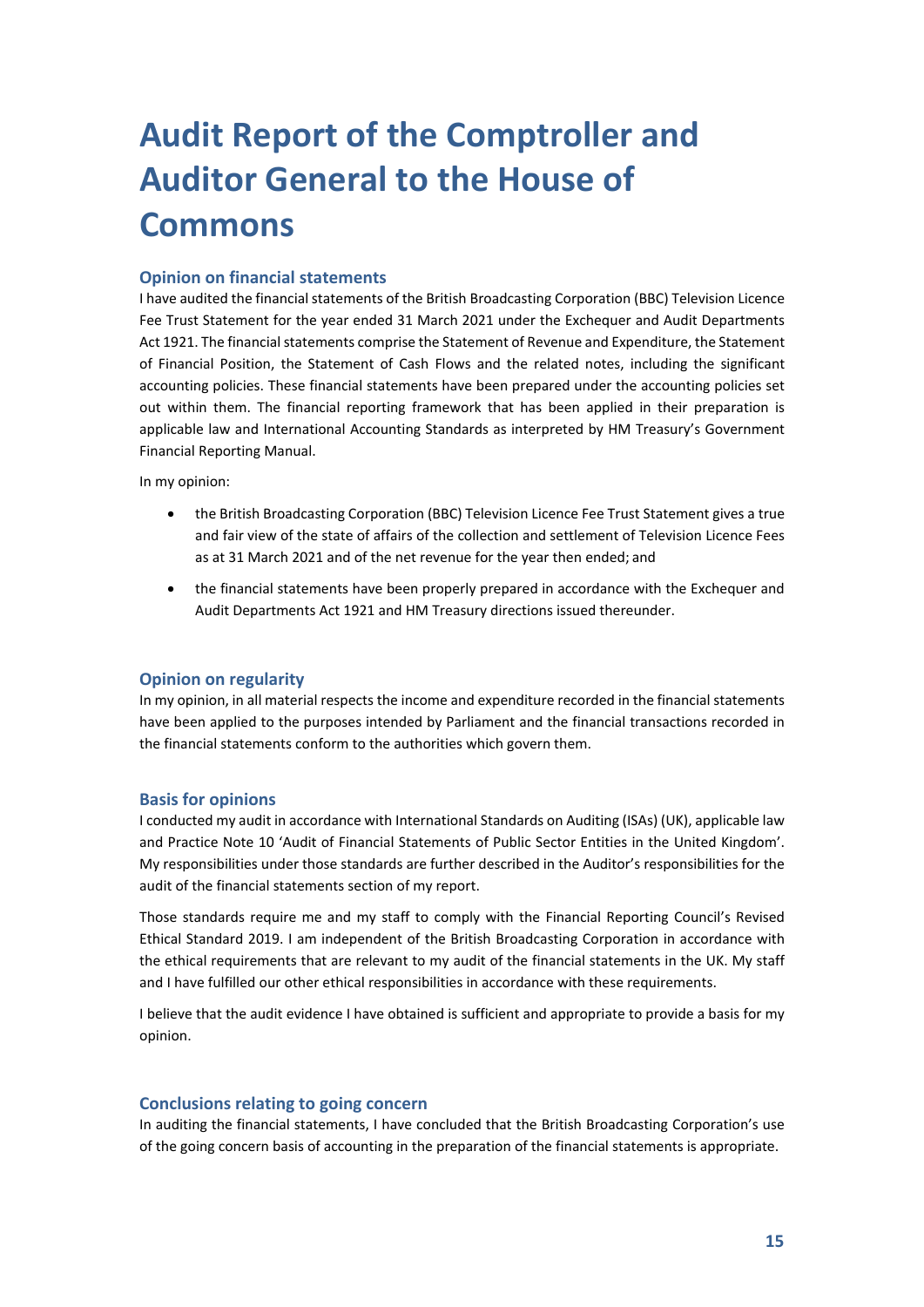Based on the work I have performed, I have not identified any material uncertainties relating to events or conditions that, individually or collectively, may cast significant doubt on the British Broadcasting Corporation's ability to continue to adopt the going concern for a period of at least twelve months from when the financial statements are authorised for issue.

My responsibilities and the responsibilities of the Accounting Officer with respect to going concern are described in the relevant sections of this report.

#### **Other Information**

The other information comprises information included in the Performance and Accountability Reports but does not include the financial statements and my auditor's report thereon. The Accounting Officer is responsible for the other information. My opinion on the financial statements does not cover the other information and except to the extent otherwise explicitly stated in my report, I do not express any form of assurance conclusion thereon. In connection with my audit of the financial statements, my responsibility is to read the other information and, in doing so, consider whether the other information is materially inconsistent with the financial statements or my knowledge obtained in the audit or otherwise appears to be materially misstated. If I identify such material inconsistencies or apparent material misstatements, I am required to determine whether this gives rise to a material misstatement in the financial statements themselves. If, based on the work I have performed, I conclude that there is a material misstatement of this other information, I am required to report that fact.

I have nothing to report in this regard.

#### **Opinion on other matters**

In my opinion, based on the work undertaken in the course of the audit the information given in the Performance and Accountability Reports for the financial year for which the financial statements are prepared is consistent with the financial statements.

#### **Matters on which I report by exception**

In the light of the knowledge and understanding of the British Broadcasting Corporation (BBC) Television Licence Fee Trust Statement and its environment obtained in the course of the audit, I have not identified material misstatements in the Performance and Accountability Report. I have nothing to report in respect of the following matters which I report to you if, in my opinion:

- adequate accounting records have not been kept or returns adequate for my audit have not been received from branches not visited by my staff; or
- the financial statements are not in agreement with the accounting records and returns; or
- I have not received all of the information and explanations I require for my audit; or
- the Governance Statement does not reflect compliance with HM Treasury's guidance.

#### **Responsibilities of the Accounting Officer for the financial statements**

As explained more fully in the Statement of Accounting Officer's Responsibilities in Respect of the Trust Statement, the Accounting Officer is responsible for:

• the preparation of the financial statements in accordance with the applicable financial reporting framework and for being satisfied that they give a true and fair view;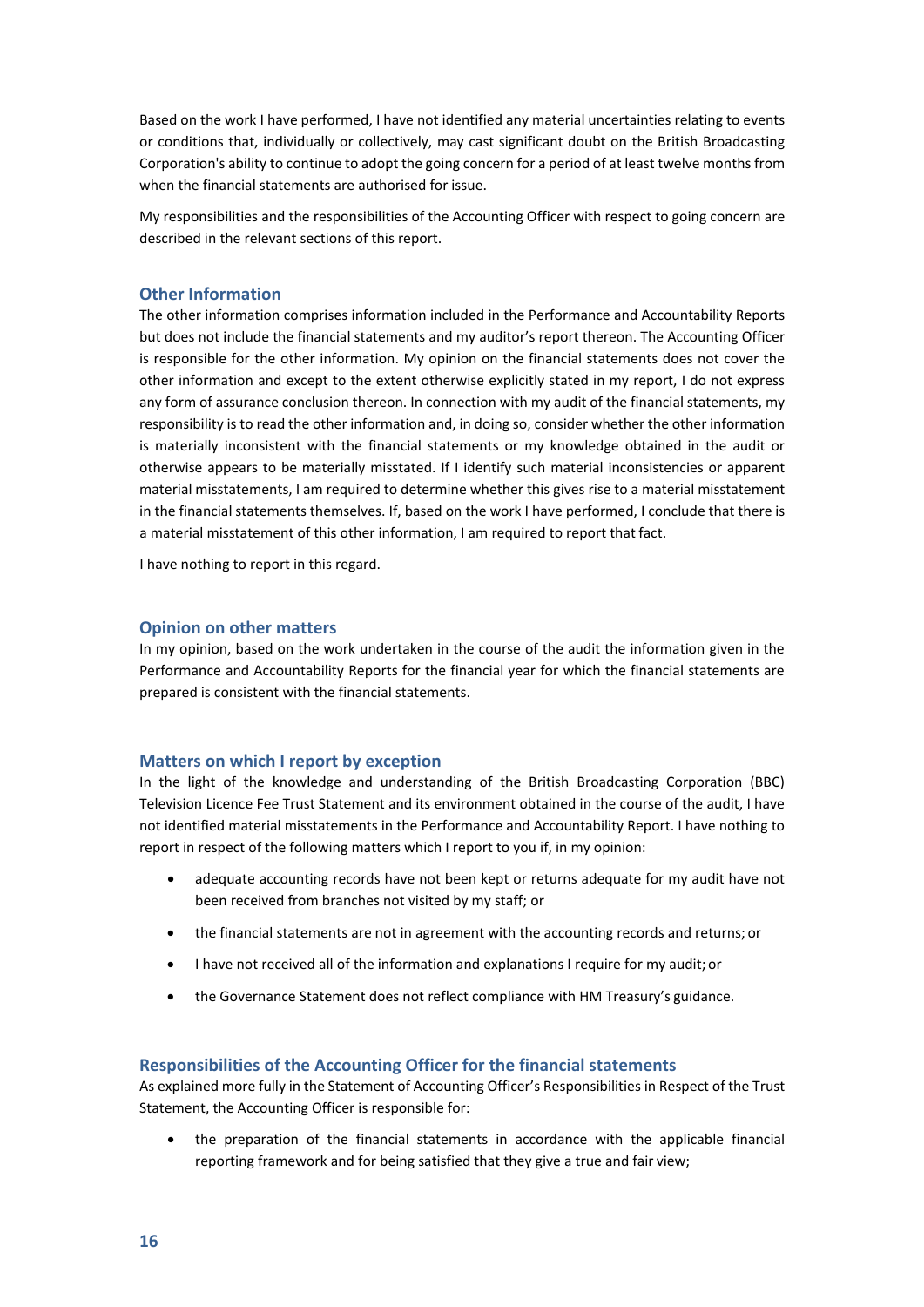- internal controls as the Accounting Officer determines is necessary to enable the preparation of financial statement to be free from material misstatement, whether dueto fraud or error.
- assessing the preparation of the British Broadcasting Corporation (BBC) Television Licence Fee Trust Statement on a going concern basis, disclosing, as applicable, matters related to going concern and using the going concern basis of accounting unless this becomes inappropriate.

#### **Auditor's responsibilities for the audit of the financial statements**

My responsibility is to audit, and report on the financial statements in accordance with the Exchequer and Audit Departments Act 1921

My objectives are to obtain reasonable assurance about whether the financial statements as a whole are free from material misstatement, whether due to fraud or error, and to issue a report that includes my opinion. Reasonable assurance is a high level of assurance but is not a guarantee that an audit conducted in accordance with ISAs (UK) will always detect a material misstatement when it exists. Misstatements can arise from fraud or error and are considered material if, individually or in the aggregate, they could reasonably be expected to influence the economic decisions of users taken on the basis of these financial statements.

I design procedures in line with my responsibilities, outlined above, to detect material misstatements in respect of non-compliance with laws and regulation, including fraud.

My procedures included the following:

- Inquiring of management, the British Broadcasting Corporation's head of internal audit and those charged with governance, including obtaining and reviewing supporting documentation relating to the British Broadcasting Corporation's policies and procedures relating to:
	- $\circ$  identifying, evaluating and complying with laws and regulations and whether they were aware of any instances of non-compliance;
	- o detecting and responding to the risks of fraud and whether they have knowledge of any actual, suspected or alleged fraud; and
	- o the internal controls established to mitigate risks related to fraud or noncompliance with laws and regulations including the British Broadcasting Corporations controls relating to the collection and settlement of the television licence fees including the Broadcasting Act 1990, the Communications Act 2003, the Digital Economy Act 2017 and associated regulations, and the Royal Charter for the Continuance of the British Broadcasting Corporation.
- discussing among the engagement team, involving relevant internal specialists, regarding how and where fraud might occur in the financial statements and any potential indicators of fraud. As part of this discussion, I identified potential for fraud in the following areas: revenue recognition, and the estimation of licence fee receivables
- obtaining an understanding of the British Broadcasting Corporation's framework of authority as well as other legal and regulatory frameworks that the British Broadcasting Corporation operates in, focusing on those laws and regulations that had a direct effect on the financial statements or that had a fundamental effect on the operations over the collection and settlement of television licence fees. The key laws and regulations I considered in this context included the Exchequer and Audit Departments Act 1921 and Managing Public Money.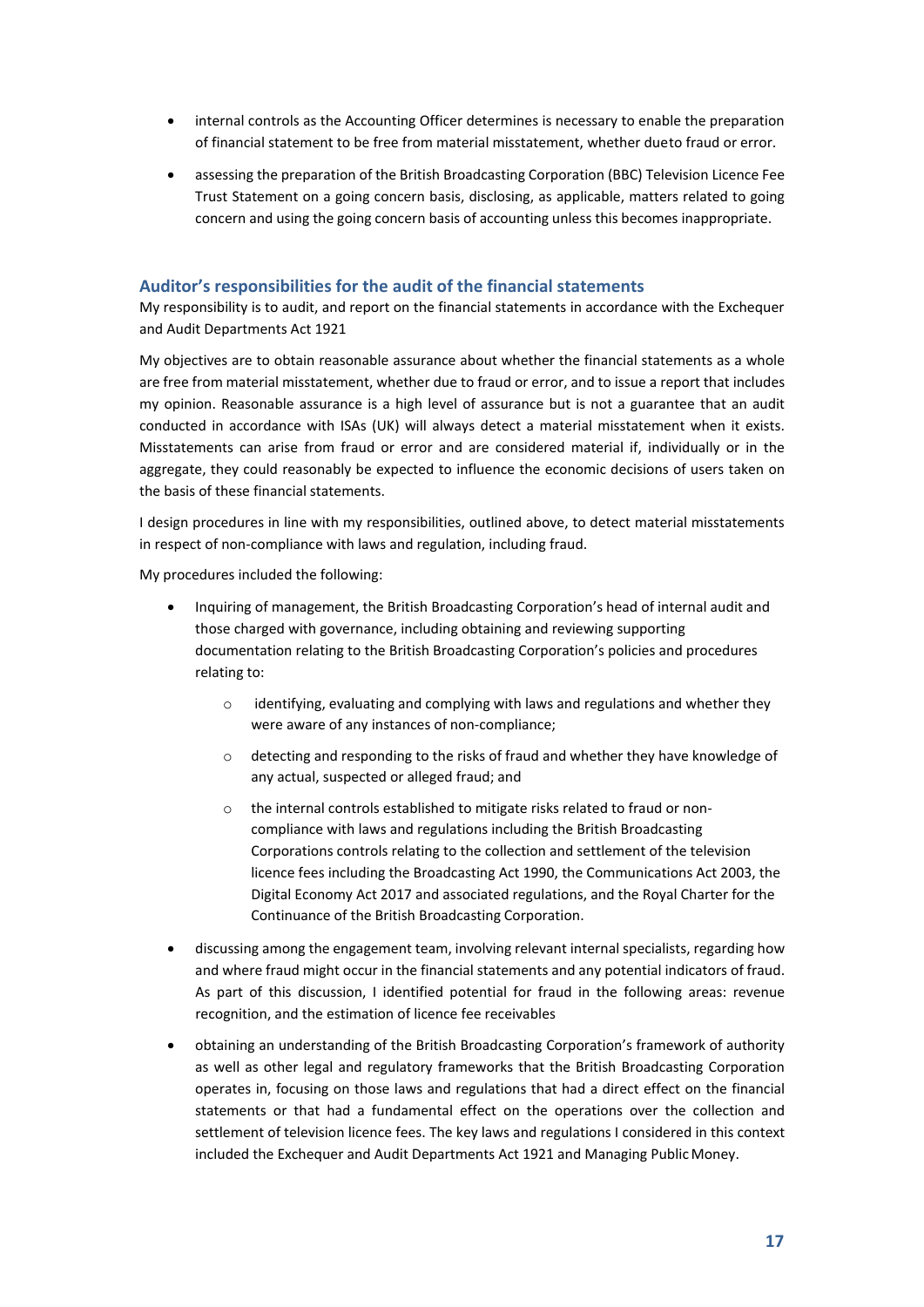In addition to the above, my procedures to respond to identified risks included the following:

- reviewing the financial statement disclosures and testing to supporting documentation to assess compliance with relevant laws and regulations discussed above;
- reading minutes of meetings of those charged with governance and the Board;
- in addressing the risk of fraud through management override of controls, testing the appropriateness of manual adjustments; assessing whether the judgements made in making accounting estimates are indicative of a potential bias; and evaluating the business rationale of any significant transactions that are unusual or outside the normal course ofbusiness.

I also communicated relevant identified laws and regulations and potential fraud risks to all engagement team members including internal specialists and significant component audit teams and remained alert to any indications of fraud or non-compliance with laws and regulations throughout the audit.

A further description of my responsibilities for the audit of the financial statements is located on the Financial Reporting Council's website at: [www.frc.org.uk/auditorsresponsibilities.](https://www.frc.org.uk/auditors/audit-assurance/auditor-s-responsibilities-for-the-audit-of-the-fi/description-of-the-auditor%e2%80%99s-responsibilities-for) This description forms part of my report.

I am required to obtain evidence sufficient to give reasonable assurance that the income and expenditure reported in the financial statements have been applied to the purposes intended by Parliament and the financial transactions conform to the authorities which govern them.

I communicate with those charged with governance regarding, among other matters, the planned scope and timing of the audit and significant audit findings, including any significant deficiencies in internal control that I identify during my audit.

#### **Report**

I have no observations to make on these financial statements. My report, under Section 2 of the Exchequer and Audit Departments Act 1921 on the BBC Television Licence Fee Trust Statement can be found on pages 27 to 40.

Garett David

Gareth Davies Comptroller and Auditor General National Audit Office

157-197 Buckingham Palace Road Victoria London SW1W 9SP

**21st June 2021**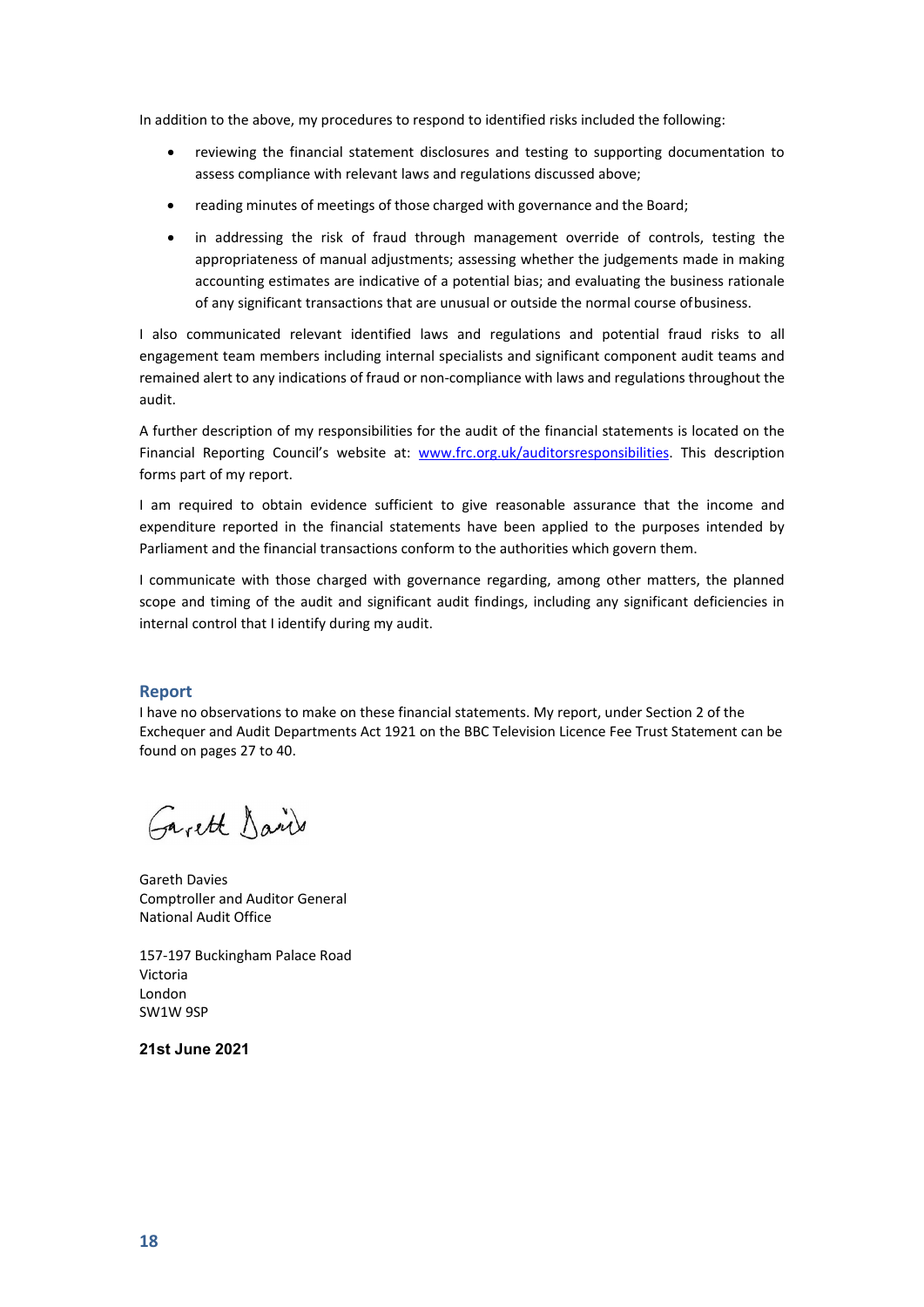# <span id="page-21-1"></span><span id="page-21-0"></span>**Financial Statements Statement of Revenue and Expenditure for the Year Ended 31 March 2021**

| <b>Note</b>                                 | 2021<br>£m | 2020<br>£m |
|---------------------------------------------|------------|------------|
| Revenue                                     |            |            |
| Value of Licences                           | 3,856      | 3,388      |
| Value of refunds                            | (29)       | (31)       |
| Value of revocations                        | (37)       | (39)       |
| Value of premiums on quarterly direct debit | 16         | 16         |
| Net Revenue                                 | 3,806      | 3,334      |
| Less expenditure                            |            |            |
| Credit losses<br>2.2                        | (59)       | (67)       |
| Net Revenue for the Consolidated Fund       | 3,747      | 3,267      |

There were no recognised gains or losses accounted for outside the above Statement of Revenue and Expenditure. All income is from continuing activities. The notes at pages 22 to 25 form part of this statement.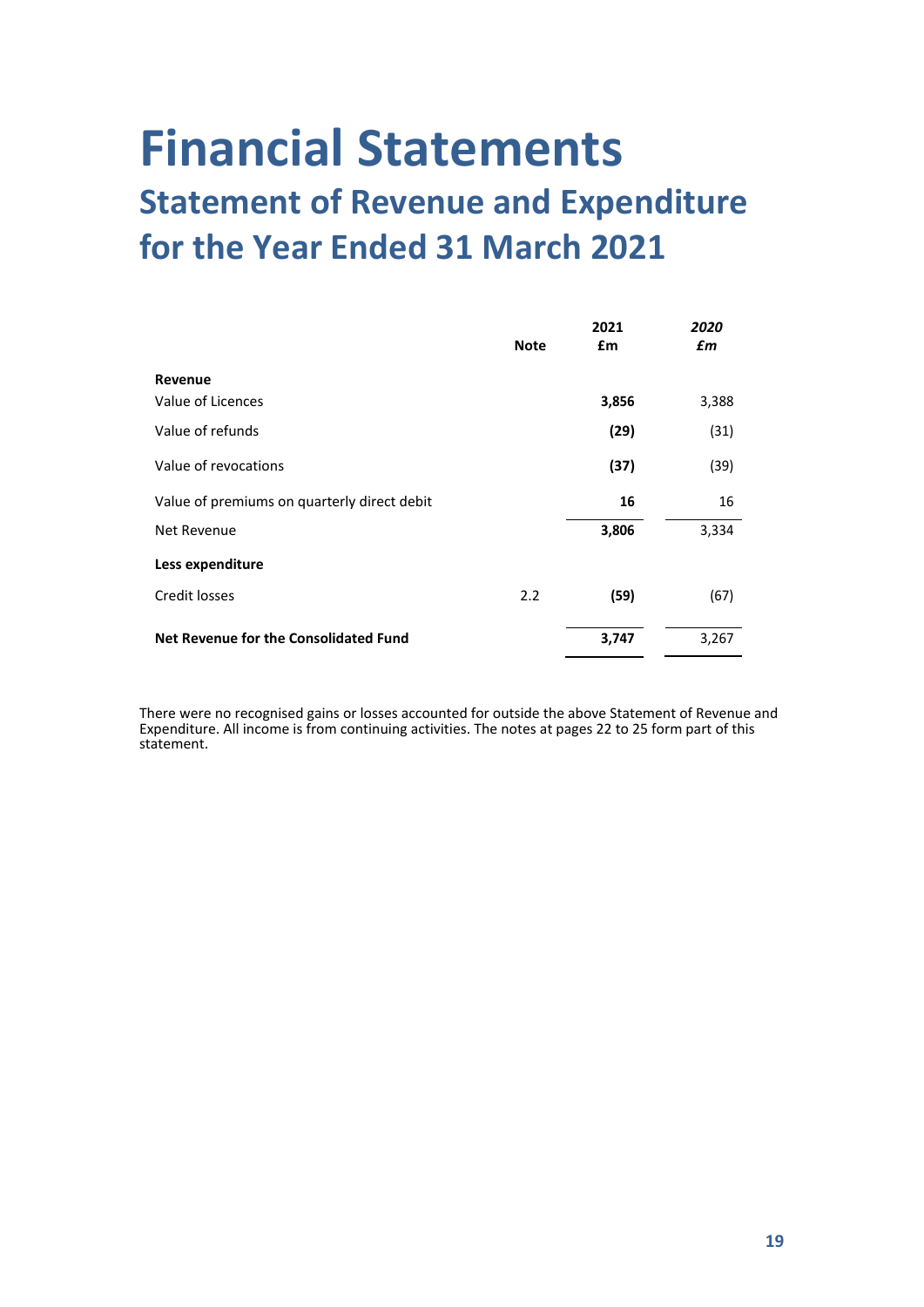# <span id="page-22-0"></span>**Statement of Financial Position as at 31 March 2021**

|                                                               |             | 2021  | 2020  |
|---------------------------------------------------------------|-------------|-------|-------|
|                                                               | <b>Note</b> | £m    | £m    |
| <b>Current Assets</b>                                         |             |       |       |
| Receivables                                                   | 2.1         | 494   | 407   |
| Cash held for customers on savings schemes                    |             | 14    | 15    |
| <b>Total Assets</b>                                           |             | 508   | 422   |
| <b>Current Liabilities</b>                                    |             |       |       |
| Payables                                                      | 3           | (297) | (293) |
| <b>Total Net Assets</b>                                       |             | 211   | 129   |
| Represented by:                                               |             |       |       |
| <b>Balance on Consolidated Fund Account as at</b><br>31 March | 4           | 211   | 129   |

The notes at pages 22 to 25 form part of this statement

Tim Davie Director-General, BBC 18 June 2021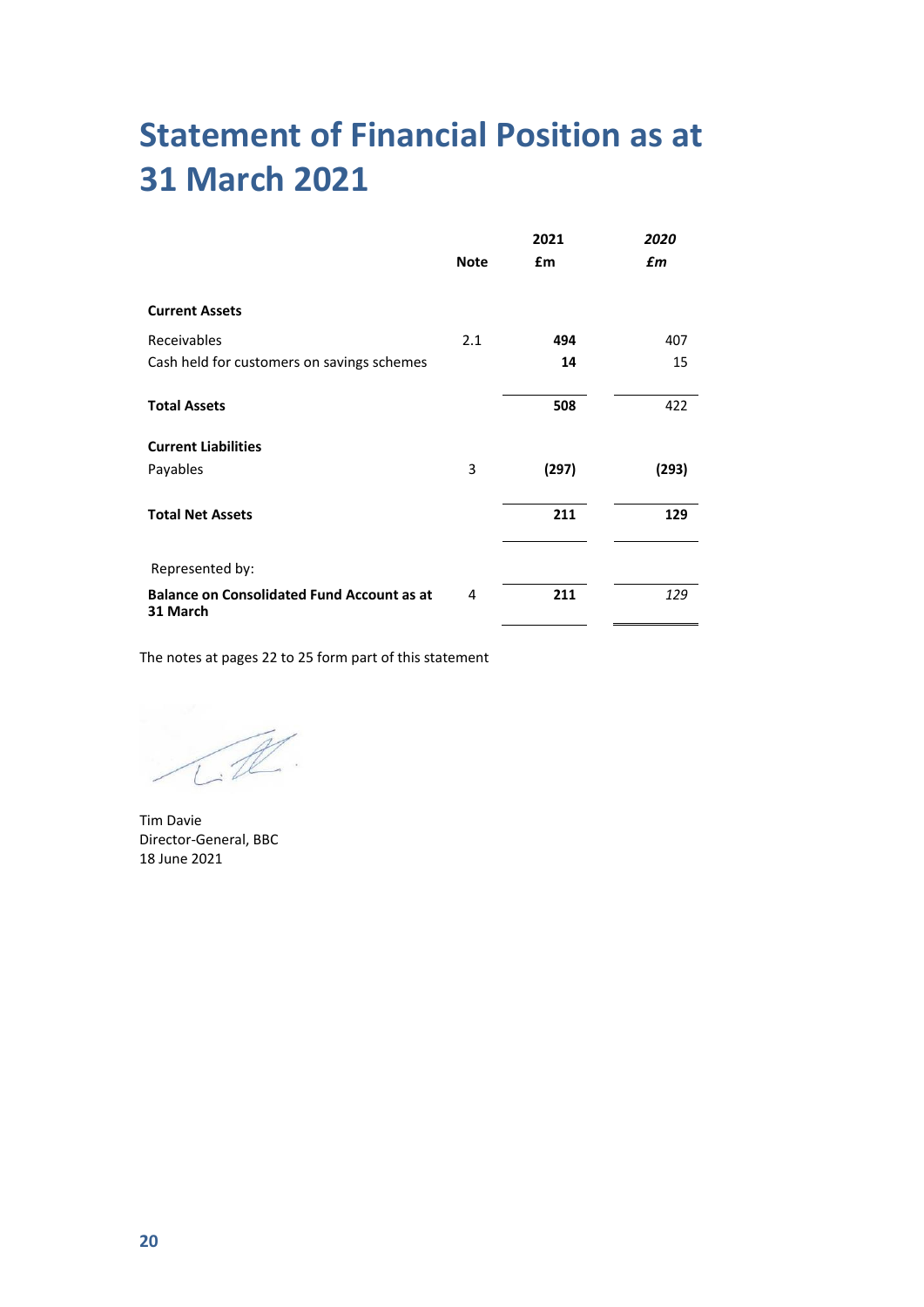# <span id="page-23-0"></span>**Statement of Cash Flows for the Year Ended 31 March 2021**

|                                             | <b>Note</b> | 2021<br>£m | 2020<br>£m |
|---------------------------------------------|-------------|------------|------------|
| Net cash inflow from operating activities   | A           | 3.664      | 3,268      |
| Cash paid to the Consolidated Fund          | 4           | (3.665)    | (3,269)    |
| Increase / (Decrease) in cash in the period |             | (1)        |            |

#### **Notes to the Cash Flow Statement**

#### **A: Reconciliation of Net Cash Flow to Movement in Net Funds**

| Net Revenue for the Consolidated Fund                                               | 3,747 | 3,267 |
|-------------------------------------------------------------------------------------|-------|-------|
| (Increase) in Receivables                                                           | (87)  | (4)   |
| Increase in Payables                                                                | 4     | 5     |
| Net Cash Flow from operating activities                                             | 3,664 | 3,268 |
| B: Analysis of Changes in Net Funds (cash held for<br>customers on savings schemes) |       |       |
| Decrease in Cash in this Period                                                     | (1)   | (1)   |
| Net Funds at 1st April                                                              | 15    | 16    |
| Net Funds at 31st March                                                             | 14    | 15    |

Note that the closing balance of Net funds at 31<sup>st</sup> March above (£14m) is held at a commercial bank.

The notes on pages 22 to 25 form part of these accounts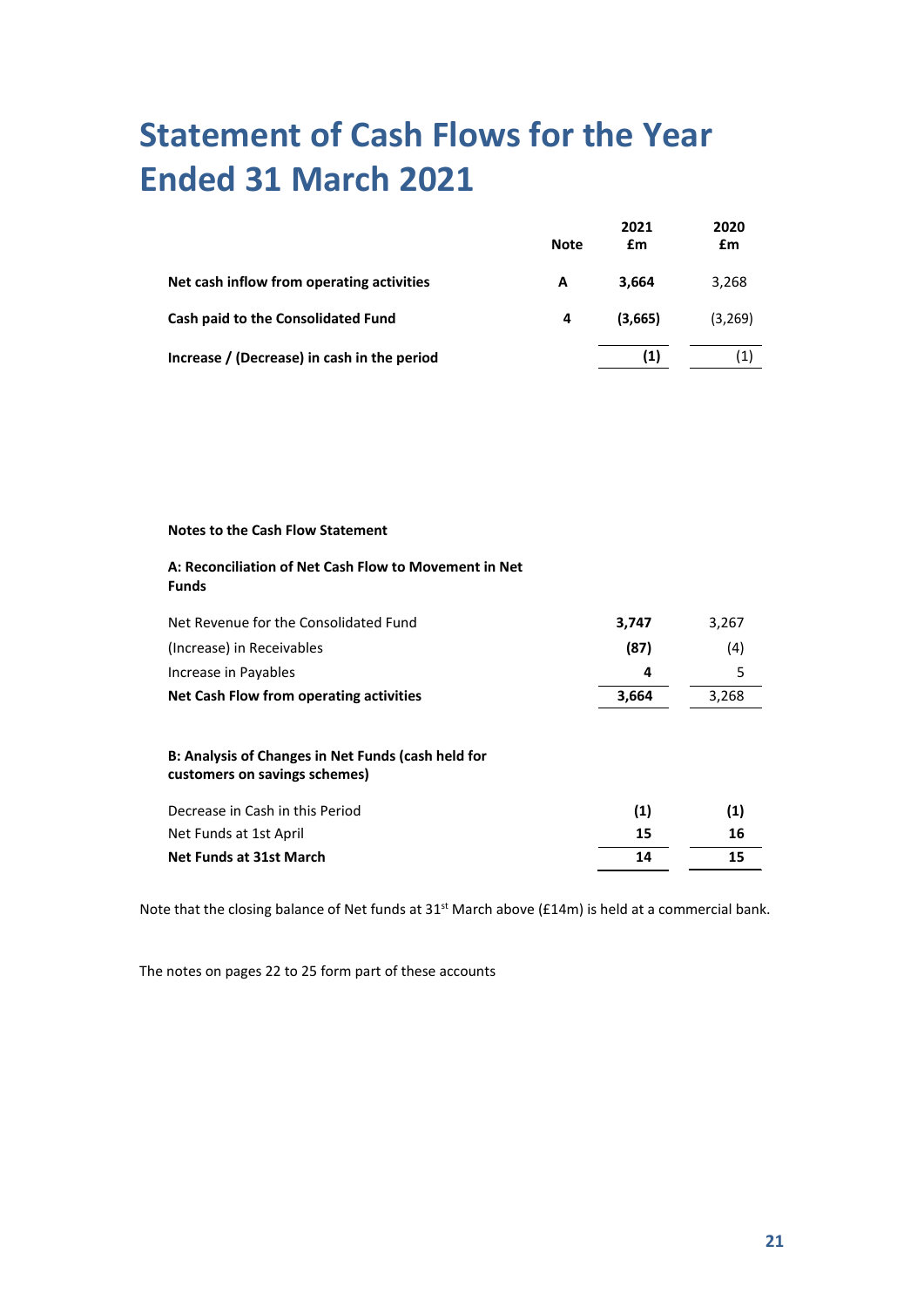# <span id="page-24-0"></span>**Notes to the Trust Statement**

#### **1. Statement of Accounting Policies**

#### *1.1* **Basis of Accounting**

The Trust Statement is prepared in accordance with the accounts direction issued by HM Treasury under section 2(3) of the Exchequer and Audit Departments Act 1921. The Trust Statement is prepared in accordance with the accounting policies detailed below. These have been agreed between the BBC and HM Treasury and have been developed in accordance with the HM Treasury Financial Reporting Manual (FReM). The accounting policies contained in the FReM apply International Financial Reporting Standards (IFRS) as adopted or interpreted for the public sector context.

The income and associated expenditure contained in these statements are those flows of funds which the BBC receives and surrenders on behalf of the Consolidated Fund and where the BBC is acting as agent rather than as principal.

#### *1.2* **Changes in accounting policy and disclosures**

The following new and revised standards and Interpretations have been considered for the first time, as they became effective for this financial year:

- Amendments to references to the Conceptual Framework in IFRS Standards
- Definition of Material (Amendments to IAS 1 and IAS 8)
- Interest Rate Benchmark Reform (Amendments to IFRS 9, IAS 39 and IFRS 7)
- Definition of a Business (Amendments to IFRS 3)

These have been applied where relevant to the Trust Statement.

#### *1.3* **Accounting Convention**

The Trust Statement has been prepared on an accruals basis and in accordance with the historical cost convention.

#### *1.4* **Revenue Recognition**

Revenue derived from television licences is initially recognised in full as a receivable from the Licence Fee payer at the point the licence comes into force. This is gross revenue. Net revenue for the consolidated fund represents the value collected and expected to be collectable after deducting refunds, revocations and credit losses.

#### *1.5* **Licence Fee Evasion**

The value of licences evaded, the difference between the value of licences that could be collected from all licensable addresses and the value actually collected, is outside the scope of the financial statements in this Trust Statement. The level of evasion in the year is discussed in the management commentary.

#### *1.6* **Refunds, Revocations and Cancellations**

Refunds are given to customers where they can demonstrate that they have paid for a licence which is no longer required. Revocations and cancellations are the value of licences revoked and outstanding instalment payments written off where a customer has not kept up their instalment payments.

The value of outstanding instalment payments written off is shown as an expense in the Statement of Revenue and Expenditure. Refunds and other cancellations are shown as a reduction in income.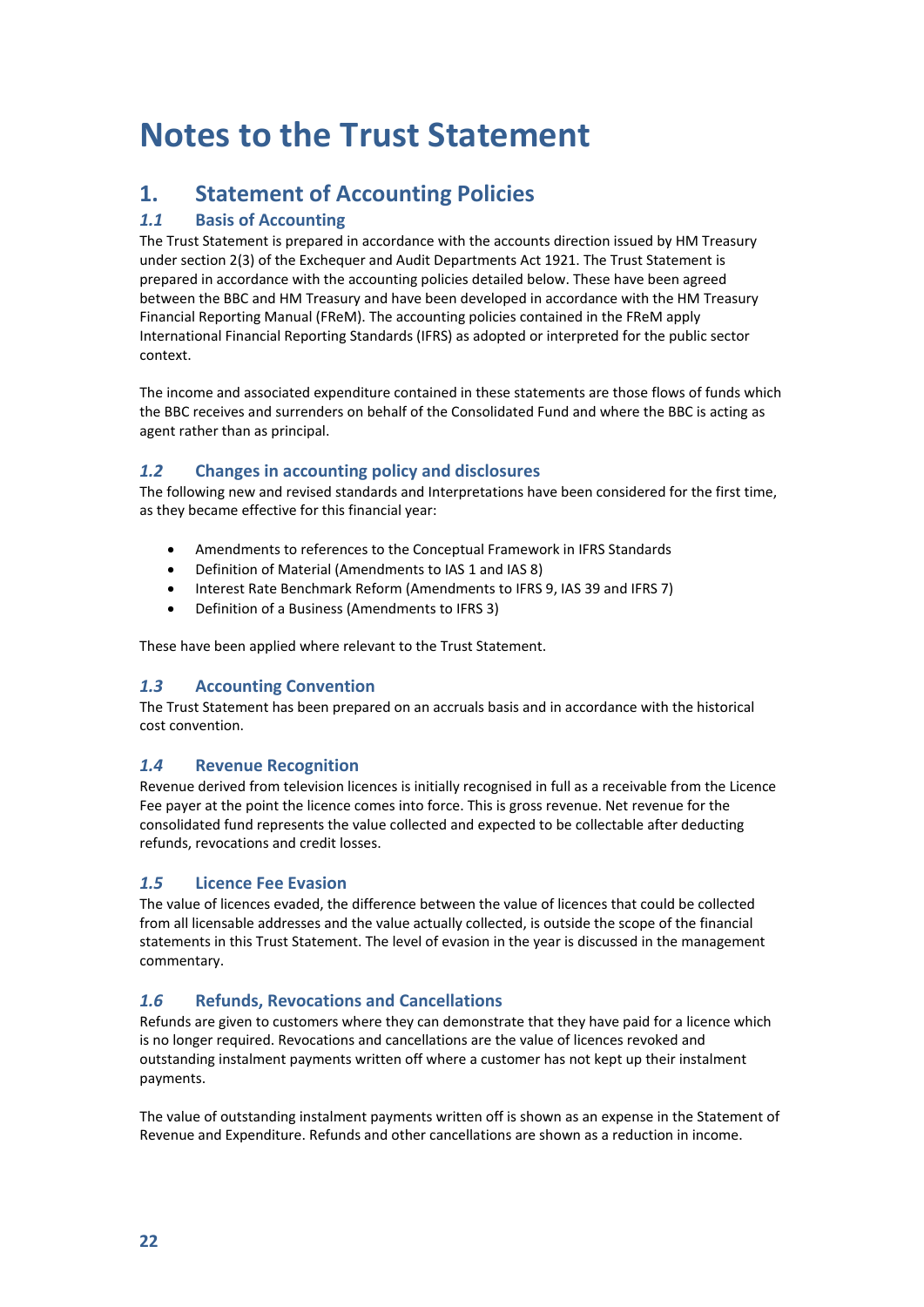#### *1.7* **Exemptions**

There are no exemptions in the legislation and regulations for Licence Fee collection.

#### *1.8* **Licence Fee Receivables**

Licence Fee receivables represent:

- The amounts receivable from customers on instalment schemes where a licence has been issued, but the full amount of the fee has not yet been paid.
- Cash in transit that has been collected from customers for licences in force, but has not been transferred to the HM Government bank account managed by the BBC.

#### *1.9* **Impairment of Receivables**

The Trust Statement is outside the scope of Accounting Standard IFRS 9 Financial Instruments, as the licence fees are taxes rather than trade receivable financial instruments. However, as required by the FReM, the principles of IFRS 9 are applied to licence fee receivables expected credit loss model, for consistency across government. This impairment value is estimated based on the value of cancellations in the previous year, as adjusted to reflect the current and future economic environment. The movement in the year on year impairment balances is included with actual prior year debt written off as credit losses in the Statement of Revenue and Expenditure.

#### *1.10* **Payables**

#### **1.10.1 Licence Fee Payables**

Licence Fee payables represent the amounts collected from customers on instalment schemes for licences that have yet to be issued. Once these licenses have been issued, this money will be paid to the Consolidated Fund.

#### **1.10.2 Customer savings**

Customer savings represents cash collected from customers on savings card for payment towards their next licence. The cash balance is shown with a corresponding payable as the money is not due to the Consolidated Fund until the customer's licence is due for renewal. Timing differences in payments can result in differences between the cash and the payable balance.

Cash collected from customers on the savings stamps scheme is not included in this statement. The scheme is no longer in use and whilst customers can ask for their money to be refunded or transferred to another scheme, it cannot be used to purchase a licence.

#### **1.10.3 Deferred Income**

Cash collected from customers renewing their licences who have paid for their licence in full before the licences come into force is accounted for as deferred income.

#### **2. Receivables**

#### *2.1 Amounts due at 31st March*

|                                    |             | 2021 | 2020 |
|------------------------------------|-------------|------|------|
|                                    | <b>Note</b> | £m   | £m   |
| Licence fee Receivables            |             | 512  | 437  |
| Cash in transit                    |             | 14   |      |
| Total before estimated impairments |             | 526  | 437  |
| Less estimated impairments         | 2.3         | (32) | (30) |
|                                    |             | 494  | 407  |

Receivables represent the amount due from licensees where at 31 March:

i) demands for payment have been issued but not paid for; or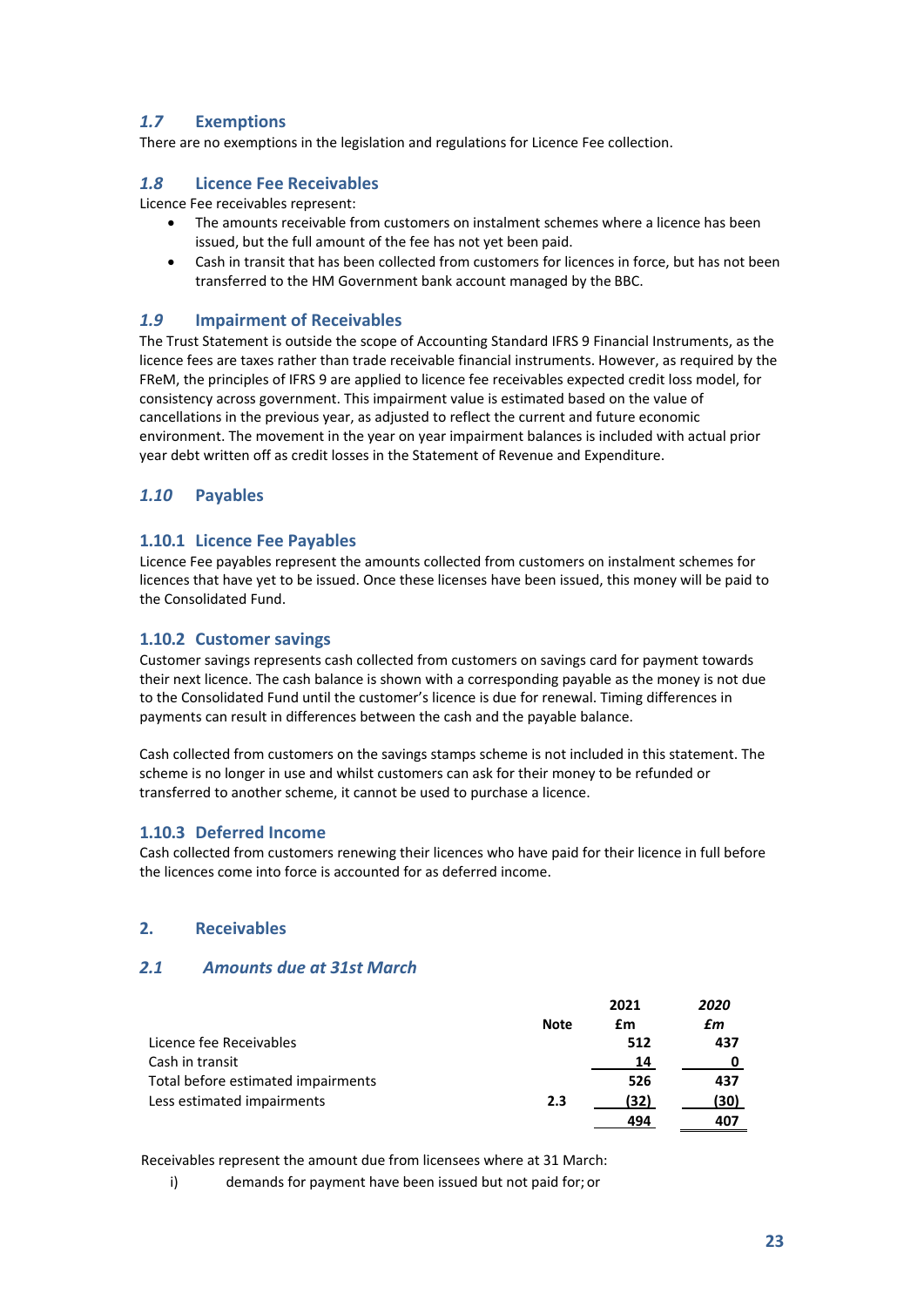ii) where licensees have outstanding instalments.

All debt will be due to the Consolidated Fund when realised.

#### *2.2 Credit losses*

|                                    |             | 2021 | 2020 |
|------------------------------------|-------------|------|------|
|                                    | <b>Note</b> | £m   | £m   |
| Debts written off                  |             | (58) | (65) |
| Change in the value of impairments | 2.3         |      |      |
|                                    |             | (60) | 67   |

Debts are written off when collection activity is formally ceased. These debts are considered to be irrecoverable when all practical means of pursuing the liability have been exhausted.

#### *2.3 Change in the value of impairments*

|                                          | 2021 | 2020 |
|------------------------------------------|------|------|
|                                          | £m   | £m   |
| Balance as at 1 April                    | (30) | (28) |
| Change in estimated value of impairments |      |      |
| Balance as at 31 March                   | (32) | (30) |

Receivables in the statement of financial position are reported after the deduction of the estimated value of impairments. This estimate is based on the value of cancellations in the previous year, as adjusted to reflect the current and future economic environment. The movement in the year on year impairment balances is included with actual prior year debt written off as credit losses in the Statement of Revenue and Expenditure.

#### **3. Payables**

|                      | 2021 | 2020 |
|----------------------|------|------|
|                      | £m   | £m   |
| Licence fee payables | 257  | 253  |
| Customer savings     | 14   | 15   |
| Deferred income      | 26   | 25   |
|                      | 297  | 293  |

No payables fall due after one year.

#### **4. Balance on the Consolidated Fund Account**

|                                                  | 2021    | 2020    |
|--------------------------------------------------|---------|---------|
|                                                  | £m      | £m      |
| Balance on Consolidated Fund Account at 1 April  | 129     | 131     |
| Net Revenue for the Consolidated Fund            | 3.747   | 3.267   |
| Less amount paid to the Consolidated Fund        | (3,665) | (3,269) |
| Balance on Consolidated Fund Account at 31 March | 211     | 179     |

#### **5. Financial Instruments**

On behalf of the Consolidated Fund, the BBC is party to financial instrument arrangements as part of its normal operations. These financial instruments include bank accounts, receivables and payables. IFRS 7, 'Financial Instruments: Disclosures', requires disclosure of the role that financial instruments have had during the year in creating or changing risks an entity faces in the course of its operations. As the BBC is acting as agent on behalf of the Consolidated Fund and surrendering these funds when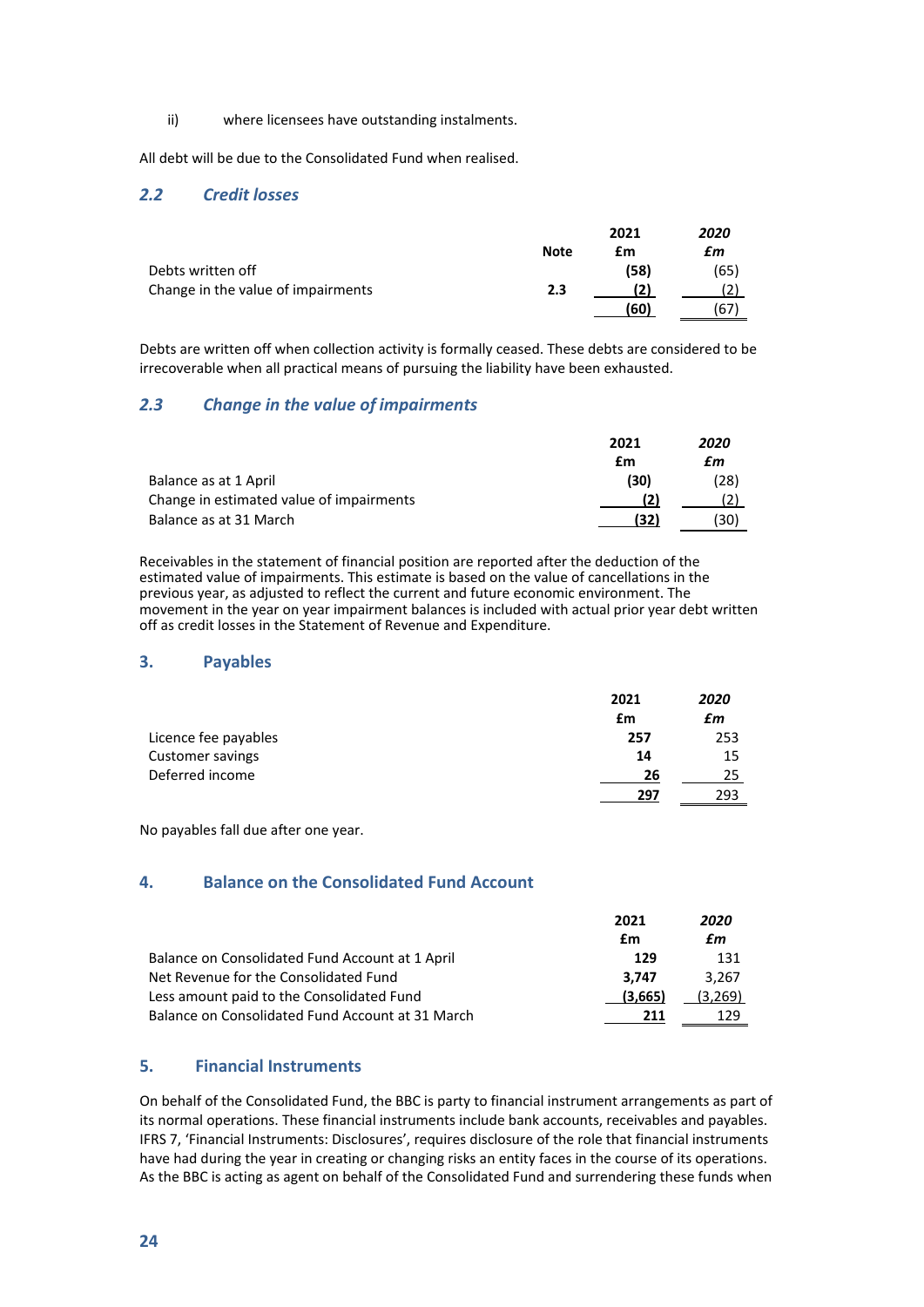received, it cannot incur losses through the Trust Statement. Write-offs and impairment charges disclosed in the Revenue and Expenditure Statement reflect the non-recoverability of gross debt since its obligation to surrender financial penalties is limited to the amount it is able to collect in revenue. The BBC, on behalf of the Consolidated Fund, has no requirement to borrow or invest surplus funds. As such, the BBC, in its capacity as agent, is not exposed to the degrees of financial or market risk facing a business entity acting as principal.

#### **6. Related parties**

TV Licensing and the BBC have a large number of transactions with related parties. Licences are purchased by the BBC and suppliers involved in collecting the Licence Fee for licensable places which they occupy. BBC directors and staff also purchase Television Licences for their own use. These transactions are not considered to be material.

None of the directors or other related parties has undertaken any material transactions relating to TV Licensing in the year.

#### **7. Events after the Reporting Period**

There are no events after the reporting period that materially affect these financial statements.

The Accounting Officer authorised these financial statements for issue on the date the Comptroller and Auditor General reported on the accounts.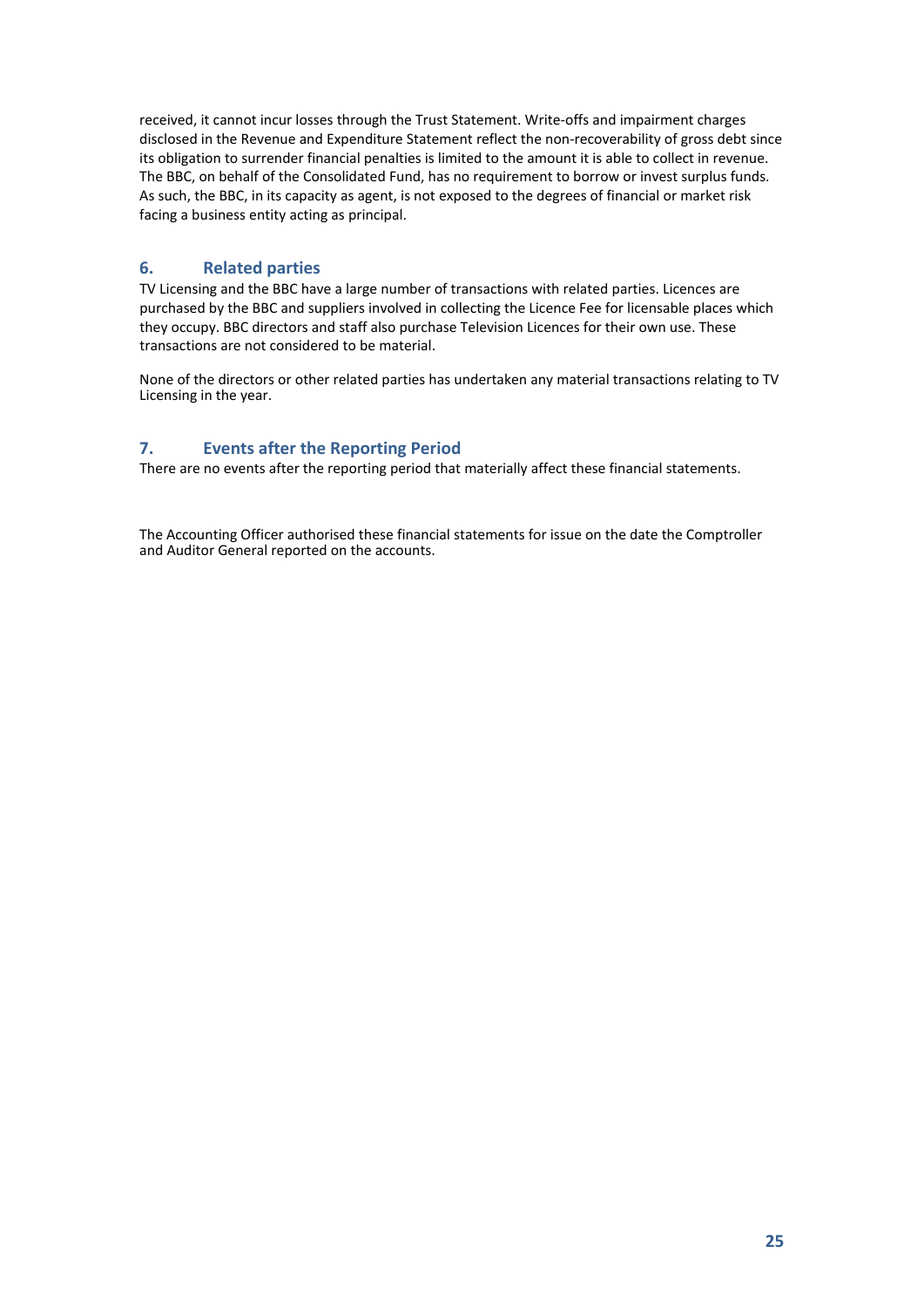# <span id="page-28-0"></span>**Annex 1 – Reconciliation to the BBC's Main Annual Report Licence Fee Income**

|                                                                 | 2021<br>£m | 2020<br>£m |
|-----------------------------------------------------------------|------------|------------|
| Licence fee sales contributing to Consolidated Fund<br>Add      | 3.747      | 3.267      |
| Over 75s contribution from DWP                                  | ર          | 253        |
| BBC Licence Fee Income in Annual Report and Accounts<br>note A2 | 3,750      | 3.520      |

In previous years, households in which one or more persons over the age of 75 reside, as their primary residence, were entitled to a free licence. The BBC was not reimbursed for these free licences but received a fixed amount of from the Department for Work and Pensions (DWP) instead. The obligation for the BBC to take over the funding for free TV licences for the over-75s was phased in from April 2018 and was handed over in full during 2020.

From 2020/21, the BBC will not receive any funding from the DWP for over-75s licences but received £3m in relation to refunded over-75 licences. The BBC has decided to collect over-75s income from 1 August 2020 for those not on pension credit.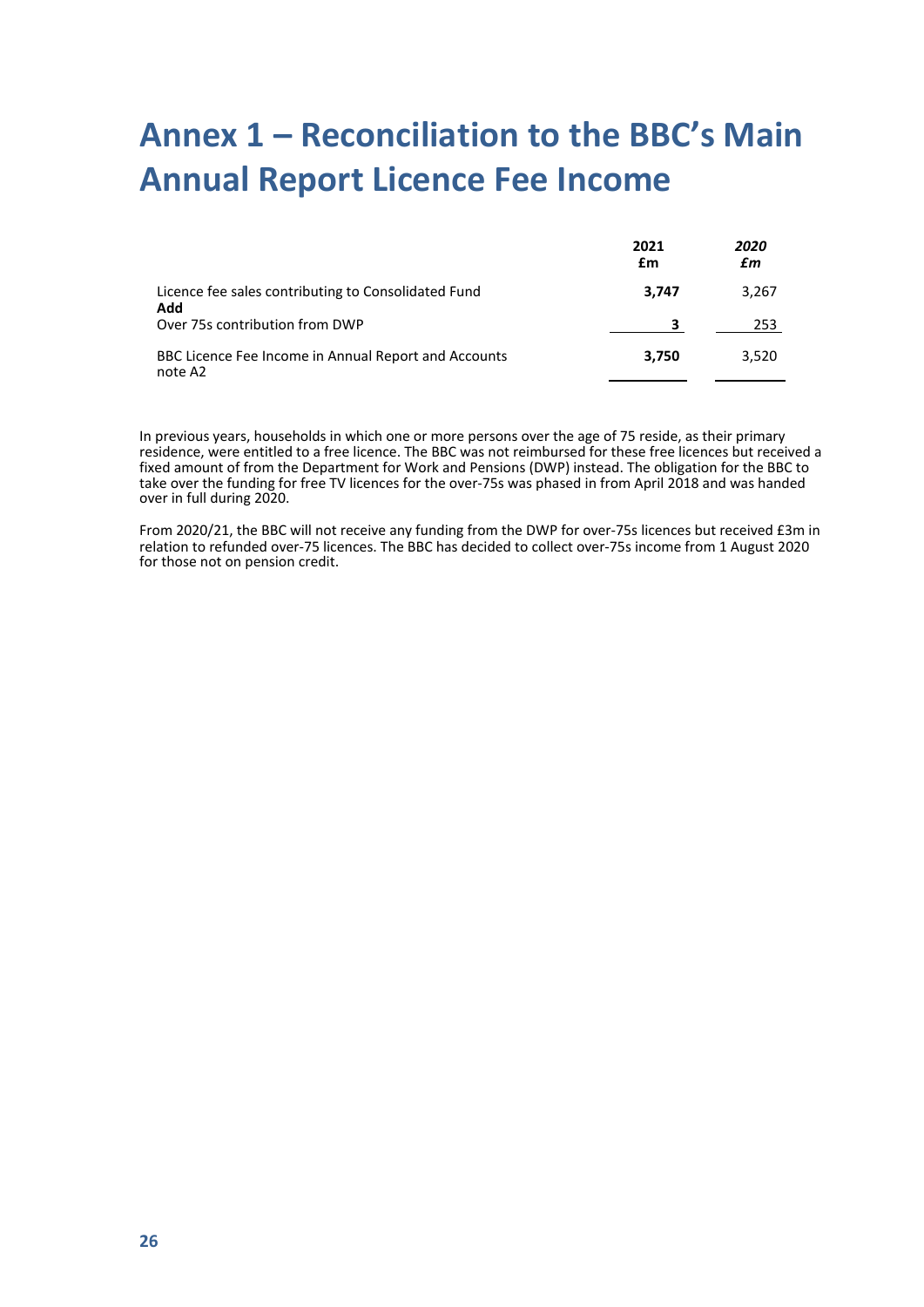# <span id="page-29-0"></span>**The Comptroller and Auditor General's Report to the House of Commons**

#### **Summary**

**1** Everyone in the UK who watches or records television programmes as they are broadcast or who watches or downloads BBC content via iPlayer must be covered by a valid TV licence. The BBC is responsible for issuing TV licences, enforcing the licensing system, and collecting licence fee revenue. The BBC Royal Charter<sup>3</sup> requires that the BBC's Board ensures "that arrangements for the collection of the licence fee are efficient, appropriate and proportionate".

**2** Collection of the licence fee is managed by the BBC Licence Fee Unit (the Unit) which works together with two principal service providers: RAPP Ltd (previously Proximity London Ltd), which delivers marketing services, and Capita Business Services Ltd (Capita), which administers licence fee collection. Together they operate under the "TV Licensing" trademark (TVL). In addition, the Unit is responsible for calculating an annual estimate of the licence fee evasion rate.

**3** This report is our commentary on the BBC's collection of the licence fee in 2020-21, compiled in accordance with Section 2 of the Exchequer and Audit Departments Act 1921. It sets out our findings regarding the sums that the BBC has collected from licence fee payers in the past year and in respect of licence fee evasion. Based on these findings we reach a conclusion about the adequacy of the BBC's arrangements for assessment, collection and proper allocation of the licence fee, and identify areas which we will return to in next year's report.

**4 [Figure 1](#page-29-2)** provides more detail on what this report covers as well as a summary of other important sources of relevant information about licence fee income.

#### <span id="page-29-2"></span>**Figure 1: Information about the licence fee**

The following sources contain relevant information about licence fee income:

| <b>BBC Television Licence</b><br>Fee Trust Statement for<br>the year ending 31 March<br>2021 | This statement is the BBC's detailed report on the licence fee revenue it<br>collected in 2020-21. It was published at the same time as this report and<br>the information in it has been used to compile this report. The Comptroller<br>and Auditor General (C&AG) has certified that the BBC's Trust Statement for<br>the year ending 31 March 2021 is true and fair, and that the income and<br>expenditure recorded in the financial statements were in line with the<br>purposes Parliament intended.                                                                                                    |
|----------------------------------------------------------------------------------------------|----------------------------------------------------------------------------------------------------------------------------------------------------------------------------------------------------------------------------------------------------------------------------------------------------------------------------------------------------------------------------------------------------------------------------------------------------------------------------------------------------------------------------------------------------------------------------------------------------------------|
| <b>BBC Group Annual Report</b><br>and Accounts, 2020-21                                      | This report contains details of how the BBC spent its income derived from<br>the licence fee. Under the terms of the 2016 Royal Charter, the C&AG has<br>audited the BBC's Annual Accounts and certified that they are true and fair,<br>and that they had been properly prepared in accordance with International<br>Financial Reporting Standards in conformity with the requirements of the<br>Royal Charter for the continuance of the British Broadcasting Corporation<br>and that the income and expenditure recorded in the financial statements<br>were in line with the purposes Parliament intended. |

<span id="page-29-1"></span><sup>3</sup> Paragraph 20 (7) (b) of the BBC Royal Charter -

[https://assets.publishing.service.gov.uk/government/uploads/system/uploads/attachment\\_data/file/577829/57964\\_CM\\_9365\\_Charte](https://assets.publishing.service.gov.uk/government/uploads/system/uploads/attachment_data/file/577829/57964_CM_9365_Charter_Accessible.pdf) [r\\_Accessible.pdf](https://assets.publishing.service.gov.uk/government/uploads/system/uploads/attachment_data/file/577829/57964_CM_9365_Charter_Accessible.pdf)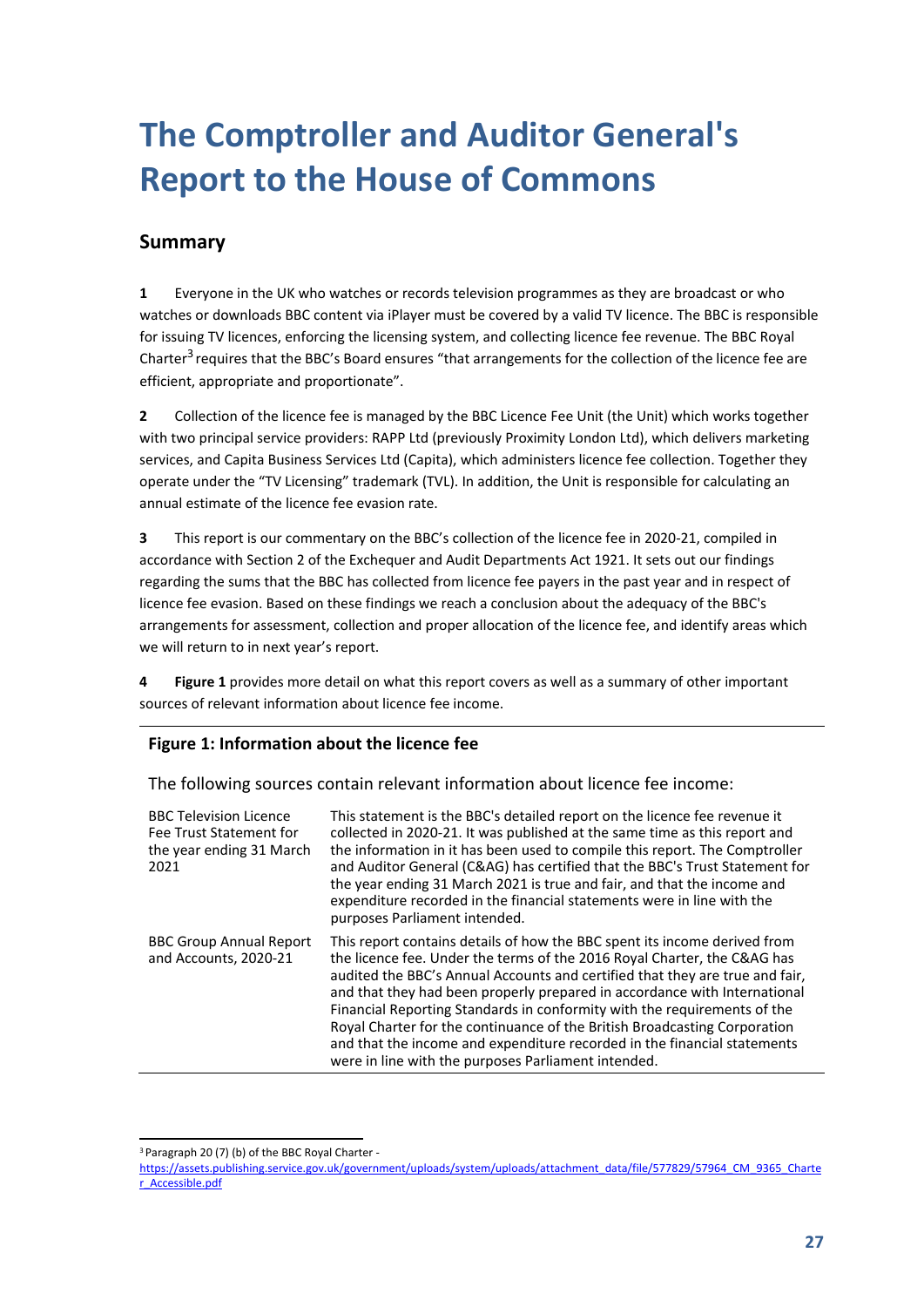#### **Key findings**

#### **Licence fee collection in 2020-21**

**5 In line with many other organisations, TV Licensing experienced unprecedented operating challenges arising from the COVID-19 pandemic in 2020-21.** In March 2020, the BBC Board postponed the establishment of the new scheme in respect of over-75s from 1 June to 1 August 2020 due to the pandemic. The pandemic also had a significant impact on TVL operations to collect the licence fee, with, at various points in 2020-21, offices being shut, staff working at home, and field visits cancelled. As a result, service levels were impacted, with, for example, backlogs in handling queries developing. Towards the end of 2020- 21, the main backlogs had been cleared and service quality was achieving required standards.

**6 Despite the operational challenges, total licence fee income in 2020-21 increased, compared to 2019-20, even after a fall in licence fee payments in the early part of the year**. The BBC's income in respect of licence fees totalled £3,750 million in 2020-21, £230 million (6.5%) higher than total licence fee and over-75s grant income of £3,520 million in 2019-20, despite COVID-19. The outturn of £3,750 million was also higher than both the BBC's original and COVID-revised forecasts for the year. Although the level of licence fee payments did fall in April to July 2020 as people delayed renewing their licences during lockdown, once this ended, payments increased as people renewed licences.

**7 The £230 million increase in total licence fee income in 2020-21 mainly arose from the new policy of charging some over-75s for their TV licence**. From 1 August 2020, as allowed under the Digital Economy Act 2017, the BBC established a new scheme under which any household with someone aged 75 and over who receives Pension Credit is eligible for a free TV licence funded by the BBC. All other over-75s are required to pay for their licence. As a result, from 1 August 2020 the BBC raised £186 million more licence income from those already aged 75 and over at that date than the amount of over-75s grant it received from DWP in 2019-20 - £439 million compared to £253 million. However, the £439 million was £217 million less than the grant of £656 million the BBC received in 2017-18, the last year in which the Department for Work and Pensions (DWP) met in full the costs of free licences to all over-75s. This reduced level of income is to be expected, given that, previously, the DWP funded in full the costs of providing free licences to all over-75s, while, under the new policy, the BBC is now bearing the cost of free licences to over-75s in receipt of Pension Credit itself and is only charging those not receiving this benefit for their licences.

**8 More of those who were already aged 75 and over at 1 August 2020 purchased a licence in 2020-21 than the BBC expected, but not everyone that that required a licence under the new policy had obtained one by the end of the year.** In August 2020, the BBC estimated that about 2.5 million over-75 households with existing free licences would have bought a licence under the new policy by the end of 2020-21. However, by the end of 2020-21, 2.79 million such households had purchased licences, nearly 300,000 more than expected. By the same date, the BBC had also issued free licences to 702,000 of those who were aged 75 and over at 1 August 2020 and were in receipt of Pension Credit. However, as at 31 March 2021, 376,000 households aged 75 and over as at 1 August 2020 had yet to obtain a licence (either paid for or free) under the new policy.

**9 Recent trends in audience behaviour are exerting a downward pressure on licence income**. The £230 million increase in total licence fee income in 2020-21, compared to 2019-20, also arose, in part, from the annual increase in the cost of a TV licence. However, this annual increase was partly offset by a reduction of 180,000 to 20.99 million in the number of paid-for licences issued in 2020-21, after excluding the 2.79 million sales of licences to those aged 75 and over as at 1 August 2020. As in previous years, this reduction was in part due to a fall in the estimated number of households which require a TV licence as people, particularly younger people, switch to viewing content online via Subscription Video-on-Demand services and social media. This trend in audience behaviour also contributed in an increase of 178,000 in 2020-21 in the number of domestic customers who inform TVL that they no longer need a licence and therefore do not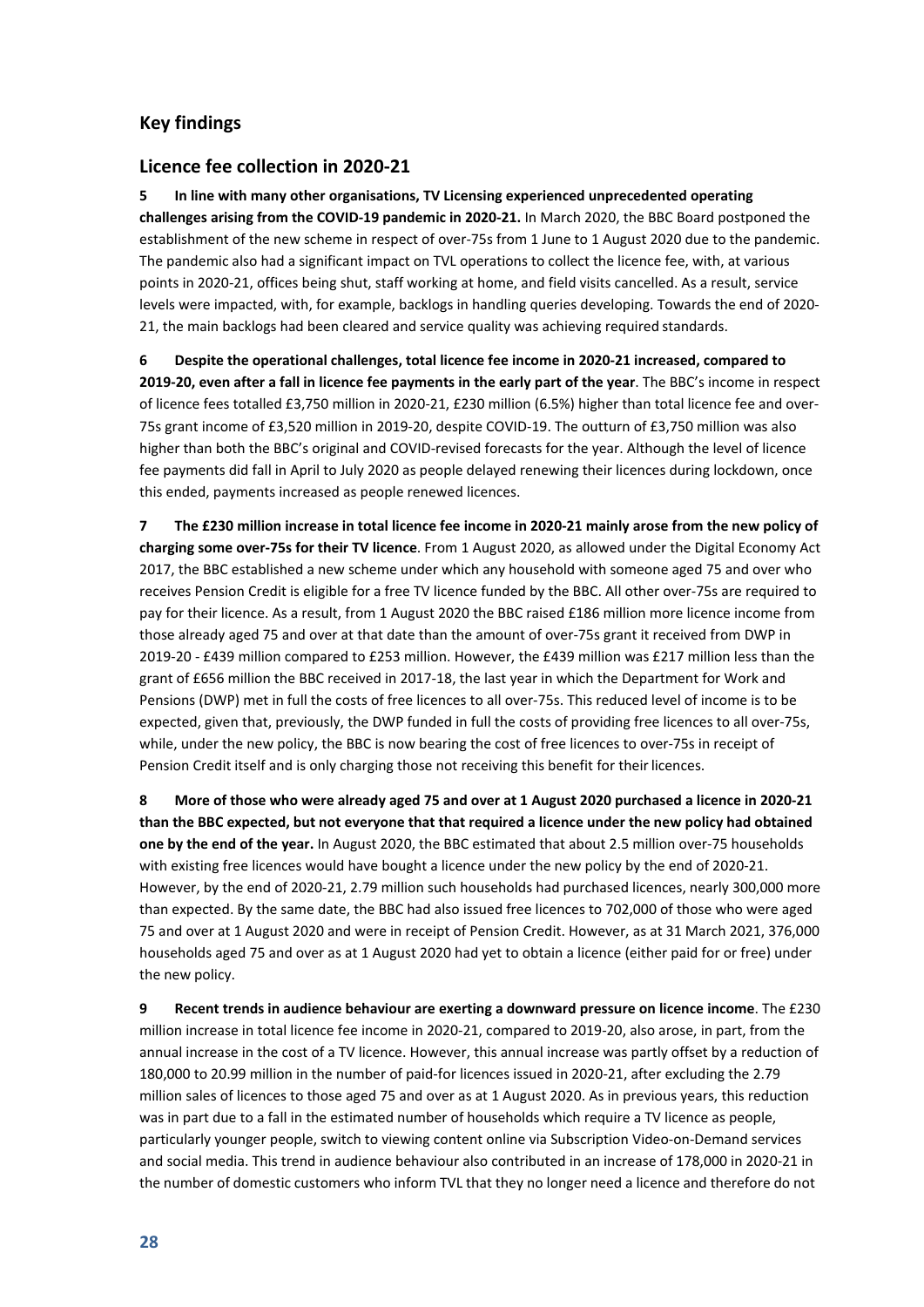purchase one. However, the true impact of this trend in audience behaviour on licence sales is masked this year by the fact that the licence sales figure of 20.99m includes, for the first time, sales to those who reached the age of 75 after 1 August 2020 and were not eligible for free licences under the new policy, but who, in previous years, would have received a free licence.

**10 Future licence fee levels are currently under discussion**. Under the 2016 Charter, funding arrangements for the BBC are settled until 31 March 2022. Arrangements beyond that date have yet to be determined by the Secretary of State for DCMS. In November 2020, DCMS and the BBC started negotiations about the level of the licence fee from 2022-23, with a view to completing this process by summer 2021. These negotiations will set the level of the licence fee until at least 2026-27.

#### **Levels of licence fee evasion in 2020-21**

**11 The BBC has not been able to make a reliable estimate of the changes to the rate of evasion in2020- 21.** Due to COVID-19, one of the main sources of evidence for calculating the TV Penetration Rate, a crucial component of the method for calculating the level of evasion, has not been available. However, the BBC considers that, based on the level of licence sales this year, the level of evasion is likely to be in line with longer-term trends around evasion. Since 2016-17, the estimated evasion rate as at the year-end has varied between 6.57% and 7.25%, although with a generally upward trend. The BBC expects to be able to estimate the level of evasion for 2021-22 as COVID-19 restrictions ease, enabling the collection of the data required to do this.

**12 The BBC is considering updating its new model for calculating the evasion rate earlier than planned.**  In 2019-20, the BBC used a new model for calculating the evasion rate, which incorporated a number of methodological changes aimed at improving the comparability of the evasion rate over time and was based on the most up-to-date evidence. The BBC was subsequently concerned that, while the new model has generated significant insights, its ability to do this may not be able to keep up with the rapid pace of market change, the impact of COVID-19 on economic activity and employment and hence on licence fee sales, or the impact of the introduction of charging some over-75s for their TV licence. The BBC has therefore commissioned a review of the evasion model, which may, depending on the review's findings, require another significant revision following that made in 2019-20.

#### **Major operational changes in 2020-21**

**13 The BBC implemented the necessary changes to its licence fee collection operations in time for the start of the new over-75s policy in August 2020, with further work continuing on less critical changes.** As we reported in our report on *The BBC's Strategic Financial Management*[4,](#page-31-0) in June 2020, the BBC estimated that implementation would cost £65 million, compared with the budget of £44 million. In December 2020, the BBC formally closed the project for implementing the systems necessary for charging for paid-for, and issuing free, licences as appropriate, with TVL taking over responsibility for delivering the system capabilities remaining at this date. The cost of delivering these remaining capabilities was uncertain as at June 2021. The BBC is currently also preparing for the mass renewal of over-75s licences that are due on 31 July 2021, the first renewal of such licences that TVL will have handled.

**14 The BBC cancelled its programme to modernise its Campaign Management System and Data Management Services in December 2019, and is considering proposals to further extend the life of the systems involved**. These are business critical systems for collection of the licence fee, but both systems dated from 2007 and were out of support. The BBC is therefore having to continue with these systems and has taken action it believes will mitigate the risks of continuing to use these. According to the BBC, the

<span id="page-31-0"></span><sup>4</sup> Comptroller and Auditor General, *The BBC's Strategic Financial Management*, Session 2019-2021, HC 1128, National Audit Office 20 January May 2021, paragraph 2.19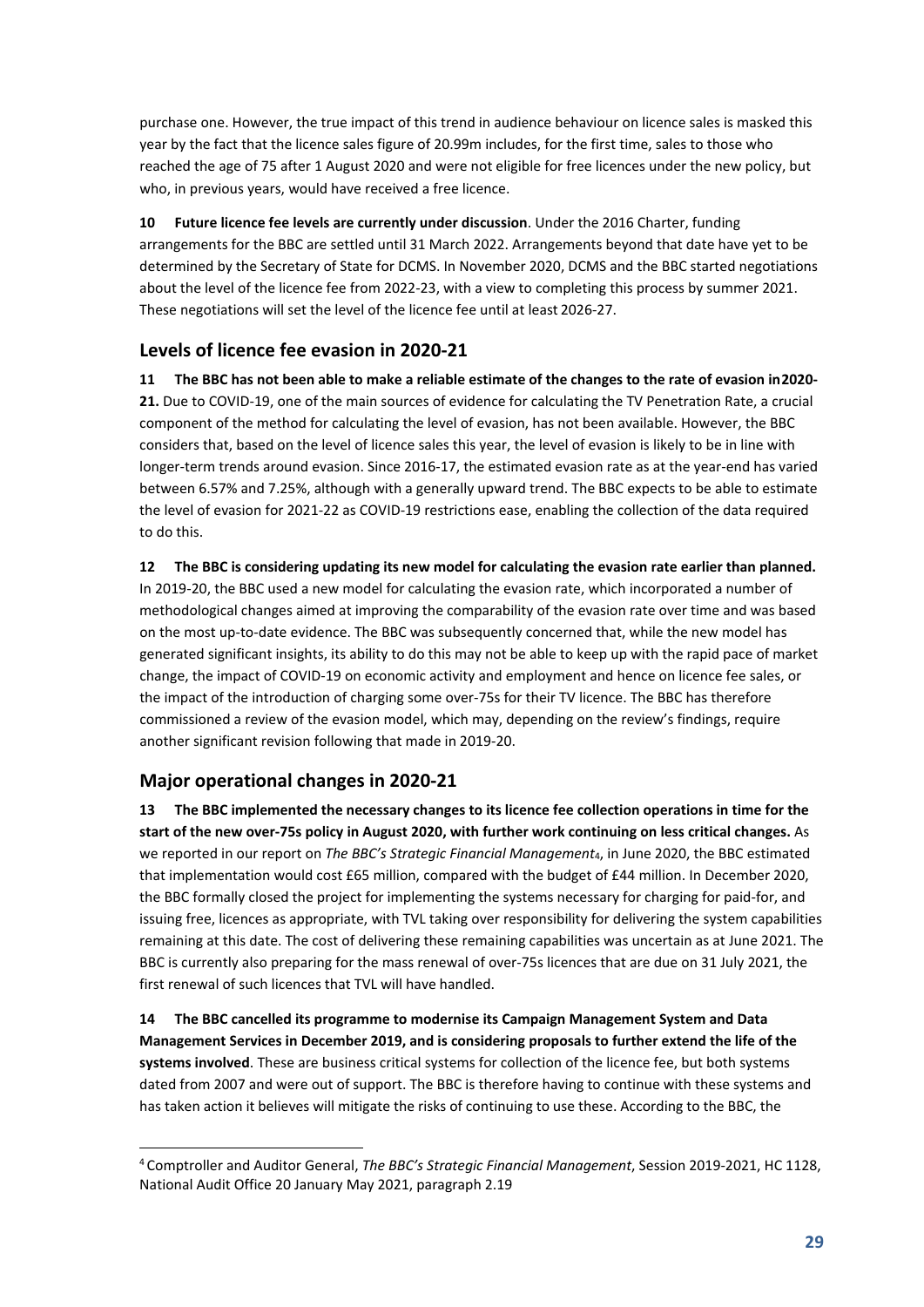relevant software supplier has now decided to continue to offer support to the software product underpinning the systems, and Capita had undertaken work to stabilise the systems. As at March 2021, the BBC was discussing with Capita proposals on how to extend the life of the systems beyond 2023.

**15 The BBC began to roll out its Simple Payment Plan Scheme in July 2020 for those having difficulty paying for a TV licence.** By March 2021, 139,289 customers had bought licences under the Scheme which were still in force at that date. Of these, 31,506 were customers who had enrolled under an earlier pilot and were still on the Scheme. The BBC had originally expected that up to 400,000 customers would join the Scheme in the first year of roll-out. However, the rate of sign-up has been lower than the BBC expected predominantly due to COVID-19, which resulted, for example, in the suspension of field visits for significant parts of the year. Although it is early on in the roll-out, there seems to be improved performance, compared to the pilot, with relatively lower rates of people leaving or in arrears than on the pilot. During 2020-21 the Scheme generated income of £27.5 million.

#### **Conclusion**

**16** In fulfilling our statutory duties under the Exchequer and Audit Departments Act 1921, while recognising that no tax collection system can ensure that everyone meets their tax obligations, we conclude that in 2020-21 the BBC had framed adequate regulations and procedures to secure an effective check on the assessment, collection and proper allocation of revenue, and that these regulations and procedures are being duly carried out. This assurance is subject to the observations on specific aspects of the administration of taxes in this report and our other reports to Parliament.

**17** In addition to our statutory duties under the Exchequer and Audit Departments Act 1921, the Comptroller and Auditor General has concluded that, based on the number of paid forlicences:

- the figures in the Trust Statement are true and fair; and
- the income and expenditure recorded in the Trust Statement were in line with the purposes Parliament intended.

**18** The 1921 Act also requires the Comptroller and Auditor General to consider whether the BBC's revenue systems to collect taxes are adequate. We found that the BBC's revenue systems were adequate subject to the observations in this report and our other reports to Parliament.

#### **Future considerations**

**19** In 2020-21, income from the licence fee represented 74% of BBC's total income, but the BBC is facing several challenges in maintaining this level of income in future. Total licence fee income increased in 2020- 21, after falling in the two previous years, mainly due to more over-75s buying their TV licences under the new scheme introduced from 1 August than the BBC had budgeted. However, this is the first year of this scheme, and there is therefore uncertainty over future payment levels. The BBC is also facing uncertainty over the future levels of licence fee income as negotiations with DCMS on licence fee levels beyond 2021-22 are currently under way, and the full impact of COVID-19 on the wider economy and hence on licence fee collection is as yet unclear. At the same time, underlying trends in audience behaviour, with people increasingly watching non-licensable content online and therefore choosing not to purchase a TV licence, continue. The existence of these challenges makes it important that the BBC's collection of licence fee income is as effective as possible. With a number of actions taken by the BBC currently being implemented, we intend to examine the BBC's progress in addressing these challenges as part of next year's Section 2 report.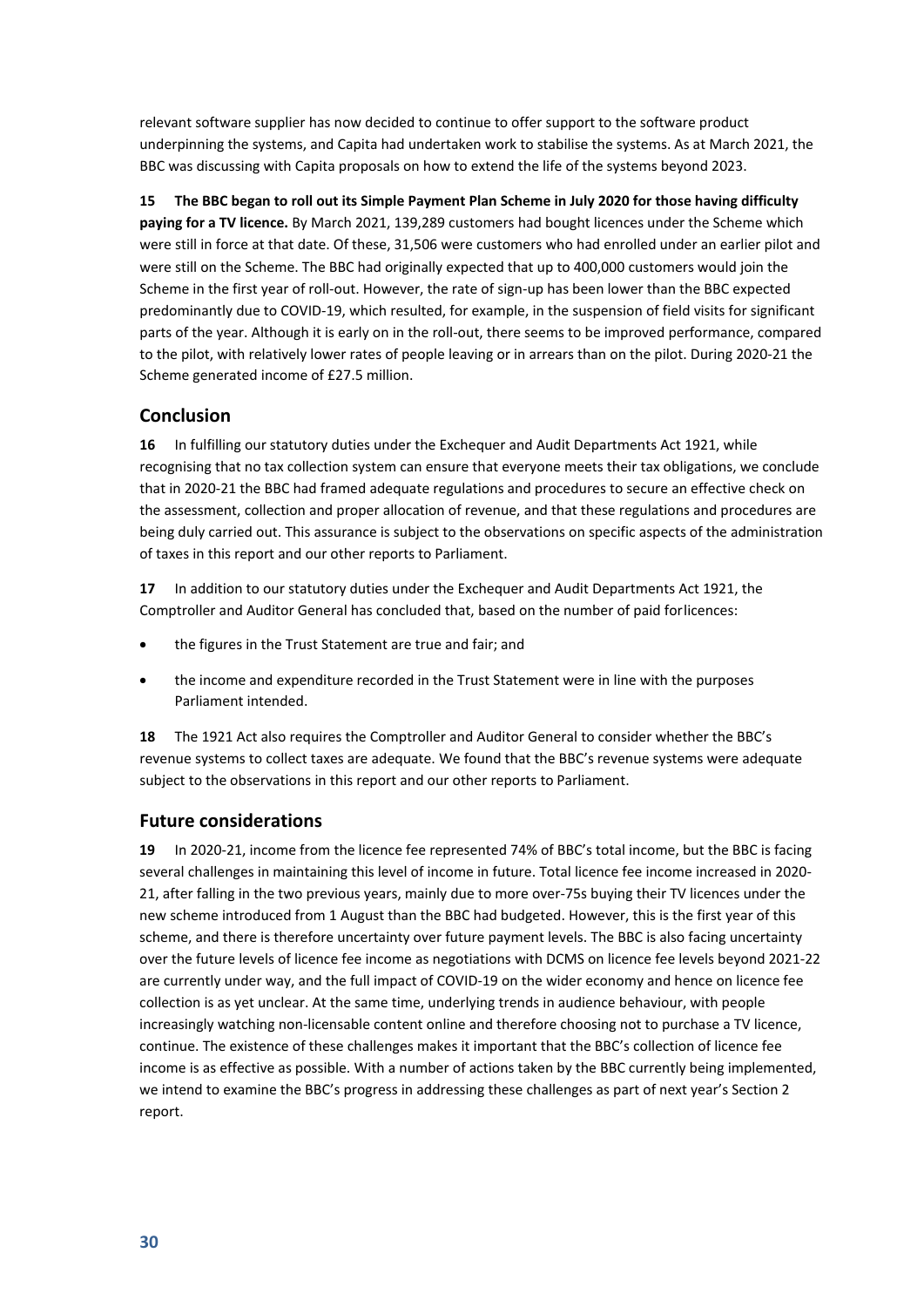### **Part One: Licence Fee collection in 2020-21**

1.1. Everyone in the UK who watches or records television programmes as they are broadcast or who watches or downloads BBC content via iPlayer must be covered by a valid TV licence. This includes, for example, people in residential households, businesses, hotels, and student accommodation. The BBC is responsible for issuing TV licences, enforcing the licensing system, and collecting licence fee revenue.

1.2. Collection of the licence fee is managed by the BBC Licence Fee Unit (the Unit) which works together with two principal service providers: RAPP Ltd (previously Proximity London Ltd), which delivers marketing services, and Capita Business Services Ltd (Capita), which administers licence fee collection. Together they operate under the "TV Licensing" trademark (TVL). TVL collects the income due which is then paid by the BBC to the Exchequer's Consolidated Fund, with a matching amount paid back to the BBC in grant income by the Department for Digital, Culture, Media and Sport (DCMS).

#### **Impact of COVID-19**

<span id="page-33-0"></span>1.3. In line with many other organisations, TVL faced unprecedented operational challenges in collecting licence fee income in 2020-21 due to the COVID-19 pandemic. As we reported in our 2019-20 report, for the safety of staff and customers, in March 2020 TVL closed the call centre and back office functions in its Darwen and Bury offices, and suspended field visits, affecting its ability to communicate with customers and customers' ability to buy or renew a licence. In March 2020, the BBC Board also postponed the establishment of the new policy to charge some over-75s for their TV licences from 1 June to 1 August 2020, at an estimated cost of £70 million.

1.4. These operational challenges continued into 2020-21. Although the first lockdown was subsequently eased, licence fee collection continued to be disrupted as social distancing requirements meant that Capita offices could accommodate fewer staff. Many staff worked from home, while Capita sub-contracted work out to Mumbai in India. Capita's main office in Darwen spent a number of months in Tier 3 before going back into national lockdown in December and January 2021. COVID-19 also impacted on field operations. TVL did not undertake field visits during both first and second lockdowns. This resulted in lower licence sales from field visits, but other methods for buying a licence that did not require face-to-face interaction, such as online, ensured total sale levels were not affected.

1.5. The operational challenges arising from COVID-19 meant that Capita had to deal with large backlogs that built up in areas such as refunds and customer queries. Capita therefore recruited extra staff, and retained some of the additional staff it had hired to handle the early application of the new over-75s policy to assist with its normal operations, including clearing the backlogs. By February 2021, Capita had cleared the main backlogs.

<span id="page-33-1"></span>1.6. The operational challenges arising from COVID-19 meant that service provider performance did not meet agreed standards in many areas. For example, average handling times increased, as did response times to handling phone calls. This, in turn, resulted in more queries coming in via post and email, adding to backlogs. By the end of February 2021, both Front and Back Office operations had recovered and were meeting the required performance standards.

#### **Licence fee income in 2020-21**

1.7. Despite the unprecedented operational challenges, the impact of the pandemic on licence fee income in 2020-21 has been less than the BBC initially expected. In April 2020, the BBC updated its original forecast for 2020-21 to reflect the estimated worst-case impact of COVID-19, reducing its forecast total licence fee income by £151 million from £3,625 million to £3,474 million. Initially, the level of licence fee payments did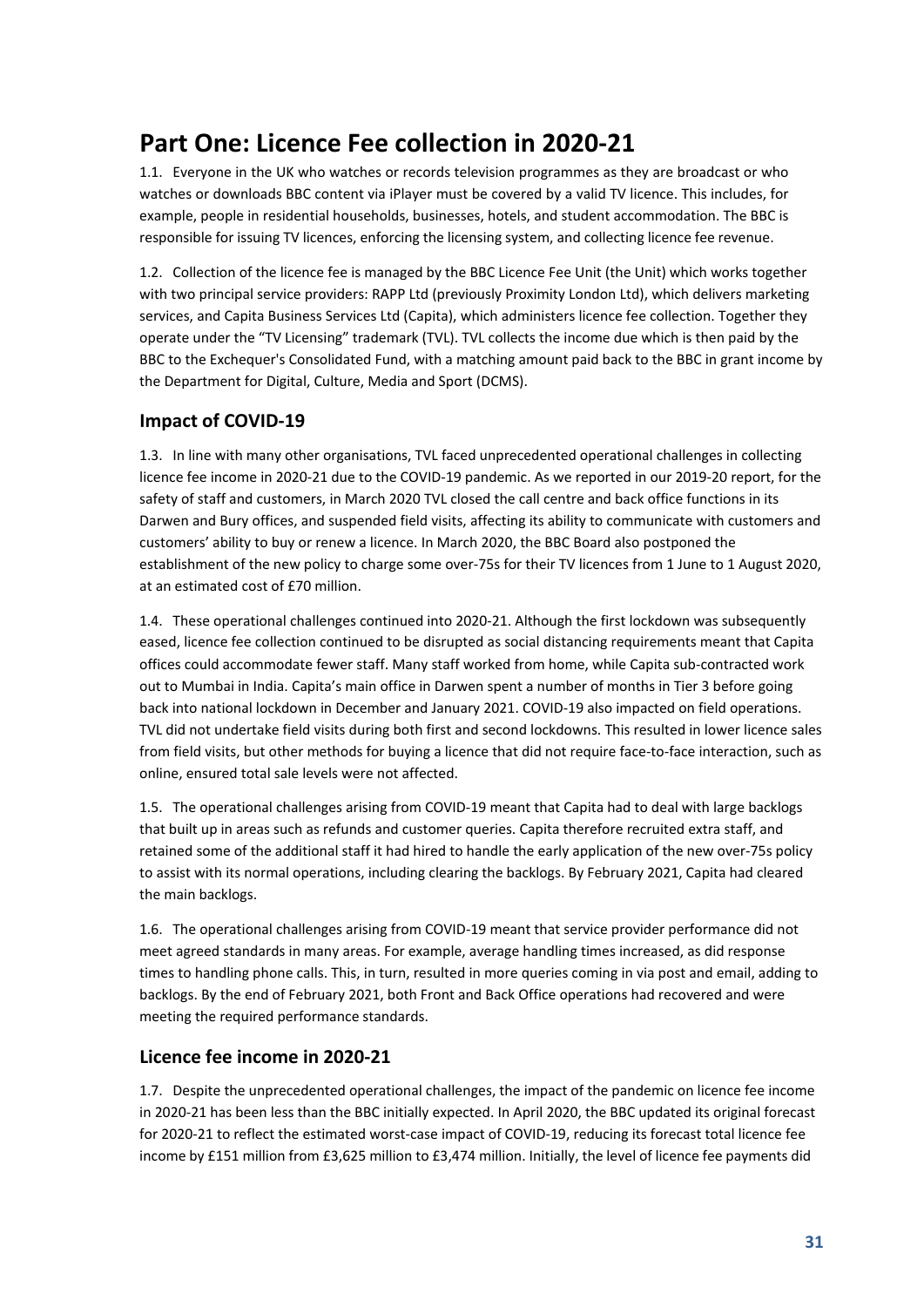fall in April to July 2020, as people delayed paying for their licence renewal during lockdown. However, payments increased again as people renewed their licences once the first lockdown ended.

<span id="page-34-2"></span>1.8. The BBC's income from the licence fee totalled £3,750 million in 2020-21 and represents the BBC's main source of income, representing 74% of its total income of £5,064 million (**[Figure 2](#page-34-0)**). This total of £3,750 million was higher than both the original and the COVID-affected forecasts and was £230 million (6.5%) higher than total licence fee and over-75s grant income of £3,520 million in 2019-20 (**[Figure 3](#page-35-0)**).

#### <span id="page-34-0"></span>**Figure 2: Sources of BBC Group Income in 2020-21**

Income from licence fee represented 74% of the BBC's total income in 2020-21



Source: BBC Annual Report and Accounts 2020-21 and BBC Trust Statement 2020-21

<span id="page-34-3"></span>the BB[C.](#page-34-1)<sup>5</sup> All other over-75s are required to pay for their licence. This new policy was implemented as allowed under the Digital Economy Act 2017. 1.9. In previous years, the BBC received a grant from the Department for Work and Pensions (DWP) towards the cost of free TV licences for all over-75s. However, from 2017-18, the DWP reduced this grant funding in stages from £656 million in 2017-18 to zero in 2020-21 when the grant ceased. In response to the ending of this grant, from 1 August 2020 the BBC established a new policy, under which any household with someone aged 75 or over ("over-75") who receives Pension Credit is eligible for a free TV licence funded by

1.10. In 2020-21, the BBC received income of:

• £3,311 million from licence sales to non-over 75s and those who became over 75 after 1August

<span id="page-34-1"></span><sup>5</sup> Licence holders who are over 75, resident in sheltered or residential care accommodation and have preserved rights are also eligible for a free licence without needing to be in receipt of Pension Credit. For the Crown Dependencies, equivalent arrangements were put in place, starting from 1 January 2021, based on local benefits.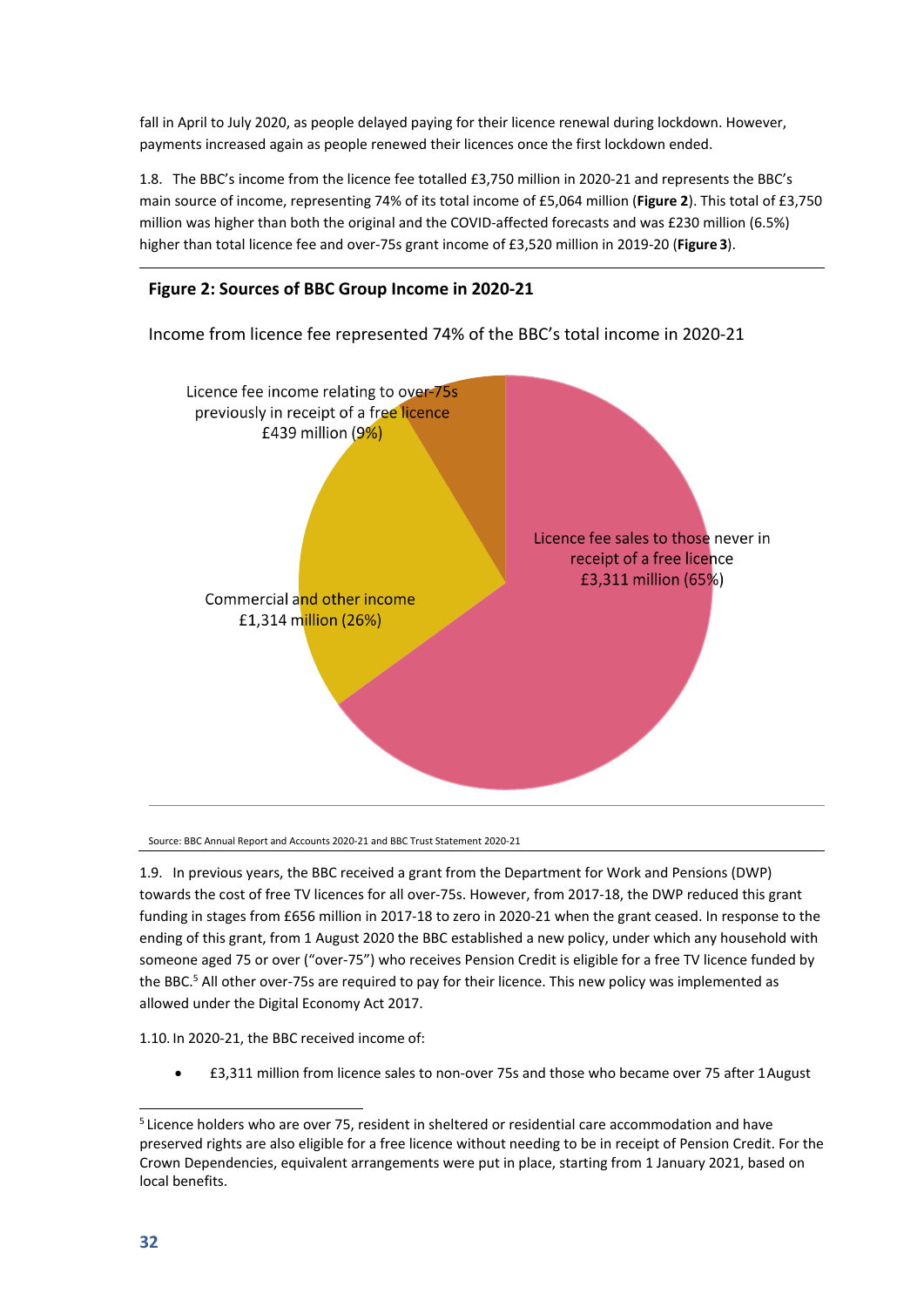2020 and did not qualify for a free licence as they were not in receipt of Pension Credit.

- £436 million from licence sales to those who were aged 75 or over on 1 August 2020 and who previously had received a free licence but were no longer eligible for this from this date under the new scheme; and
- £3 million funding from the DWP for over-75 licences refunded prior to the start of the new policy on 1 August 2020.

#### <span id="page-35-0"></span>**Figure 3: BBC Licence Fee Income from 2016-17 to 2020-21**

|         | Income from those<br>never receiving free<br>licences<br>£ million | <b>Over-75 Grant</b><br>£ million | Income from sales to<br>those previously<br>receiving free licences<br>£ million | <b>Total</b><br>£ million |
|---------|--------------------------------------------------------------------|-----------------------------------|----------------------------------------------------------------------------------|---------------------------|
| 2016-17 | 3,157                                                              | 630                               |                                                                                  | 3,787                     |
| 2017-18 | 3,174                                                              | 656                               |                                                                                  | 3,830                     |
| 2018-19 | 3,222                                                              | 468                               |                                                                                  | 3,690                     |
| 2019-20 | 3,267                                                              | 253                               |                                                                                  | 3,520                     |
|         |                                                                    |                                   |                                                                                  |                           |
| 2020-21 | $3,311^{(1)}$                                                      | 3                                 | 436                                                                              | 3.750                     |

Licence fee income increased in 2020-21 after falling in the two previous years.

Note:

1. This figure is not comparable to previous years as it includes licence fee sales to those who reached the age of 75 after 1 August 2020 but who were not eligible for free licences under the new policy. In previous years, such people would have received a free licence. Source: BBC Annual Report and Accounts 2020-21 and BBC Trust Statement 2020-21

1.11. The increase in total BBC Licence Fee income from 2019-20 to 2020-21 of £230 million (6.5%) was due to two key factors:

- The new policy relating to over-75s; and
- The annual increase in the cost of a TV licence, offset by a reduction in paid for licences issued to under-75s.

#### *The new policy relating to over-75s*

1.12. As a result of the policy change relating to over-75s, the BBC raised income of £439 million, £186 million more than the £253 million it received in grant from DWP in 2019-20. However, the £439 million was £217 million less than the grant of £656 million the BBC received in 2017-18, the last year in which the DWP met in full the costs of free licences to all over-75s. This reduced level of income is to be expected, given that, previously, the DWP funded in full the costs of providing free licences to all over-75s, while, under the new policy, the BBC is now bearing the cost of free licences to over-75s in receipt of Pension Credit itself and is only charging those not receiving this benefit for their licences.

<span id="page-35-1"></span>1.13. The £439 million of income arose from sales to individuals who were aged 75 and over at 1 August 2020, when the new policy took effect, and therefore had previously been in receipt of a free licence. Income from these has been higher than the BBC expected as more of these people purchased a licence in 2020-21 than was forecast. In August 2020, the BBC estimated that about 2.5 million over-75 households with a free licence as at 1 August 2020 would have bought a licence under the new policy by the end of 2020-21. The BBC's expectation was based on its own forecasts of how successful it would bewhen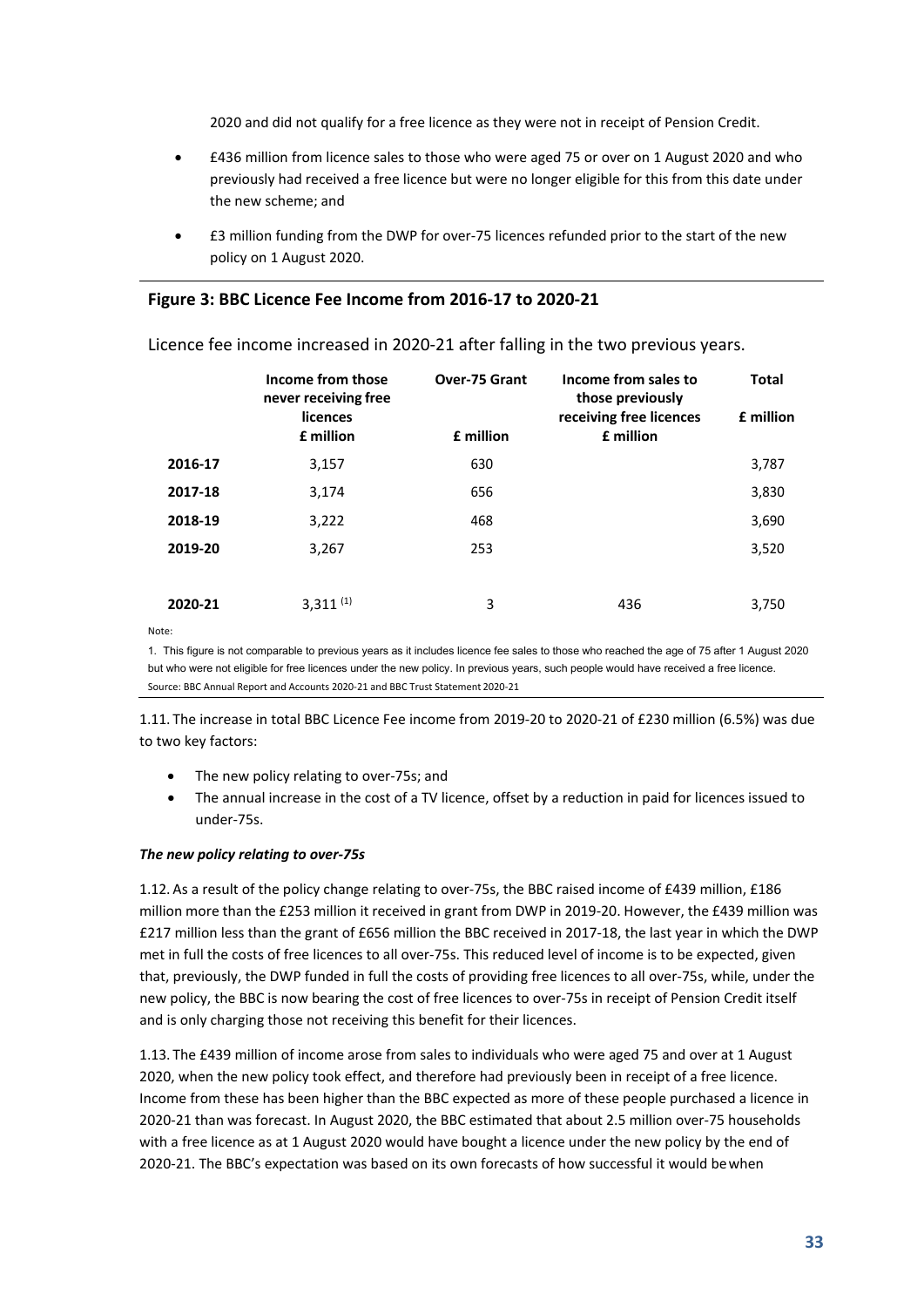engaging with these households. However, by the end of 2020-21, 2.79 million such households had purchased licences, nearly 300,000 more than originally expected.

1.14. As at March 2021, the BBC had issued free licences to 702,000 of those who were aged 75 and over at 1 August 2020 and who were eligible for such a licence (**[Figure 4](#page-36-0)**). There therefore remained at the end of March 2021 376,000 households aged 75 and over as at 1 August 2020 who had yet to obtain a licence (either paid for or free) under the new policy. Under a General Notice published by the BBC, the pre-existing free licences issued to these households will continue to be valid until such time as they are replaced by a free or paid-for licence under the new policy or until the BBC gives them notice that their licence has been cancelled. Licences for about 305,000 of the 376,000 households will be handled using the relevant over-75 processes, while licences for the remaining 71,000 will be managed via TVL's usual processes as household circumstances have changed.

#### *Other reasons for the increase in licence fee income*

1.15. Annually, the cost of a TV licence increases in line with inflation<sup>6</sup>. However, in 2020-21 the overall inflationary increase in income was partly offset by a reduction in the number of paid-for licences issued, after excluding sales of licences to those aged 75 and over as at 1 August 2020 who were not eligible for a free licence under the new policy. After excluding the 2.79 million such sales in 2020-21 (paragraph [1.13\)](#page-35-1), the total number of paid-for sales fell from 23.78 million (**[Figure 4](#page-36-0)**) to 20.99 million, 180,000 less than nonover 75 sales of 21.17 million. As in previous years, this reduction was, in part, due to a fall in the estimated number of households which require a TV licence because they watch licensable content as people switch to non-licensable viewing, such as Subscription Video-on-Demand services and social media.

#### <span id="page-36-0"></span>**Figure 4: Number of licences issued from 2016-17 to 2020-21**

|         | <b>Paid-for licences</b><br><b>Million</b> | <b>Free licences to over 75s</b><br><b>Million</b> | <b>Total</b><br><b>Million</b> |
|---------|--------------------------------------------|----------------------------------------------------|--------------------------------|
| 2016-17 | 21.69                                      | 4.24                                               | 25.93                          |
| 2017-18 | 21.62                                      | 4.34                                               | 25.96                          |
| 2018-19 | 21.46                                      | 4.47                                               | 25.93                          |
| 2019-20 | 21.17                                      | 4.50                                               | 25.67                          |
|         |                                            |                                                    |                                |
| 2020-21 | $23.78^{(1)}$                              | $1.48^{(2)}$                                       | 25.26                          |

The total number of licences issued has fallen in the last three years.

Note:

2. This figure is not comparable to previous years as it includes licence fee sales to those who reached the age of 75 after 1 August 2020 but who were not eligible for free licences under the new policy. In previous years, such people would have received a free licence.

3. This figure includes 702,000 free licences issued to those who were aged 75 and over at 1 August 2020 and who were eligible for such a licence.

4. The above figures exclude the 376,000 free licences held by over-75s before 1 August 2020 which had yet to be replaced under the new policy as at

31 March 2021. Source: BBC Trust Statement 2020-21

1.16. The true impact of this trend in audience behaviour is masked this year by the fact that the licence sales figure of 20.99m includes, for the first time, sales to those who reached the age of 75 after 1 August 2020 and were not eligible for free licences under the new policy, but who, in previous years, would have

<span id="page-36-1"></span><sup>6</sup> From 1 April 2020, the cost of a TV colour Licence increased by 1.9% from £154.50 to £157.50, in line with inflation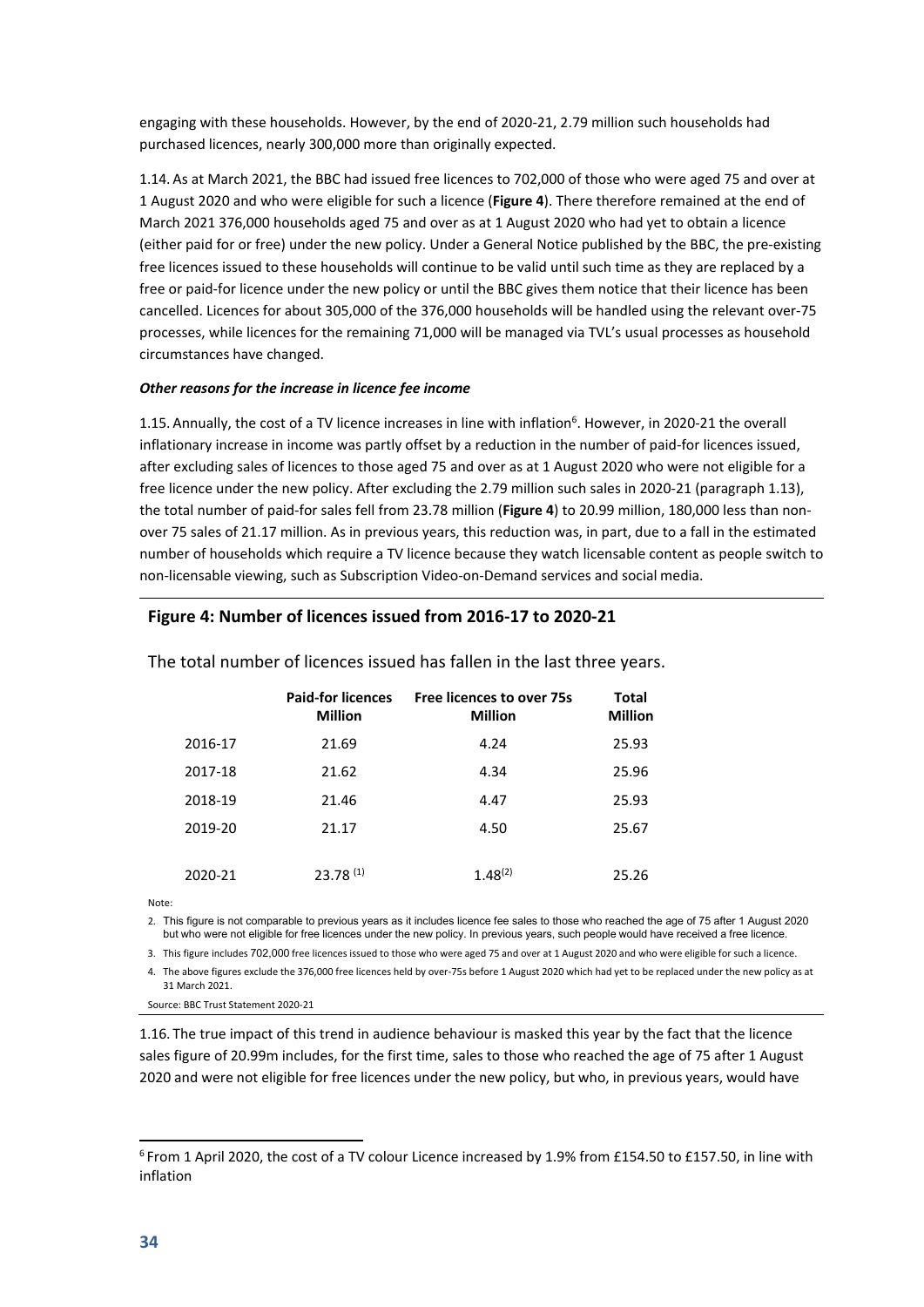received a free licence. The BBC cannot estimate the numbers involved as people are not required to give their date of birth when purchasing a paid-for licence, only when applying for a free licence.

1.17. According to the BBC, the impact of this trend also shows itself in the number of domestic customers who inform TVL that they no longer need a licence and therefore do not purchase one. The number of such customers has been increasing over time and in 2020-21 totalled 1.79 million, an increase of 178,000 on 2019-20's figure of 1.61 million.

#### **Licence fee policy developments**

1.18. If an individual does not pay for a TV licence that is due, they may receive targeted communications encouraging them to do so, and potentially a visit from an enforcement officer. If the licence fee still remains unpaid, the individual may be prosecuted and fined up to £1,000. In 2019-20, there were 113,979 cases laid, resulting in 105,501 convictions, with an average fine of £170. Wilful refusal to pay the courtimposed fine can result in imprisonment. The number of people jailed for non-payment of TV licencerelated court fines has been falling in recent years and, as at 30 June 2020, there were no people in prison for this reason.

1.19. As we reported in our 2019-20 report, in February 2020 the DCMS carried out a public consultation on the possible decriminalisation of non-payment of the licence fee and its replacement with two potential alternatives to the current system, both involving civil proceedings. In its March 2020 response to the consultation, the BBC opposed this, and estimated that such a move could cost it around £300 million initially, and over £1 billion over the remainder of the Charter period (2022 to 2027), due to higher evasion by licence fee payers and higher transition and operational costs.

1.20. In January 2021, the DCMS published its response to the consultation. In this it stated that it intends to continue assessing the potential impact of an alternative sanction on licence fee payers, particularly the most vulnerable, and therefore will keep the issue of decriminalisation under active consideration as part of the April 2022 licence fee settlement negotiations.

1.21.Under the 2016 Charter, funding arrangements for the BBC are settled until 31 March 2022. Arrangements beyond that date have yet to be determined by the Secretary of State for DCMS. In November 2020, DCMS and the BBC started negotiations about the level of the licence fee from 2022-23, with a view to completing this process by summer 2021. These negotiations will set the level of the licence fee until at least 2026-27.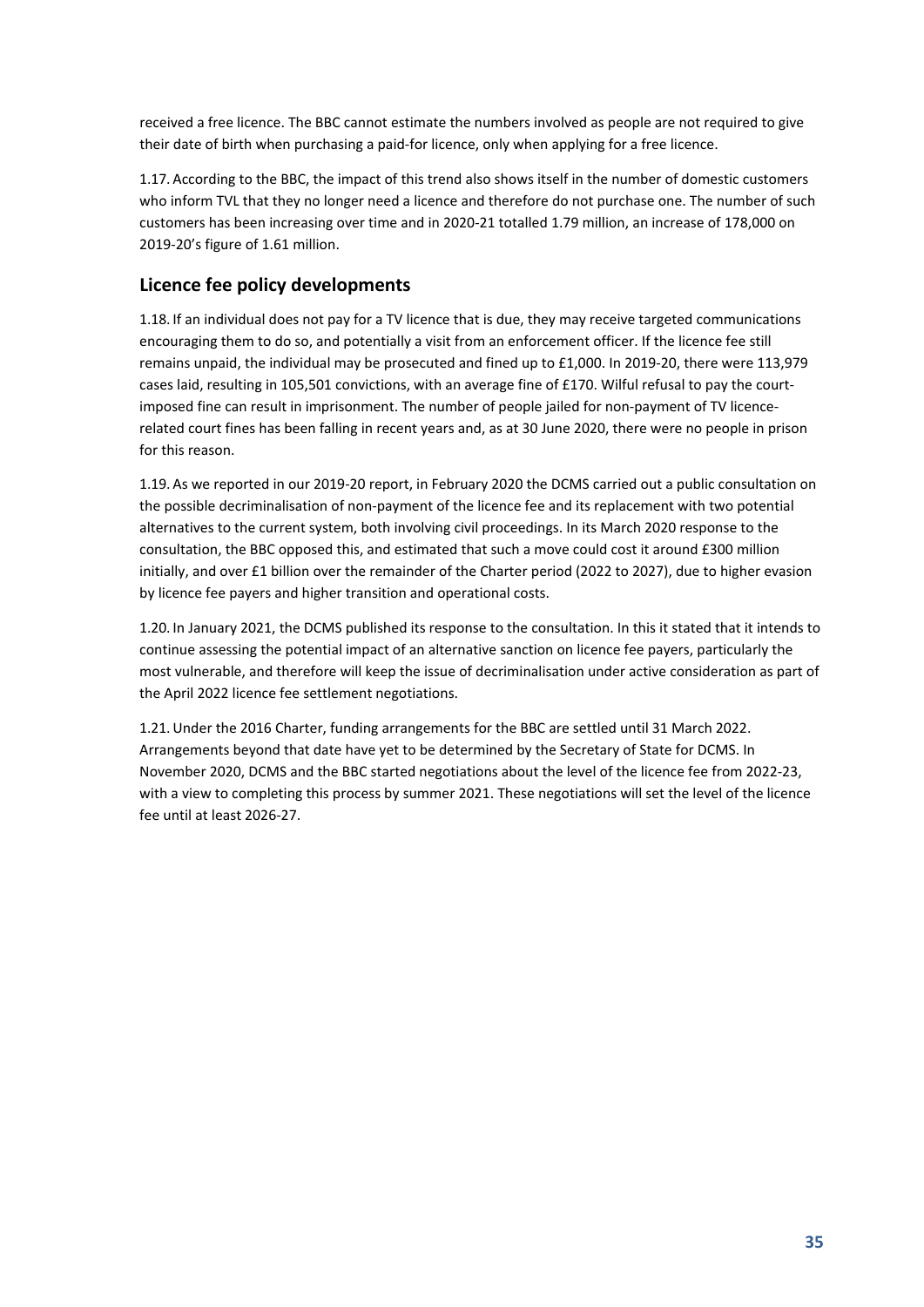### **Part Two: Levels of licence fee evasion in 2020-21**

2.1. Not everyone who is required to purchase a TV licence does so; some people are either unwilling to or are unable to on grounds of affordability. Combatting licence fee evasion is a key area of focus for the BBC and the level of evasion is a crucial measure of its performance. With changing demographics and new threats to revenue from changes in viewing habits as set out in Part One of this report, tackling evasion successfully is crucial both to effective collection and to the long-term funding of the BBC.

#### **Levels of licence fee evasion**

<span id="page-38-1"></span>2.2. Each year, the BBC reports its estimate of the evasion rate. The reported evasion rate is based on the difference between the BBC's estimate of the number of households expected to require a licence and the actual number of licences in force, as recorded in TVL's licence database. The calculation of the estimated number of households requiring a licence is complex. The BBC has identified nine different types of household, including students in halls, lodgers and care homes, each with its own source of data for the numbers involved which vary in how recent they are. For the less up-to-date sources, the BBC has to estimate how the relevant data has changed in the meantime. The BBC then has to estimate how many of each type of household actually require a licence (known as the TV Penetration rate). Although the BBC endeavours to use the most relevant and up-to-date data sources, the calculated evasion rate is inevitably an estimate and subject to uncertainty.

2.3. Prior to 2019-20, the BBC only reported the estimated evasion rate as at the end of the financial year. However, as we reported in our 2019-20 report, the BBC commissioned a review of its existing model for calculating the evasion rate last year. As a result of this, the BBC had a new updated model, which incorporated a number of methodological changes aimed at improving the comparability of the evasion rate over time and was based on the most up-to-date evidence. This new model enabled the BBC to report a second measure of estimated annual evasion in 2019-20, namely the average evasion rate over the 12 months of that year.

2.4. As we reported previously, both measures showed an increase in the rate of evasion in 2019-20, compared to 2018-19, mainly due to a reduction in the estimated number of households requiring a licence (**[Figure 5](#page-38-0)**). However, the BBC has not been able to calculate the estimated evasion rate for 2020-21 as the Broadcasters' Audience Research Board (BARB) has been unable to carry out its regular survey of household viewing habits due to COVID. The survey is one of the main sources of evidence for calculating the TV Penetration Rate, a crucial component of the method for calculating the evasion rate (paragrap[h2.2\)](#page-38-1).

#### <span id="page-38-0"></span>**Figure 5: Reported licence fee evasion levels from 2016-17 to 2020-21**

BBC has not been able to make a reliable estimate of the level of evasion in 2020-21

| <b>Estimated rates of licence fee evasion</b>                                                                                     |               |                |  |
|-----------------------------------------------------------------------------------------------------------------------------------|---------------|----------------|--|
|                                                                                                                                   | As at March   | Annual average |  |
| 2016-17                                                                                                                           | 6.90%         |                |  |
| 2017-18                                                                                                                           | 7.04%         |                |  |
| 2018-19                                                                                                                           | 6.57%         | 6.69%          |  |
| 2019-20                                                                                                                           | 7.25%         | 6.95%          |  |
|                                                                                                                                   |               |                |  |
| 2020-21                                                                                                                           | Not estimated | Not estimated  |  |
| Note: The BBC did not calculate the annual average until 2019-20 when it calculated the then current and previcus year's figures. |               |                |  |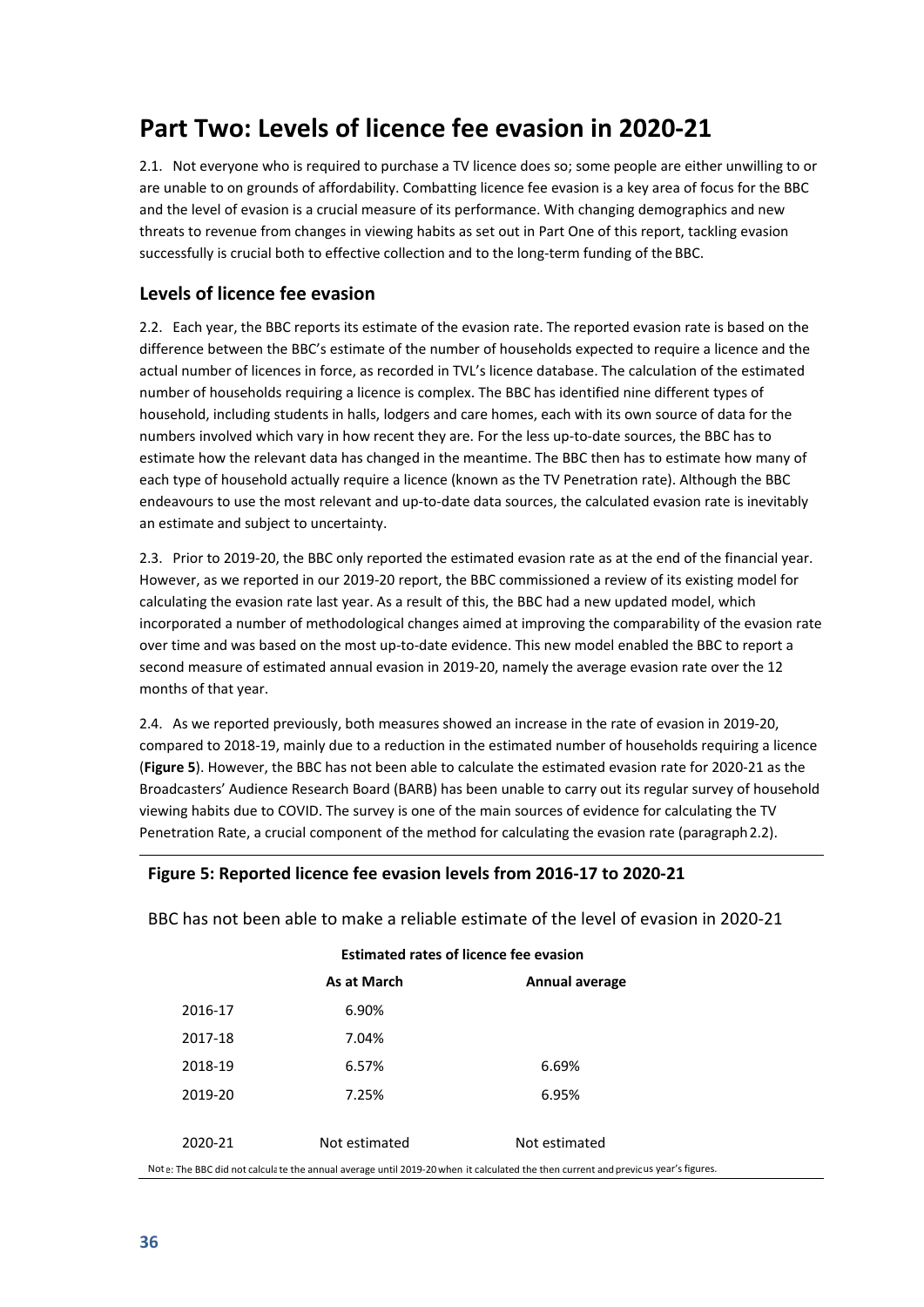#### Source: BBC

2.5. Although the BBC has not been able to calculate the evasion rate for 2020-21, it considers that the level of evasion this year is likely to be in line with longer-term trends. Since 2016-17, the estimated evasion rate as at the year-end has varied between 6.57% and 7.25%, although with a generally upward trend. When forecasting in March 2020 the level of licence sales in its budget for the year, the BBC assumed an evasion rate in 2020-21 in line with these trends. Subsequently, actual licence fee income collected has been broadly in line with these budget forecasts and the assumptions contained in these (paragraph [1.8\)](#page-34-2).

2.6. The BBC expects to be able to estimate the level of evasion for 2021-22 as COVID-19 restrictions ease, enabling the collection of the data required to do this. We will continue to monitor developments in this area and will report on evasion as part of next year's Section 2 report.

#### **Assessing evasion**

2.7. As we reported in our 2019-20 report, the BBC undertook a number of pieces of research into the evasion rate, including an analysis to develop a better understanding of the changes in the rate over time and the factors behind these changes. This analysis confirmed the upward trend in the evasion rate between September 2015 and March 2019 as reported by the BBC in previous years. It also identified that the largest factor driving this trend was changes in people's viewing habits as they watched less licensable content[.7](#page-39-0) Other factors included the closure of the iPlayer loophole in 2016, changes in people's earnings and the price of a TV licence, and TVL's enforcement activities. Given the extent of this research and the likelihood that COVID-19's impact on evasion during the pandemic's duration would not be in line with longer term trends in the evasion rate, the BBC has not undertaken any further research in 2020-21 into the rate.

2.8. As we previously reported, the BBC's own analysis of 2019-20's evasion data identified that over half the increase in the evasion rate in 2019-20 could not be explained by the factors identified above. The BBC considered that this large unexplained element reflected an increase in the pace of change in the media market in 2019-20 and the impact of this on viewer behaviour, such as viewers increasingly consuming content via Subscription Video on Demand services. It was concerned that the existence of such an element meant that its model, in terms of its ability to identify the reasons for evasion rate changes, was already becoming outdated, despite its upgrade in 2019-20, and could not keep up with the rapid pace of market change. It was also concerned that the model would not be able to accurately reflect the impact of COVID-19 on economic activity and employment, or the impact of the introduction of charging some over-75s for their TV licence from 1 August 2020 (paragrap[h 1.9\),](#page-34-3) when calculating evasion rates.

2.9. As a result, in January 2021, the BBC commissioned a review of the evasion model to identify if the factors driving changes in the evasion rate were still the same as previously identified. There is a risk that, if there have been significant changes in these factors, the model will require another significant revision following that made in 2019-20. We will therefore continue to monitor developments in this area and will report as appropriate in next year's Section 2 report.

<span id="page-39-0"></span><sup>7</sup> Households are required to own a TV licence if they watch live programmes shown on any TV channel or on online TV services, such as ITV Hub or Amazon Prime Video, and programmes shown on BBC iPlayer.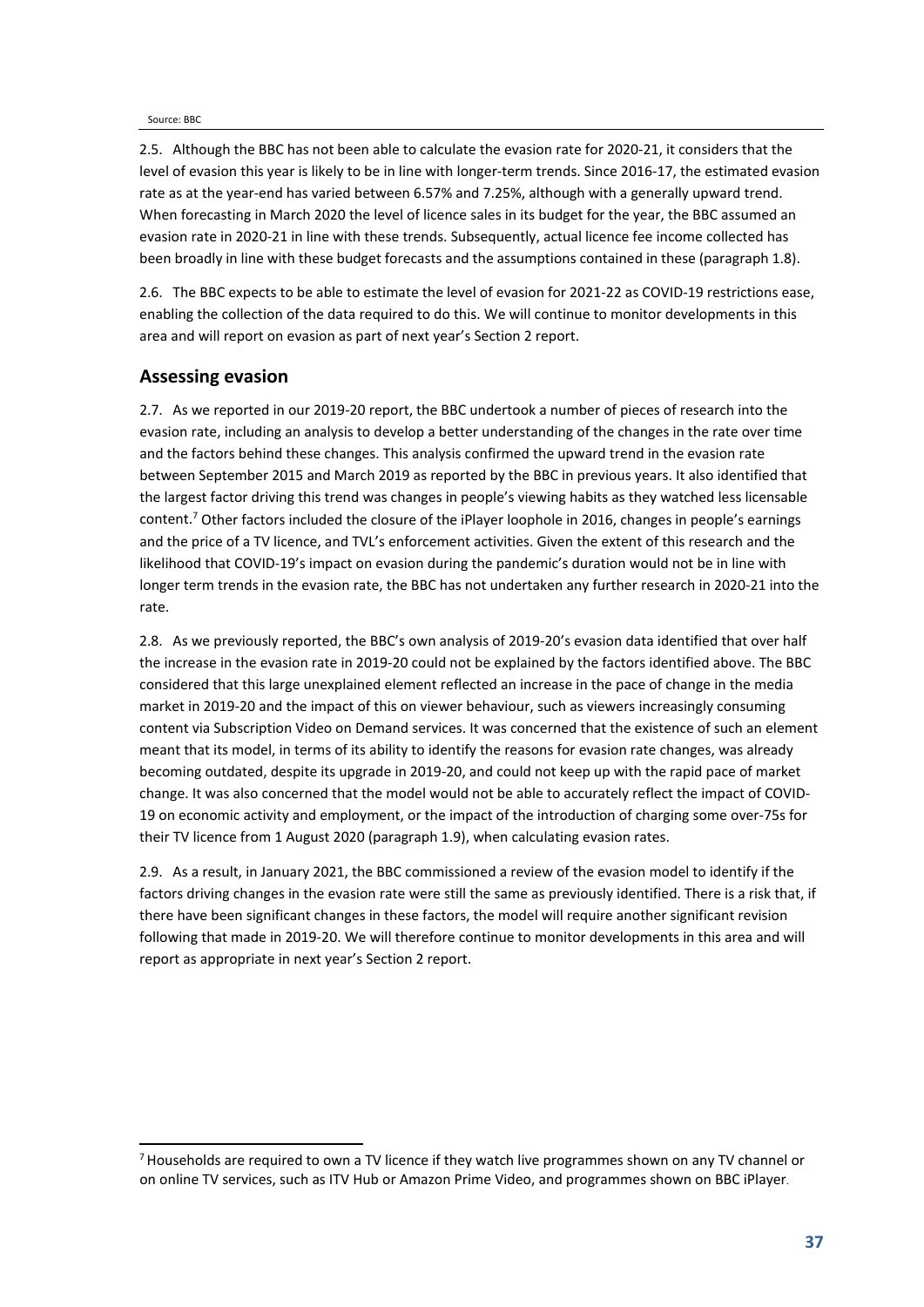### **Part Three: Major operational changes in 2020-21**

3.1 In 2020-21, the BBC spent £136 million (2019-20: £119 million) on collecting the Licence Fee. The costs of collection are reported in the BBC Group Annual Report and Accounts. This is a large and complex operation and, in line with many other organisations, the BBC was impacted by the COVID-19 pandemic (paragraphs [1.3 t](#page-33-0)o [1.6\)](#page-33-1).

3.2 In our 2019-20 report, we reported that the BBC was implementing a number of major operational changes to its systems which were crucial to continued effective collection of the licence fee. These included changes the BBC believes will enhance support for more vulnerable licence fee payers and those struggling to pay. We provide an update on progress below.

#### **Implementation of new policy for licences for over-75s**

3.3 As we reported in our 2019-20 report, the BBC had to amend existing, and put in place new, systems and procedures, and recruit extra staff, to deliver the new over-75s licence policy (paragraph [1.9\)](#page-34-3). During 2019-20, the BBC established the bespoke contact centre for over-75s, but was still working on implementing the new payment scheme when the COVID-19 lockdown began in March 2020. In line with other licence fee collection operations (paragraphs [1.3 t](#page-33-0)o [1.6\)](#page-33-1), during lockdown, the BBC closed the over-75s contact centre and switched to home-working. Although the centre subsequently re-opened, due to social distancing requirements there was less physical space available to accommodate staff, and over-75 transactions were therefore handled across a number of locations.

3.4 In March 2020, the BBC Board postponed the establishment of the new policy to charge some over-75s for their TV licences from 1 June to 1 August 2020 due to the COVID-19 outbreak (paragraph [1.3\)](#page-33-0). As a result, the BBC paused the campaign it had started at the start of March to contact all over-75 households, inviting customers who were over 75 and receiving Pension Credit to apply for a free licence. In August to September 2020, the BBC wrote again to over-75 households, inviting them to apply for a free licence, buy a licence if they were not eligible, or inform TVL if they did not need one. In doing this, it prioritised the 1.1 million customers who had not received the March 2020 letter. The BBC and TVL also amended their systems to make it possible for people to apply for a free licence without leaving their homes. The systems already allowed people to buy a licence without leaving their homes, including via the new over-75 Payment Scheme. Payments made via this Scheme totalled £78.5 million in 2020-21.

<span id="page-40-1"></span>3.5 The BBC implemented in time those changes that were necessary to enable it to start charging for, and issuing free, licences as appropriate on 1 August 2020. However, some system capabilities which were less time-critical were delivered after 1 August 2020, including some being delivered in January to March 2021. In December 2020, the BBC formally closed the project for implementing the systems required to administer over-75 licences, with TVL taking over responsibility for this as part of its normal operations. TVL also assumed responsibility for delivering the remaining system capabilities.

3.6 Implementing the necessary new systems and processes has cost more than the BBC expected. As we reported in our report on *The BBC's Strategic Financial Management*[8](#page-40-0) , in June 2020, the BBC estimated that the implementation of the new systems required to charge some over-75s for their TV licence would cost £65 million, compared with the budget estimate of £44 million. Reasons for this cost increase included extra funding for contractors to ensure they delivered on time, and an extra £6 million due to the unexpected impact of COVID-19.

3.7 On project closure in December 2020, the BBC forecast that the final implementation project cost would be within the budget of £65 million, with any remaining budget to be transferred to TVL's normal operations to help meet the cost of delivering the remaining system capabilities (paragrap[h 3.5\)](#page-40-1). The cost of delivering these remaining capabilities was uncertain as at June 2021.

<span id="page-40-0"></span><sup>8</sup> Comptroller and Auditor General, *The BBC's Strategic Financial Management*, Session 2019-2021, HC 1128, National Audit Office 20 January May 2021, paragraph 2.19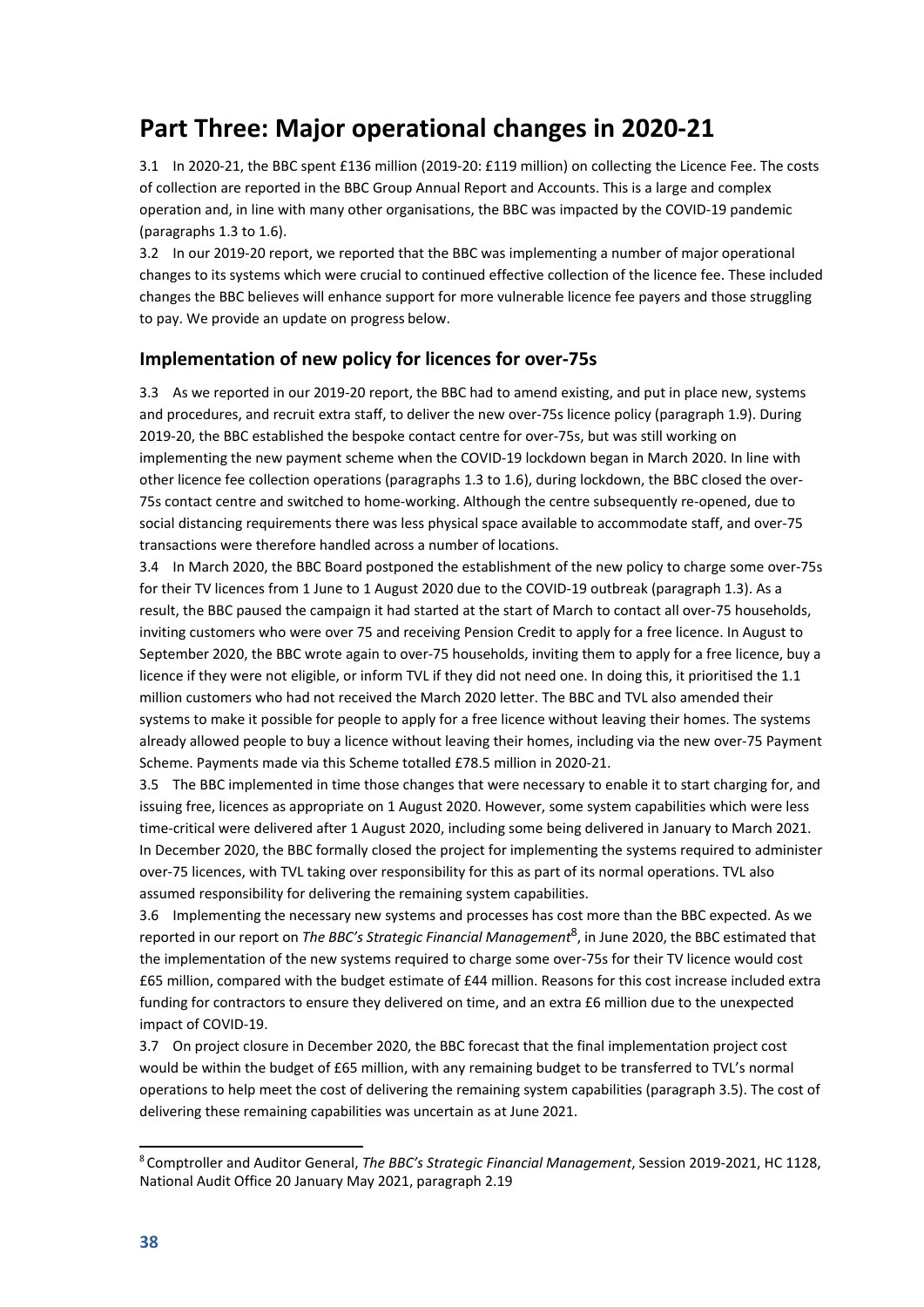3.8 The BBC is currently preparing for the mass renewal of over-75s licences that are due on 31 July 2021, the first renewal of such licences that TVL will have handled. As at April 2021, TVL had started to recruit the extra resources needed in time for July 2021 when the first notifications about licence renewal are due to be sent out. We will therefore continue to monitor developments in this area and will report as appropriate in next year's Section 2 report.

#### **Campaign Management System Modernisation programme**

3.9 As we reported in our 2019-20 report, in 2019-20 the BBC had started work on a programme to modernise its Campaign Management System and its system for Data Management Services. These are business critical systems for collection of the licence fee, providing the capability for automated multi-stage marketing campaigns to customers and unlicensed addresses, but both systems dated from 2007 and were out of support. In December 2019, nine months after the BBC had signed contracts with suppliers to deliver the new systems, it decided to cancel the programme due to unacceptable delays and increased implementation costs, and the need for it to devote resources to implementing the over-75spolicy. 3.10 As a result of the cancellation, the BBC is having to continue with the existing, aged IT systems. However, the risks involved in doing this appear to have reduced. According to the BBC, the relevant software supplier has now decided to continue to offer support to the software product underpinning the systems. Also, during 2019, Capita undertook at its own cost a programme of work to stabilise the systems. As a result, the systems' performance has been maintained at satisfactory levels in 2020-21. 3.11 Towards the end of 2019-20, the BBC engaged contractors to assess how the life of the systems could be extended so that they could continue to support collection operations beyond 2023. As at March 2021, the BBC was discussing these proposals with Capita. Costs and timetable were still uncertain, but the BBC will be liable for the costs of upgrading the systems when this happens. We will continue to monitor this work and will report as appropriate in next year's Section 2 report.

#### **Simple Payment Scheme**

3.12 As we reported in our 2019-20 report, in September 2019, the BBC Board approved the roll-out of a Simple Payment Plan scheme (the Scheme) from 1 April 2020. The BBC had previously initiated a pilot for the Scheme in April 2018. Under the pilot, 169,800 customers had enrolled on the Scheme over a six-month window from April 2018.

3.13 The Scheme aims to make payment for TV licences easier for those who have difficulty paying using the BBC's other, existing payment schemes. The Scheme is in response to a recommendation made by the July 2015 Perry review of TV licence fee enforcement that there should be simpler and more flexible payment plans for those who wish to pay the licence fee but cannot pre-pay for a licence. Thus, the Scheme allows the cost of a TV licence to be spread evenly over the 12-month life of the licence, with payments made monthly or fortnightly, and removes the need for up-front payments which are a feature of other BBC instalment schemes where the first licence fee needs to be paid over the first six months.

3.14 The BBC decided to make the Scheme available on a permanent basis for reasons of fairness as it recognised that some people cannot afford to pay six months in advance for a licence. Although roll-out was originally planned to begin in April 2020, due to the COVID lockdown from March 2020, this was delayed to mid-July 2020.

3.15 During 2020-21 the Scheme generated income of £27.5 million. By March 2021, 139,829 customers had bought licences under the Scheme which were still in force at that date. Of these, 31,506 were customers who had enrolled under the pilot and were still on the Scheme. The BBC had originally expected that up to 400,000 customers would join the Scheme in the first year of roll-out, but the rate of sign-up has been lower than the BBC expected.

3.16 The rate of sign-up during roll-out in 2020-21 has been lower than forecast predominantly due to the impact of COVID-19. The Contact Centre specifically established to handle Scheme business had to close from the end of March 2020. Although a contact service then re-started in mid-May, it was operated by staff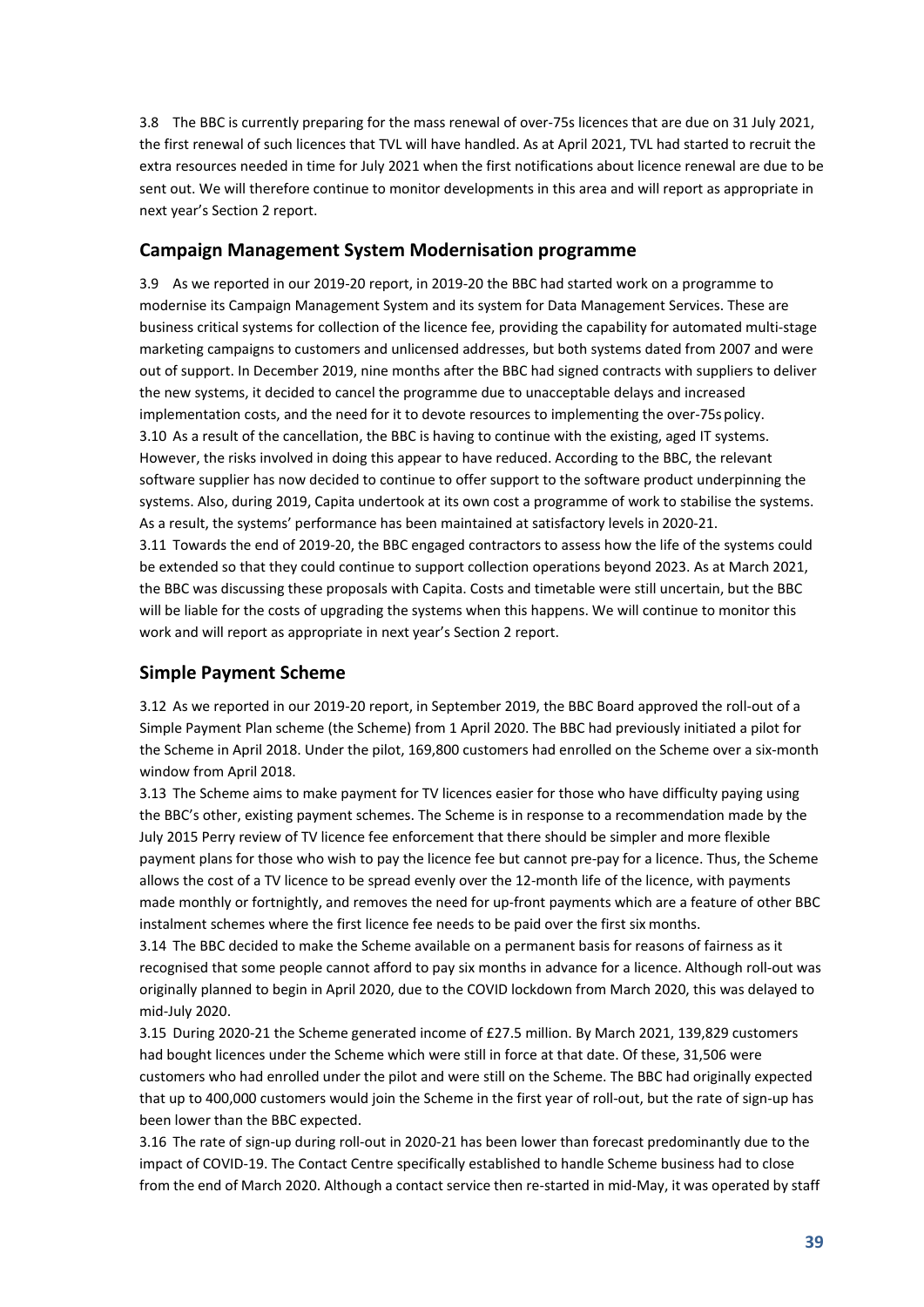working at home and it was not until late June when the Contact Centre office itself opened, with full COVID-19 controls in place. Field visits were also suspended until August, and, although they then restarted, they had to be stopped again in December as the UK re-entered lockdown. This had a significant impact on the ability of the contractor running the Scheme, Target, to enrol people on the Scheme. On the pilot, over 60% of people who joined were recruited via field visits.

3.17 Although it is in its early stages, there seems to be improved performance on the roll-out, compared to the pilot. For example, the rates of people leaving are lower than on the pilot, including among those leaving without ever having made a payment - 17% compared to 25% on the pilot. The rates of people in arrears are also lower.

3.18 According to the BBC, there are a number of reasons for this improved performance. For example, the service to customers have improved over time. At the start of the pilot in 2018, Target was new to licence fee collection. Since then, Target has been making continual improvements to the service to customers, for example, through the introduction of the PayThru system, which enables customers to make payments via their mobile phones, and increased use of SMS to text customers to remind them of upcoming payments. 3.19 In addition, in response to the operational problems caused by COVID, in September 2020, TVL launched a new customer portal which enables people to enrol on the Scheme online. Such online sign-up encourages customers to pay by direct debit rather than by cash, and such payers are more likely not to leave the scheme and not to incur arrears.

3.20 We will continue to monitor roll-out progress and will report as appropriate in next year's Section 2 report.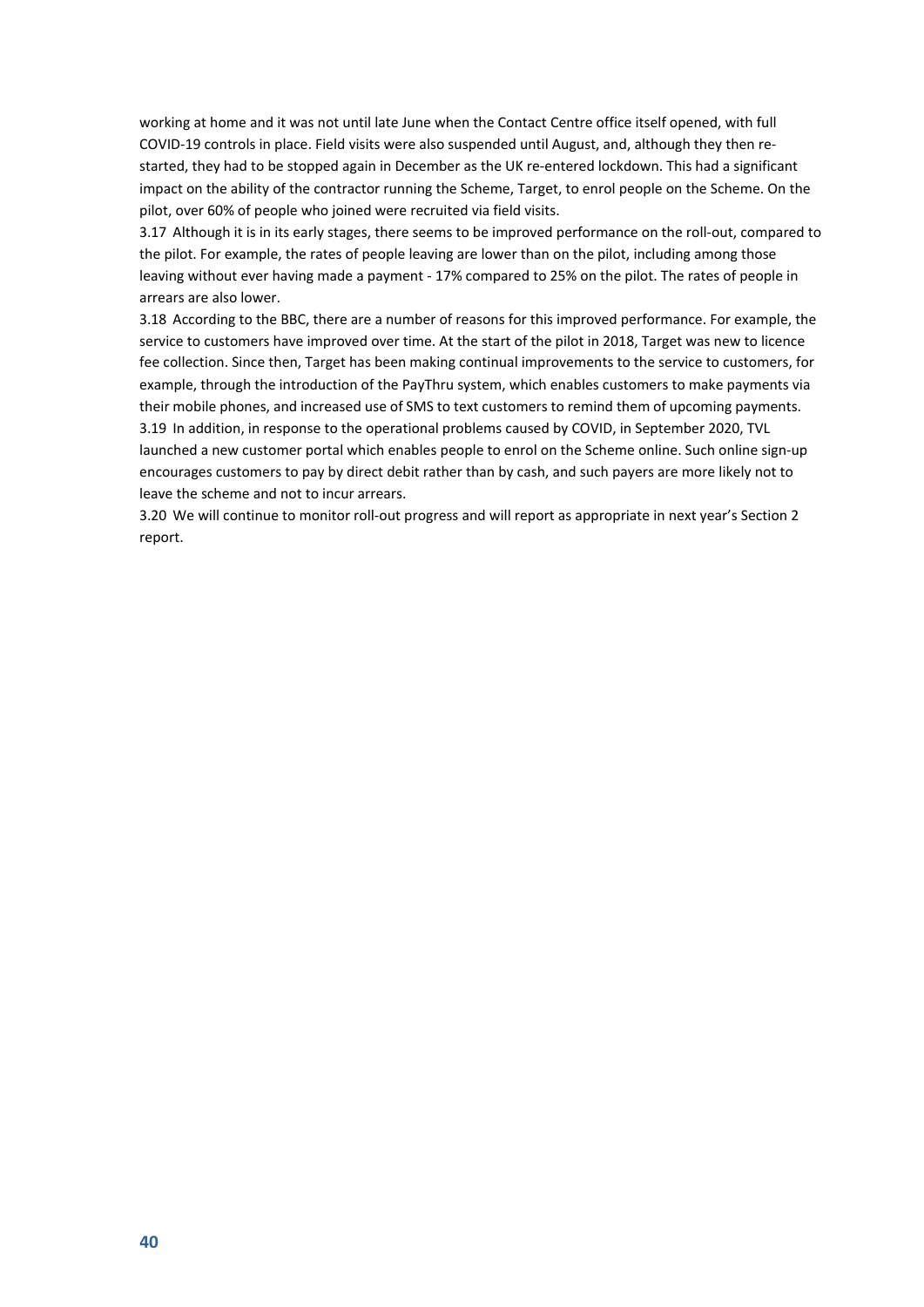# <span id="page-43-0"></span>**Accounts Direction Given by HM Treasury**

#### **ACCOUNTS DIRECTION GIVEN BY HM TREASURY IN ACCORDANCE WITH SECTION 2(3) OF THE EXCHEQUER AND AUDIT DEPARTMENTS ACT 1921**

- 1. This direction applies to the British Broadcasting Corporation ("the BBC") for the Television Licence Fee receipts.
- 2. The BBC shall prepare a Trust Statement ("the Statement") for the financial year ended 31 March 2011 and subsequent financial years in compliance with the accounting principles and disclosure requirements of the edition of the *Government Financial Reporting Manual* issued by HM Treasury (FReM) which is in force for that financial year.
- 3. The Statement shall be prepared so as to give a true and fair view of the state of affairs relating to the collection and settlement of the Television Licence Fee at 31 March 2011 and subsequent financial year-ends and of the revenue and expenditure and cash flows for the year then ended.
- 4. The statement shall also be prepared so as to provide disclosure of any material expenditure or income that has not been applied to the purposes intended by Parliament or material transactions that have not conformed to the authorities which govern them.
- 5. The BBC shall agree the format of the supporting notes with HM Treasury. The notes shall include: the accounting policies (including the policy for revenue recognition and any estimation and forecasting techniques); breakdowns of income, expenditure assets and liabilities recognised in the primary statements in all cases where users' understanding would be materially improved by additional detail; disclosure of contingent liabilities; summaries of losses, write-offs and remissions; and post balance sheet events.
- 6. Regard shall also be given to all relevant accounting and disclosure requirements given in Managing Public Money and other guidance issued by HM Treasury. To this extent the Trust Statement shall include: a Foreword by the Director General; a Management Commentary; a Statement of the Director General's Responsibilities; and a Statement on Internal Control.
- 7. Evasion is outside the scope of the Trust Statement and shall not be included in the primary statements or notes. This fact should be disclosed in an accounting policy note with reference to the Management Commentary for further disclosure. The disclosures in the Management Commentary shall include discussion of the level of evasion in the year.
- 8. The Statement shall be transmitted to the Comptroller and Auditor General for the purpose of his examination and report by a date agreed with the Comptroller and Auditor General and HM Treasury to ensure compliance with the administrative deadline for laying the audited accounts before Parliament before the Summer Recess.
- 9. The Trust Statement, together with this direction, and the Report produced by the Comptroller and Auditor General, under section 2(2) of the Exchequer and Audit Departments Act 1921 as amended by the Government Resources and Accounts Act 2000, shall be laid before Parliament at the same time as the BBC's accounts.

**CHRIS WOBSCHALL** Head, Assurance and Financial Reporting Policy HM Treasury **10 May 2011**